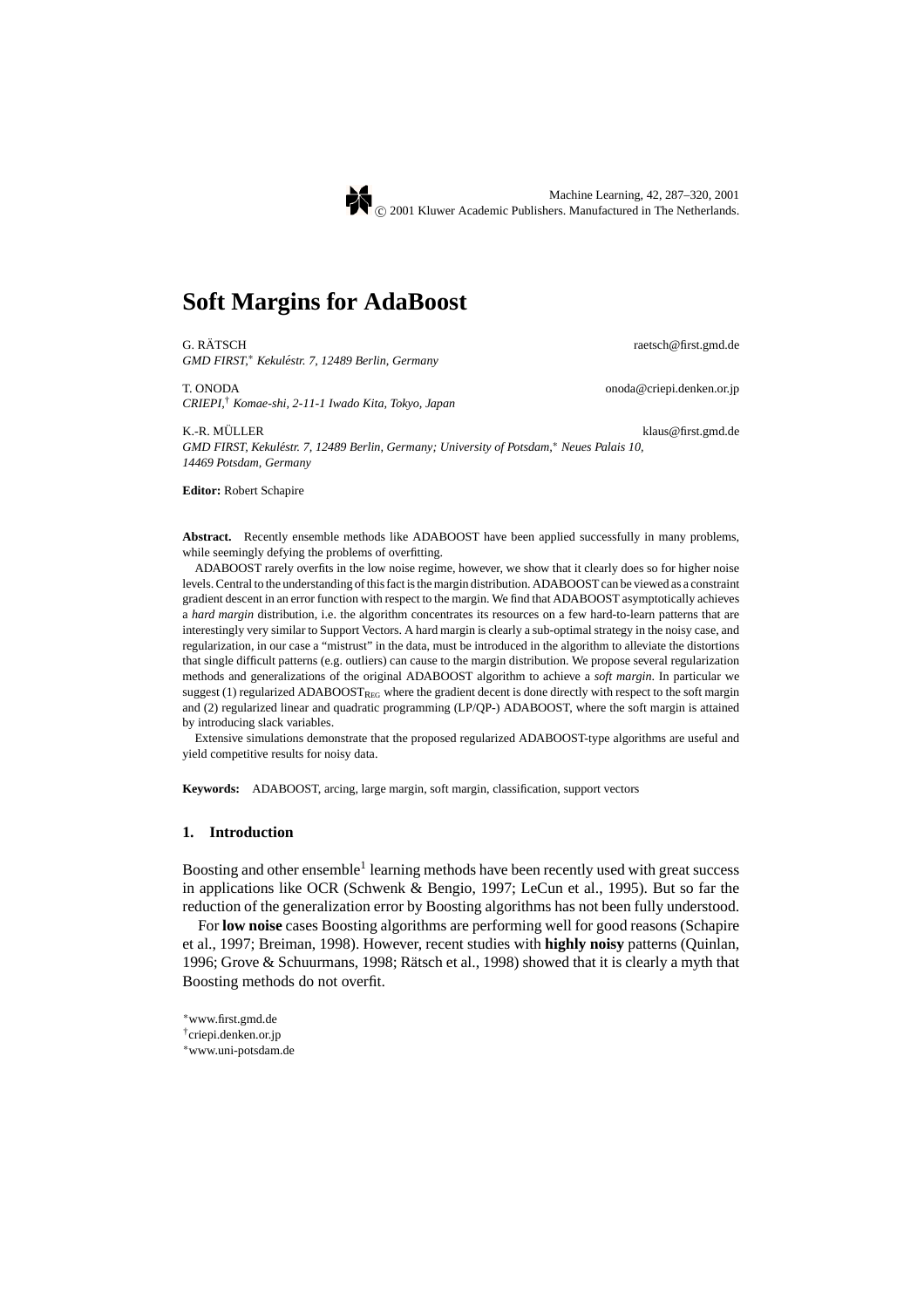In this work, we try to gain insight into these seemingly contradictory results for the low and high noise regime and we propose improvements of ADABOOST that help to achieve noise robustness.

Due to their similarity, we will refer in the following to ADABOOST (Freund & Schapire, 1994) and *unnormalized Arcing* (Breiman, 1997b) (with exponential function) as *ADABOOST-type algorithms*(ATA). In Section 2 we give an asymptotical analysis of ATAs. We find that the error function of ATAs can be expressed in terms of the margin and that in every iteration ADABOOST tries to minimize this error by a stepwise maximization of the margin (see also Breiman, 1997a; Frean & Downs, 1998; Friedman, Hastie, & Tibshirani, 1998; Onoda, Rätsch, & Müller, 1998; Rätsch, 1998). As a result of the asymptotical analysis of this error function, we introduce the *hard margin* concept and show connections to Support Vector (SV) learning (Boser, Guyon, & Vapnik, 1992) and to linear programming (LP). Bounds on the size of the margin are also given.

In Section 3 we explain why an ATA that enforces a hard margin in training will overfit for noisy data or overlapping class distributions. So far, we only know what a margin distribution to achieve optimal classification in the no-noise case should look like: a large hard margin is clearly a good choice (Vapnik, 1995). However, for noisy data there is always the tradeoff between "believing" in the data or "mistrusting" it, as the very data point could be mislabeled or an outlier. So we propose to relax the hard margin and to regularize by allowing for misclassifications (*soft margin*). In Section 4 we introduce such a regularization strategy to ADABOOST and subsequently extend the LP-ADABOOST algorithm of Grove and Schuurmans (1998) by slack variables to achieve soft margins. Furthermore, we propose a quadratic programming ADABOOST algorithm (QP-ADABOOST) and show its connections to SUPPORT VECTOR MACHINES (SVMs).

Finally, in Section 5 numerical experiments on several artificial and real-world data sets show the validity and competitiveness of our regularized Boosting algorithms. The paper concludes with a brief discussion.

#### **2. Analysis of ADABOOST's learning process**

## *2.1. Algorithm*

Let  $\{h_t(\mathbf{x}) : t = 1, ..., T\}$  be an ensemble of *T* hypotheses defined on an input vector **x** ∈ *X* and let **c** =  $[c_1 \cdots c_T]$  be their weights satisfying  $c_t \ge 0$  and  $\sum_{t=1}^T c_t = 1$ . We will consider only the binary classification case in this work, i.e.  $h_t(\mathbf{x}) = \pm 1$ ; most results, however, can be transfered easily to classification with more than two classes (e.g. Schapire, 1999; Schapire & Singer, 1998; Breiman, 1997b).

The ensemble generates the label  $\tilde{f}(\mathbf{x}) \equiv \tilde{f}_T(\mathbf{x})$  which is the weighted majority of the votes, where

$$
f_T(\mathbf{x}) := \sum_{t=1}^T c_t h_t(\mathbf{x})
$$
 and  $\tilde{f}_T(\mathbf{x}) := \text{sign}(f_T(\mathbf{x})).$ 

In order to train the ensemble, i.e. to find *T* appropriate hypotheses  $\{h_t(\mathbf{x})\}$  and the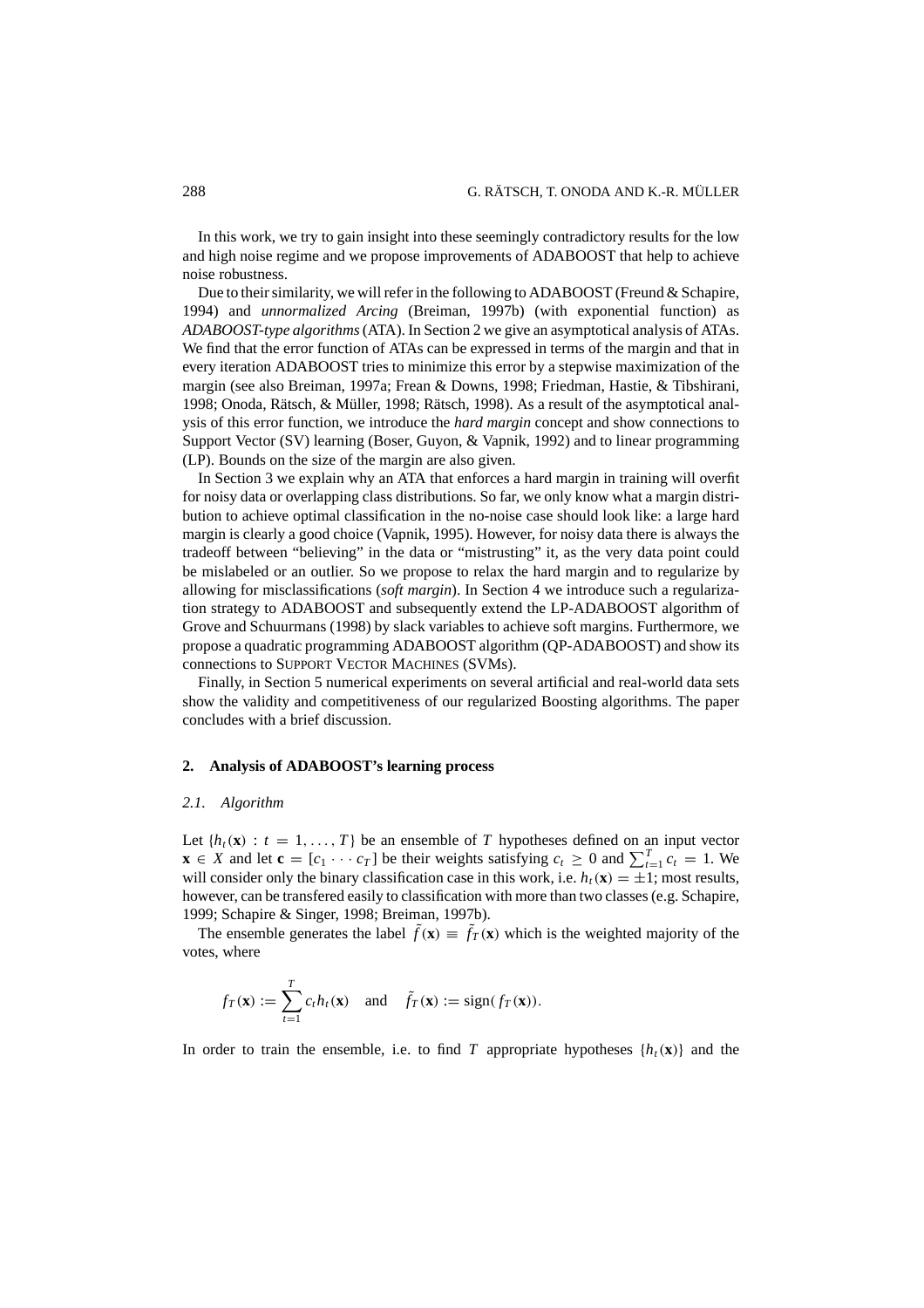weights **c** for the convex combination, several algorithms have been proposed: popular ones are WINDOWING (Quinlan, 1992), BAGGING (Breiman, 1996), ADABOOST (Freund & Schapire, 1994), ARC-X4 (Breiman, 1998) and ARC-GV (Breiman, 1997b). In the sequel analysis, we will focus on ADABOOST-type algorithms and give their pseudocode in figure 1 (further details can be found in e.g. Freund & Schapire, 1994; Breiman, 1997b).

In the binary classification case, we define the *margin* for an input-output pair  $\mathbf{z}_i = (\mathbf{x}_i, y_i)$ as

$$
\rho(\mathbf{z}_i, \mathbf{c}) = y_i f(\mathbf{x}_i) = y_i \sum_{t=1}^T c_t h_r(\mathbf{x}_i),
$$
\n(1)

Algorithm  $ATA(Z, T, \phi)$ 

**Input:** *l* examples  $\mathbf{Z} = \langle (\mathbf{x}_1, y_1), \dots, (\mathbf{x}_l, y_l) \rangle$ Initialize:  $w_1(z_i) = 1/l$  for all  $i = 1...l$ 

- Do for  $t = 1, \ldots, T$ ,
- 1. Train classifier with respect to the weighted sample set  $\{Z, w_t\}$  and obtain hypothesis  $h_t: \mathbf{x} \mapsto {\pm 1}$
- 2. Calculate the training error  $\epsilon_t$  of  $h_t$ :

$$
\epsilon_t = \sum_{i=1}^l w_t(\mathbf{z}_i) \mathbf{I}(h_t(\mathbf{x}_i) \neq y_i) , \qquad (\text{F1.1})
$$

abort if  $\epsilon_t = 0$  or  $\epsilon_t \ge \phi - \Delta$ , where  $\Delta$  is a small constant

3. Set

$$
b_t = \log \frac{\phi(1 - \epsilon_t)}{\epsilon_t (1 - \phi)}.
$$
 (F1.2)

4. Update weights  $w_t$ :

$$
w_{t+1}(\mathbf{z}_i) = w_t(\mathbf{z}_i) \exp \{-b_t I(h_t(\mathbf{x}_i) = y_j)\}/Z_t , \qquad (\text{F1.3})
$$

where  $Z_t$  is a normalization constant, such that  $\sum_{i=1}^{l} w_{t+1}(\mathbf{z}_i) = 1$ . Output: Final hypothesis

 $\overline{a}$ 

$$
f(\mathbf{x}) = \sum_{t=1}^{I} c_t h_t(\mathbf{x}), \text{ where } c_t := \frac{b_t}{\sum_{t=1}^{T} |b_t|}
$$
 (F1.4)

*Figure 1*. The ADABOOST-type algorithm (ATA). For  $\phi = \frac{1}{2}$ , we retrieve the original ADABOOST algo-<br>rithm (Freund & Schapire, 1994). The ATA is a specialization of unnormalized Arcing (Breiman, 1997a) (with exponential function).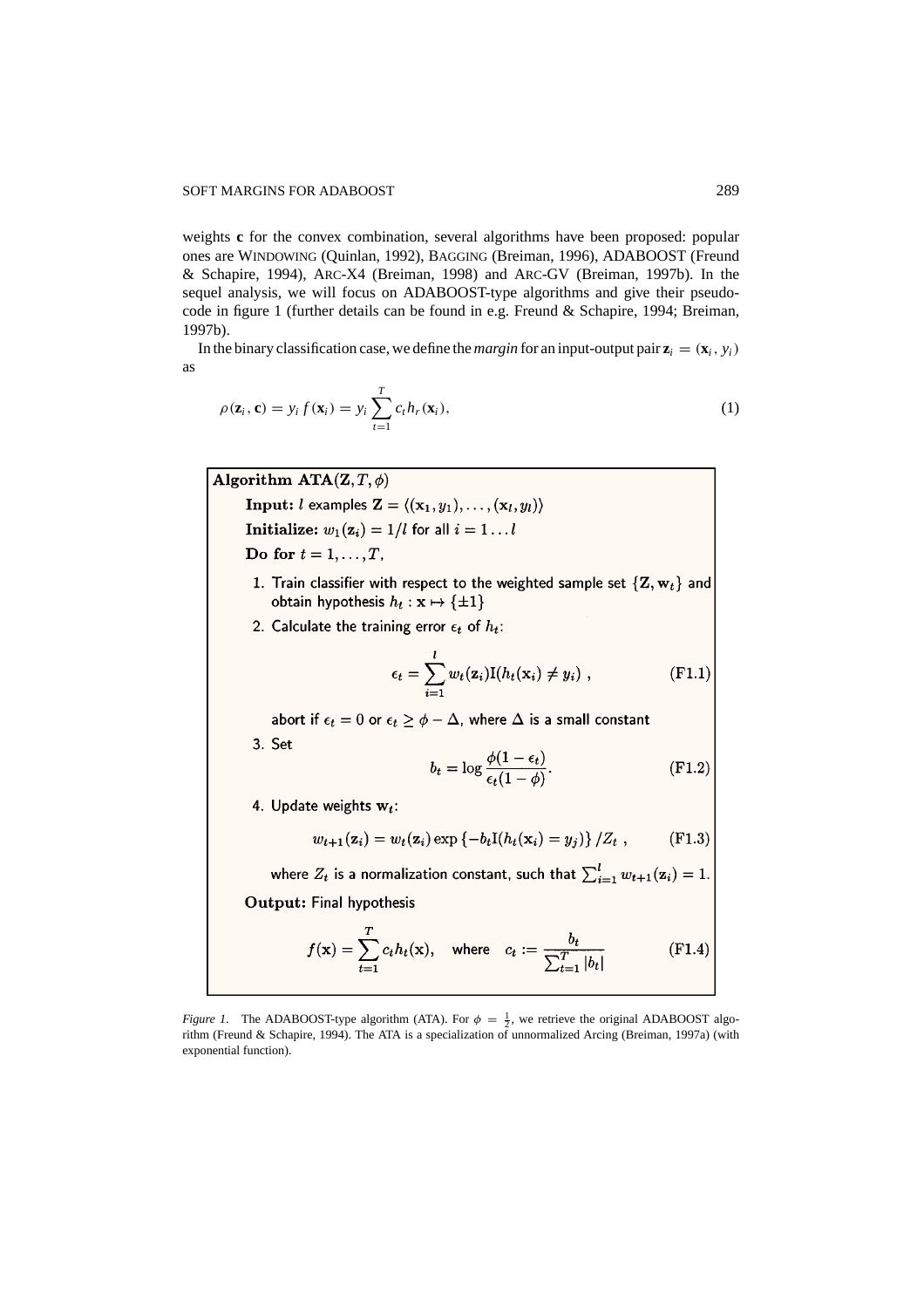where  $i = 1, \ldots, l$  and *l* denotes the number of training patterns. The margin at **z** is positive if the correct class label of the pattern is predicted. As the positivity of the margin value increases, the decision stability becomes larger. Moreover, if  $|\mathbf{c}| := \sum_{t=1}^{T} c_t = 1$ , then  $\rho(\mathbf{z}_i, \mathbf{c}) \in [-1, 1]$ . We will sometimes for convenience also use a margin definition with **b** (instead of **c**) which denotes simply an unnormalized version of **c**, i.e. usually  $|\mathbf{b}| \neq 1$ (cf. (F1.2) and (F1.4) in figure 1). Note that the *edge* (cf. Breiman, 1997b) is just an affine transformation of the margin.

The margin  $\varrho(c)$  of a classifier (instance) is defined as the smallest margin of a pattern over the training set, i.e.

$$
\varrho(\mathbf{c}) = \min_{i=1,\dots,l} \rho(\mathbf{z}_i, \mathbf{c}).
$$

Figure 2 illustrates the functioning of ADABOOST. Patterns that are misclassified get higher weights in the next iteration. The patterns near the decision boundary are usually harder to classify and therefore get high weights after a few iterations.

# *2.2. Error function of ADABOOST*

An important question in the analysis of ATAs is: *what kind of error function is optimized*? From the algorithmic formulation (cf. figure 1), it is not straight forward to see what the



*Figure 2*. Illustration of ADABOOST on a 2D toy data set: The diameter of the points (the brightness gives the class label) is proportional to the weight that the pattern gets in the first, second, third, 5th, 10th and 100th iteration. The dash-dotted lines show the decision boundaries of the single classifiers (up to the 5th iteration). The solid line shows the decision line of the combined classifier. In the last two plots the decision line of BAGGING is plotted for a comparison (dotted).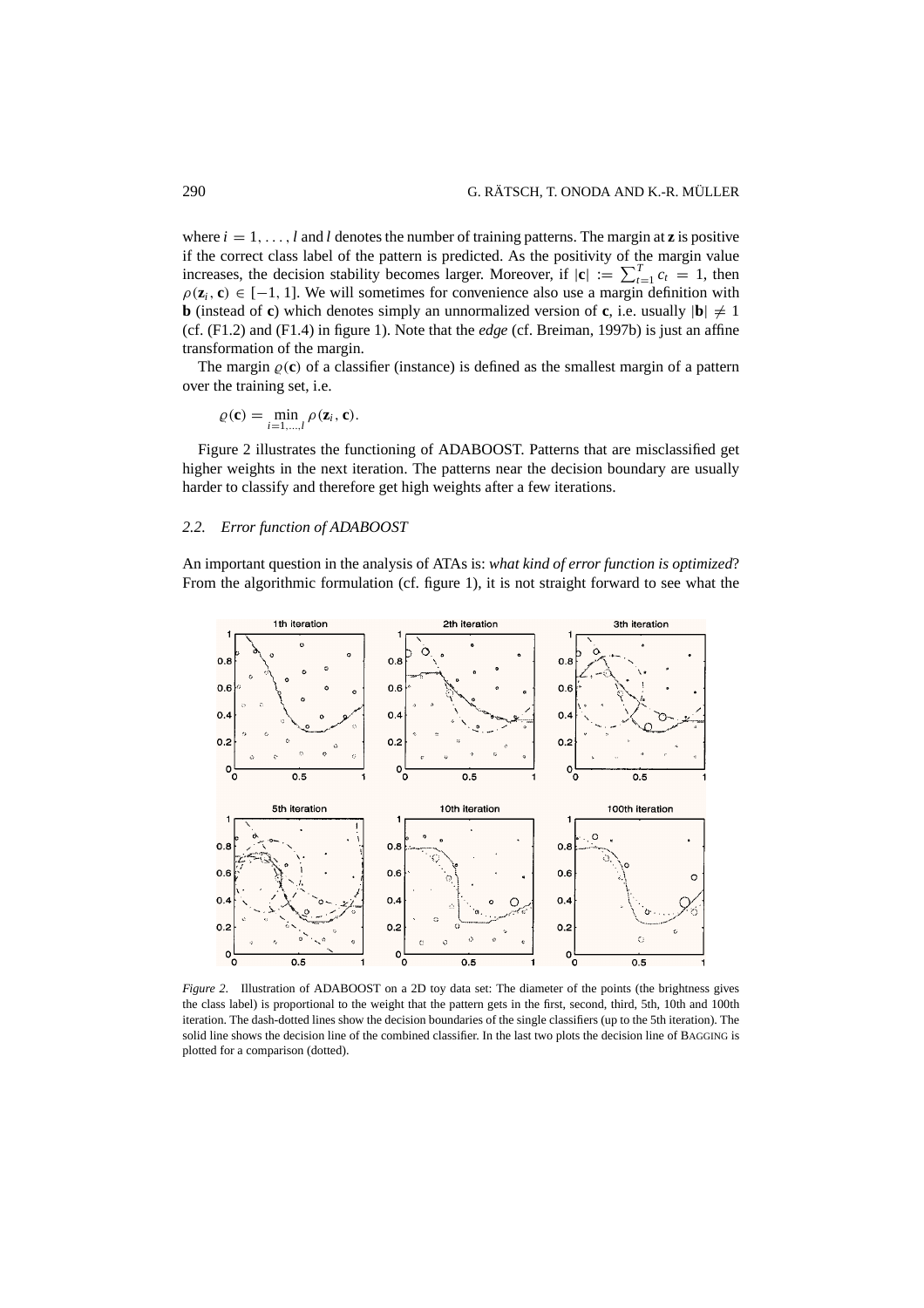aim of this algorithm is. So to gain a better understanding why one should use the weights of the hypotheses  $c_t$  and of the patterns  $w_t(\mathbf{z}_i)$  in the manner of Eqs. (F1.2) and (F1.3), let us study the following three statements

- 1. The weights  $w_t(\mathbf{z}_i)$  in the *t*-th iteration are chosen such that the previous hypothesis has exactly a weighted training error  $\epsilon$  of  $1/2$  (Schapire et al., 1997).
- 2. The weight  $b_t$  (and  $c_t$ ) of a hypothesis is chosen such that it minimizes a functional G first introduced by Breiman (1997b) (see also Rätsch, 1998; Mason, Bartlett, & Baxter, 2000a; Onoda et al., 1998; Friedman et al., 1998; Frean & Downs, 1998). This functional depends on the margins of all patterns and is defined by

$$
G(b_t, \mathbf{b}^{t-1}) = \sum_{i=1}^l \exp\bigg\{-\rho(\mathbf{z}_i, \mathbf{b}^t) + |\mathbf{b}^t| \bigg(\frac{1}{2} - \phi\bigg)\bigg\},\tag{2}
$$

where  $\phi$  is a constant (cf. figure 1). This functional can be minimized analytically (Breiman, 1997b) and one gets the explicit form of Eq. (F1.2) as a solution of  $\frac{\partial G(b_t, \mathbf{b}^{t-1})}{\partial b_t} = 0.$ 

3. To train the *t*-th hypothesis (step 1 in figure 1) we can either use bootstrap replicates of the training set (sampled according to **w***t*) or minimize a weighted error function for the base learning algorithm. We observed that the convergence of the ATA is faster if a weighted error function is used.

Taking a closer look at the definition of *G*, one finds that the computation of the sample distribution **w***<sup>t</sup>* (cf. Eq. (F1.3)) can be derived directly from *G*. Assuming that *G* is the error function which is minimized by the ATA, then *G* essentially defines a loss function over margin distributions, which depends on the value of  $|\mathbf{b}|$ . The larger the margins  $\rho(\mathbf{z}_i)$ , the smaller will be the value of *G*.

So, the gradient  $\frac{\partial G}{\partial \rho(z_i)}$  gives an answer to the question, which pattern should increase its margin most strongly in order to decrease *G* maximally (gradient descent). This information can then be used to compute a re-weighting of the sample distribution  $w_t$  for training the next hypothesis  $h_t$ . If it is important to increase the margin of a pattern  $z_i$ , then its weight  $w_t(z_i)$ should be high—otherwise low (because the distribution  $w_t$  sums to one). Interestingly, this is exactly what ATAs are doing and we arrive at the following lemma (Breiman, 1997b; Rätsch, 1998):

**Lemma 1.** The computation of the pattern distribution  $w_{t+1}$  in the t-th iteration is equiv*alent to normalizing the gradient of*  $G(b_{t+1}, \mathbf{b}^t)$  *with respect to*  $\rho(\mathbf{z}_i, \mathbf{b}^t)$ *, i.e.* 

$$
w_{t+1}(\mathbf{z}_i) = \frac{\partial G(b_{t+1}, \mathbf{b}^t)}{\partial \rho(\mathbf{z}_i, \mathbf{b}^t)} / \sum_{j=1}^l \frac{\partial G(b_{t+1}, \mathbf{b}^t)}{\partial \rho(\mathbf{z}_j, \mathbf{b}^t)}.
$$
(3)

The proof can found in Appendix A.

From Lemma 1, the analogy to a gradient descent method is (almost) complete. In a gradient descent method, the first step is to compute the gradient of the error function with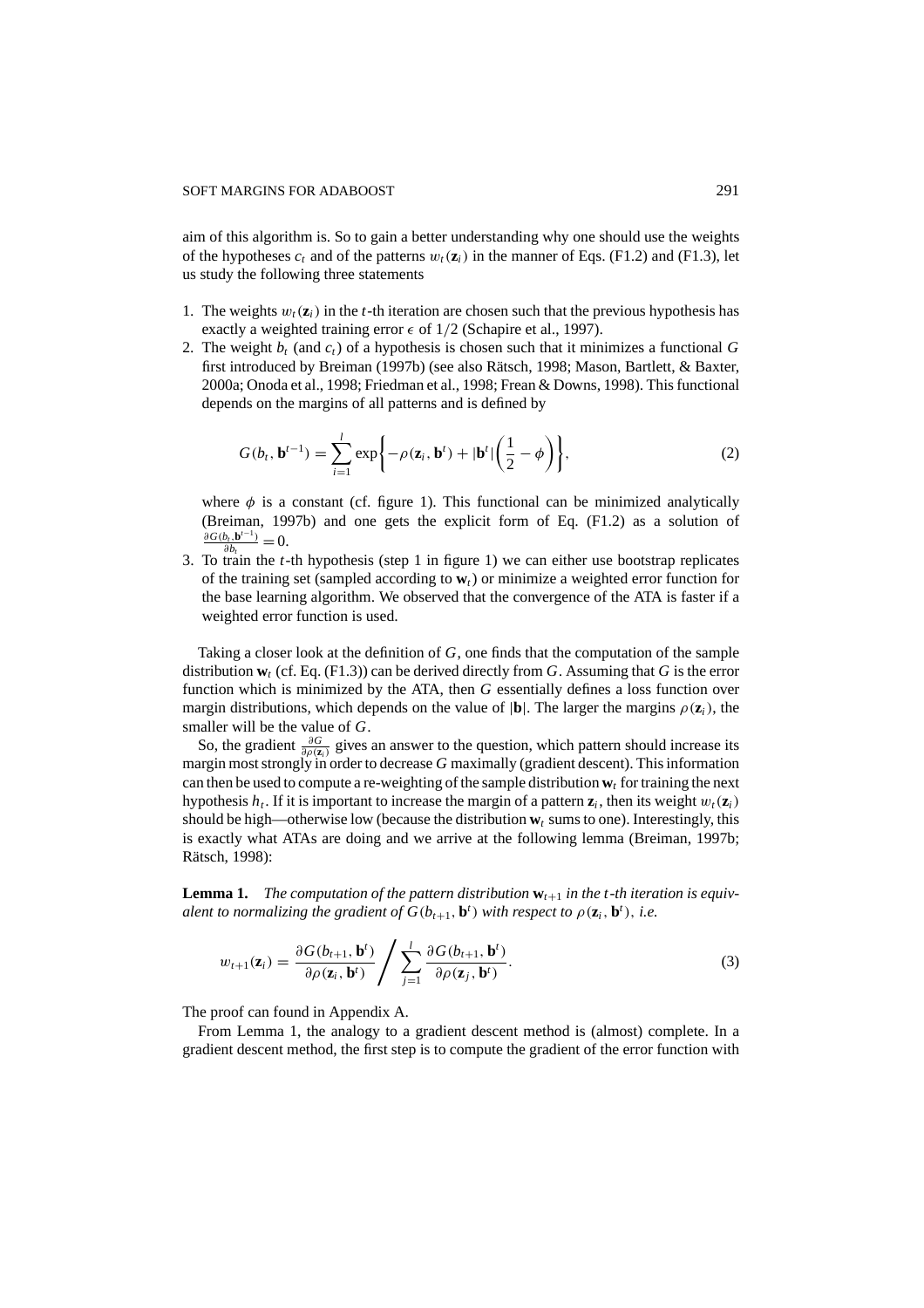respect to the parameters which are to be optimized: this corresponds to computing the gradient of *G* with respect to the margins. The second step is to determine the step size in gradient direction (usually done by a line-search): this is analogous to the minimization of *G* with respect to  $b_t$  (cf. point 2).

Therefore, ATAs can be related to a gradient descent method in a hypothesis (or function) space  $H$  which is determined by the structure of the base learning algorithm, i.e. ATAs aim to minimize the functional *G* by constructing an ensemble of classifiers (Onoda et al., 1998; Rätsch, 1998; Mason et al., 2000b; Friedman et al., 1998; Friedman, 1999). This also explains point 1 in the list above, as in a standard gradient descent method, a new search direction is usually chosen perpendicular to the previous one.

In the ADABOOST-type algorithm, the gradients are found by changing the weights of the training patterns, and there are essentially two ways of incorporating the re-weighting into the boosting procedure. The first is to create bootstrap replicates sampled according to the pattern weightings, which usually induces strong random effects that hide the "true" information contained in the pattern weightings. The second and more direct way is to weight the error function and use weighted minimization (Breiman, 1997b). Clearly, weighted minimization is more efficient in terms of the number of boosting iterations than the bootstrap approach.<sup>2</sup> In fact, it can be shown that employing weighted minimization (Breiman, 1997b) for finding the next hypothesis in each iteration leads to the best (single) hypothesis for minimizing *G* (Mason et al., 2000a), i.e. adding the hypothesis with smallest weighted training error  $\epsilon_t$  will lead to the smallest value of G and therefore to a fast convergence. This reasoning explains the third statement.

## *2.3. ADABOOST as an annealing process*

From the definition of *G* and  $\rho(\mathbf{z}_i, \mathbf{b}^t)$ , Eq. (3) can be rewritten as

$$
w_{t+1}(\mathbf{z}_i) = \frac{\exp(-\frac{1}{2}\rho(\mathbf{z}_i, \mathbf{c}^t))^{|\mathbf{b}'|}}{\sum_{j=1}^l \exp(-\frac{1}{2}\rho(\mathbf{z}_j, \mathbf{c}^t))^{|\mathbf{b}'|}},
$$
\n(4)

where we emphasize that  $|\mathbf{b}^t|$  can be written in the exponent. Inspecting this equation more closely, we see that ATA uses a soft-max function (e.g. Bishop, 1995) with parameter |**b***<sup>t</sup>* | that we would like to interpret as an *annealing parameter* (Onoda et al., 1998; Onoda, Rätsch, & Müller, 2000). In the beginning  $|\mathbf{b}^t|$  is small and all patterns have almost the same weights (if  $|\mathbf{b}^t| = 0$  then all weights are the same). As  $|\mathbf{b}^t|$  increases, the patterns with smallest margin will get higher and higher weights. In the limit of large |**b***<sup>t</sup>* |, we arrive at the maximum function: Only the pattern(s) with the smallest margin will be taken into account for learning and get a non-zero weight.

Note that in the limit for  $|\mathbf{b}^t| \to \infty$ , a simple rescaling of the error function  $G(\mathbf{b}^t)$  gives the minimum margin  $\varrho(\mathbf{z}_i, \mathbf{c}^t)$ , i.e.  $\varrho(\mathbf{z}_i, \mathbf{c}^t) = -\lim_{|\mathbf{b}^t| \to \infty} \frac{1}{|\mathbf{b}^t|} \log G(\mathbf{b}^t)$ .

The following lemma shows that under usual circumstances, the length of the hypothesis weight vector  $|\mathbf{b}^t|$  increases at least linearly with the number of iterations.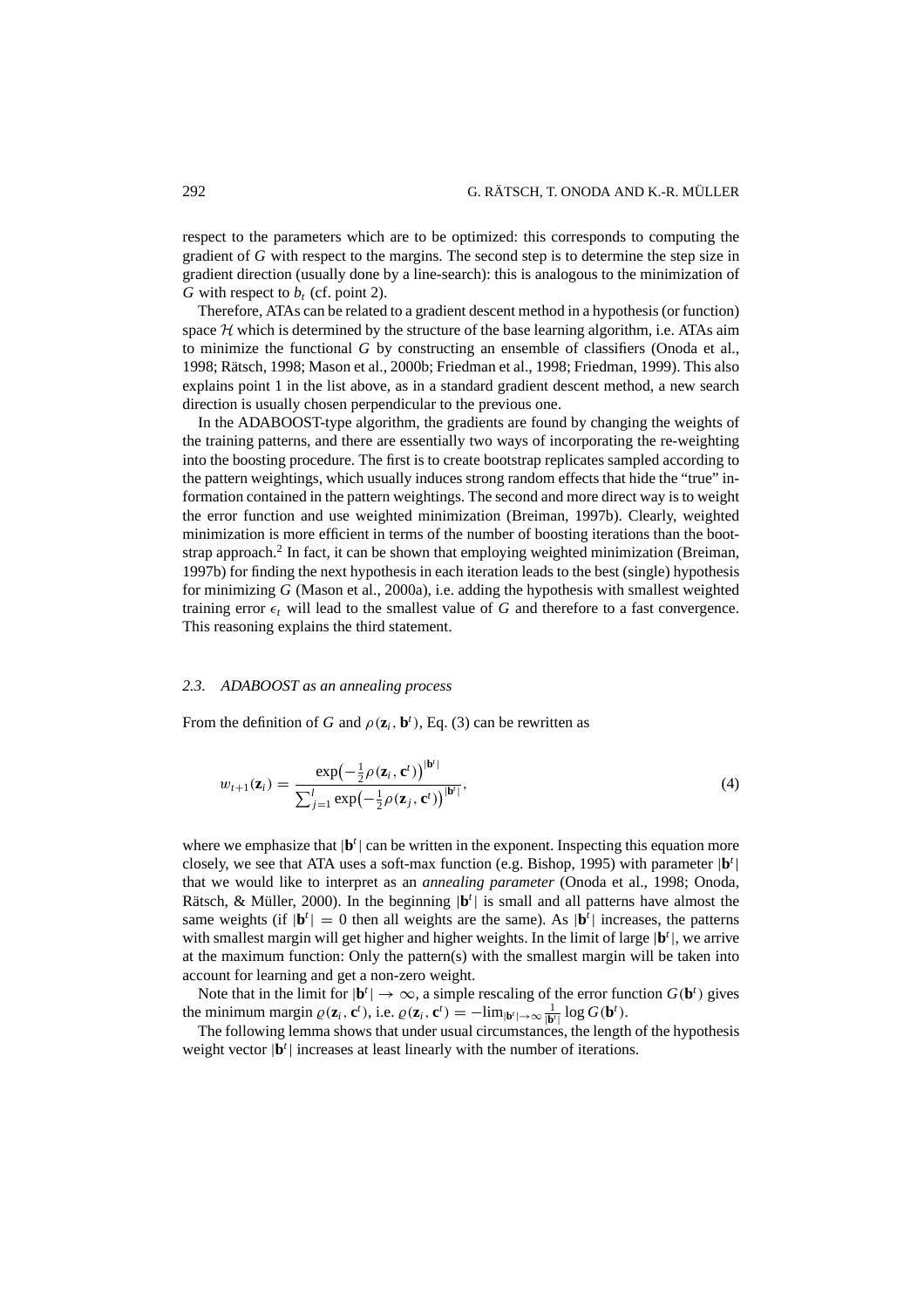#### SOFT MARGINS FOR ADABOOST 293

**Lemma 2.** If, in the learning process of an ATA with  $0 < \phi < 1$ , all weighted training *errors*  $\epsilon_t$  *are bounded by*  $\epsilon_t \leq \phi - \Delta$  (0 <  $\Delta$  <  $\phi$ ), *then* |**b**| *increases at least linearly with the number of iterations t.*

**Proof:** With (F1.2), the smallest value for  $b_t$  is achieved, if  $\epsilon_t = \phi - \Delta$ . Then we have  $b_t = \log \frac{q}{q-\Delta}$ , where  $q := \phi(1-\phi+\Delta)$ . We find  $q > \Delta > 0$  and because of  $\phi(1 - \phi) > \Delta(1 - \phi)$  we get  $\phi(1 - \phi + \Delta) > \Delta$  and hence also  $q - \Delta > 0$ . Therefore, the smallest value of  $b_t$  is log  $\frac{q}{q-\Delta}$  is always larger than a constant  $\gamma$ , which only depends on  $\phi$  and  $\Delta$ . Thus, we have  $|\mathbf{b}^i| > t\gamma$ .  $| > t\gamma$ .

If the annealing speed is low, the achieved solution should have larger margins than for a high speed annealing strategy. This holds for similar reasons as for a standard annealing process (Kirkpatrick, 1984): in the error surface, a better local minimum (if exist) can be obtained locally, if the annealing speed is slow enough. From Eq. (F1.2), we observe that if the training error  $\epsilon_t$  takes a small value,  $b_t$  becomes large. So, strong learners can reduce their training errors strongly and will make |**b**| large after only a few ATA iterations, i.e. the asymptotics, where the addition of a new ensemble member does not change the result, is reached faster. To reduce the annealing speed either  $\phi$  or the complexity of the base hypotheses has to be decreased (with the constraint  $\epsilon_t < \phi - \Delta$ ; cf. Onoda et al., 1998).

In figure 3 (left), the ADABOOST Error ( $\phi = \frac{1}{2}$ ), the Squared Error  $(y - f(x))^2$  and the Kullback-Leibler Error ln  $\rho(z)/\ln 2$  are plotted. Interestingly, the Squared and Kullback-Leibler Error are very similar to the error function of ADABOOST for  $|\mathbf{b}| = 3$ . As  $|\mathbf{b}|$ increases,<sup>3</sup> the ATA error function approximates a  $0/\infty$  loss (patterns with margin smaller than  $1-2\phi$  get loss  $\infty$ ; all others have loss 0) and bounds the 0/1 loss at  $1-2\phi$  from above.



*Figure 3*. Different loss functions for classification (see text). The abscissa shows the margin *y f* (**x**) of a pattern and the y-coordinate shows the monotone loss for that pattern: 0/1-Loss, Squared Error, Kullback-Leibler Error and ADABOOST Error (cf. Eq. (2)), where |**b**| is either 3, 5, 10 or 100 (in reading order). On the left panel is  $\phi = 1/2$  and on the right plot  $\phi$  is either 1/3 or 2/3. The step position of the 0/ $\infty$  loss, which is approximated for  $|\mathbf{b}| \to \infty$ , is determined by  $\phi$ .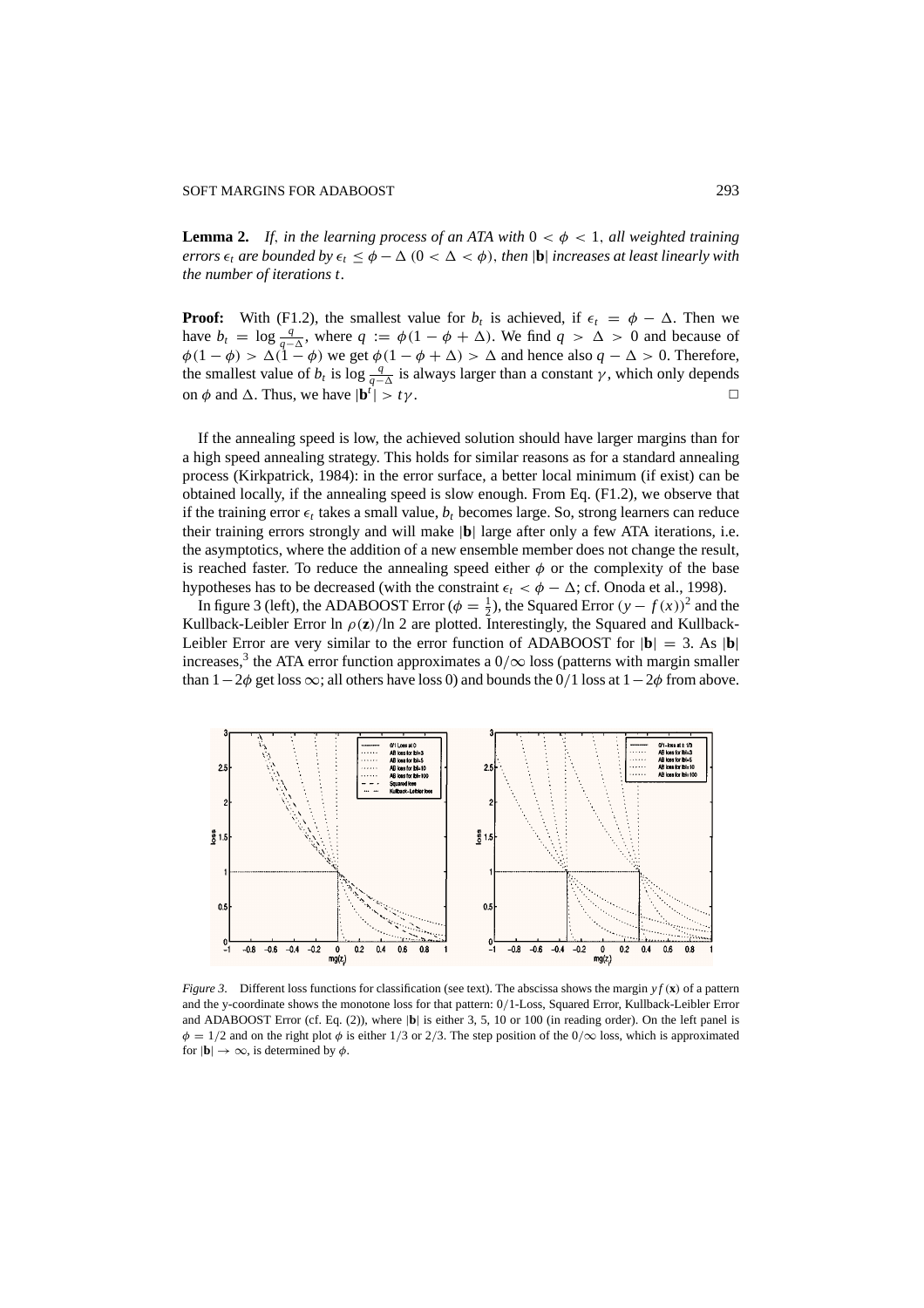Figure 3 (right) shows the different offsets of the step seen in the ATA Error ( $|\mathbf{b}| \to \infty$ ). They result from different values of  $\phi$  (here  $\phi$  is either 1/3 or 2/3).

# *2.4. Asymptotic analysis*

*2.4.1. How large is the margin?* ATA's good generalization performance can be explained in terms of the size of the (hard) margin that can be achieved (Schapire et al., 1997; Breiman, 1997b): for low noise, the hypothesis with the largest margin will have the best generalization performance (Vapnik, 1995; Schapire et al., 1997). Thus, it is interesting to understand what the margin size depends on.

Generalizing Theorem 5 of Freund and Schapire (1994) to the case  $\phi \neq \frac{1}{2}$  we get

**Theorem 3.** Assume,  $\epsilon_1, \ldots, \epsilon_T$  are the weighted classification errors of  $h_1, \ldots, h_T$  that *are generated by running an ATA and*  $1 > \phi > \max_{t=1}$ , ...,*T*  $\epsilon_t$ . *Then the following inequality holds for all*  $\theta \in [-1, 1]$ :

$$
\frac{1}{l}\sum_{i=1}^{l} I(y_i f(\mathbf{x}_i) \leq \theta) \leq \left(\varphi^{\frac{1+\theta}{2}} + \varphi^{-\frac{1-\theta}{2}}\right)^T \prod_{t=1}^{T} \sqrt{\epsilon_t^{1-\theta} (1-\epsilon_t)^{1+\theta}},
$$
\n(5)

*where f is the final hypothesis and*  $\varphi = \frac{\phi}{1-\phi}$ *, where I is the indicator function.* 

The proof can be found in Appendix B.

**Corollary 4.** An ADABOOST-type algorithm will asymptotically  $(t \rightarrow \infty)$  generate mar $g$ *in distributions with a margin*  $\varrho$ , *which is bounded from below by* 

$$
\varrho \ge \frac{\ln(\phi \epsilon^{-1}) + \ln((1 - \phi)(1 - \epsilon)^{-1})}{\ln(\phi \epsilon^{-1}) - \ln((1 - \phi)(1 - \epsilon)^{-1})},\tag{6}
$$

*where*  $\epsilon = \max_{t \in \mathcal{t}} \epsilon_t$ , *if*  $\epsilon \leq (1 - \varrho)/2$  *is satisfied.* 

**Proof:** The maximum of  $\epsilon_t^{1-\theta} (1 - \epsilon_t)^{1+\theta}$  with respect to  $\epsilon_t$  is obtained for  $\frac{1}{2}(1 - \theta)$  and for  $0 \le \epsilon_t \le \frac{1}{2}(1-\theta)$  it is increasing monotonically in  $\epsilon_t$ . Therefore, we can replace  $\epsilon_t$  by  $\epsilon$  in Eq. (5) for  $\theta \leq \varrho$ :

$$
\mathbf{P}_{(\mathbf{x},y)\sim\mathbf{Z}}[yf(\mathbf{x})\leq\theta]\leq\left(\left(\varphi^{\frac{1+\theta}{2}}+\varphi^{-\frac{1-\theta}{2}}\right)\epsilon^{\frac{1-\theta}{2}}(1-\epsilon)^{\frac{1+\theta}{2}}\right)^T.
$$

If the basis on the right hand side is smaller than 1, then asymptotically we have  $P(x,y) \sim Z$  $[y f(x) \leq \theta] = 0$ ; this means that asymptotically, there is no example that has a smaller margin than  $\theta$ , for any  $\theta$  < 1. The supremum over all  $\theta$  such that the basis is less than 1,  $\theta_{\text{max}}$  is described by

 $\big(\varphi^{\frac{1+\theta_{\max}}{2}}+\varphi^{-\frac{1-\theta_{\max}}{2}}\big)\epsilon^{\frac{1-\theta_{\max}}{2}}(1-\epsilon)^{\frac{1+\theta_{\max}}{2}}=1.$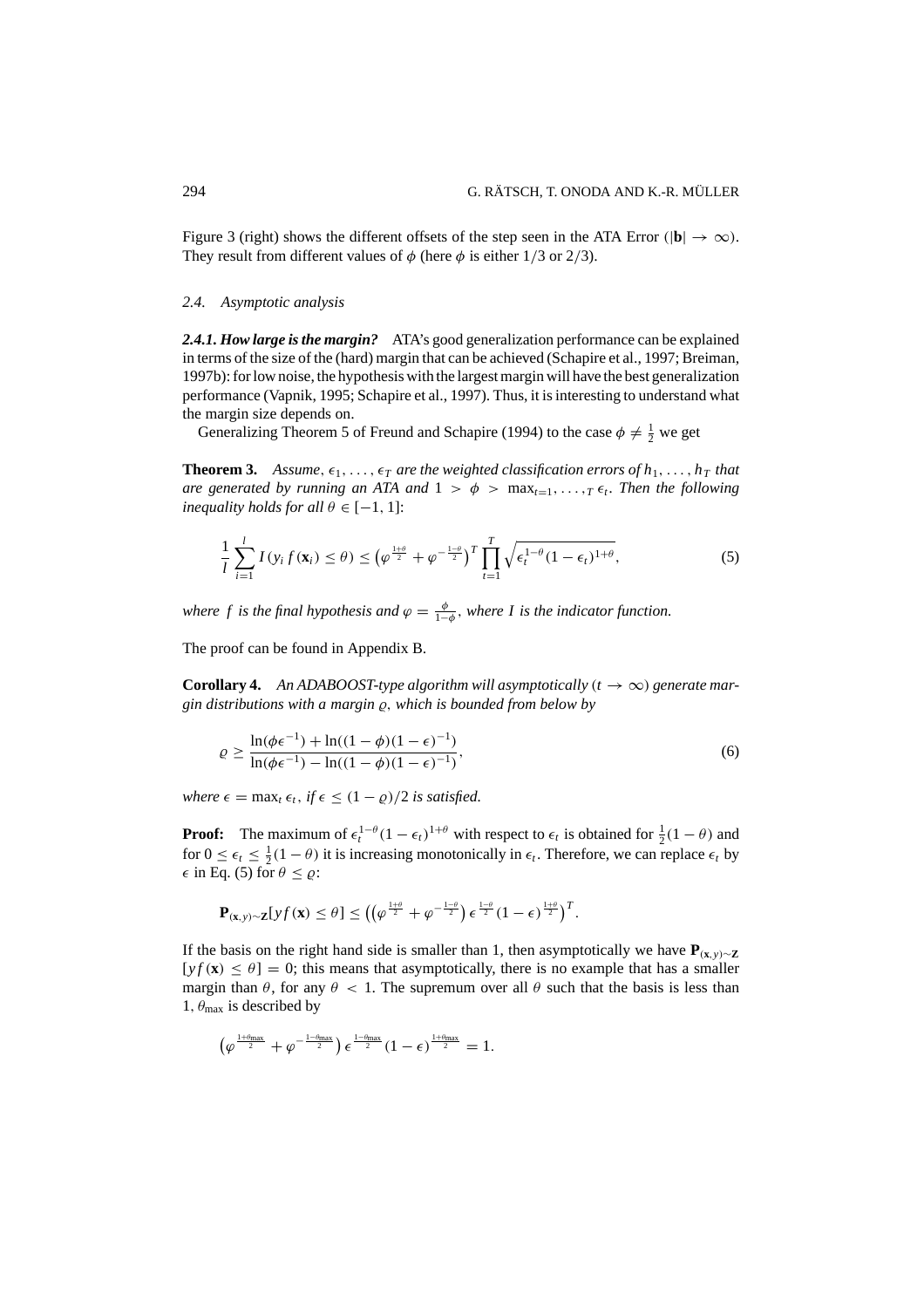#### SOFT MARGINS FOR ADABOOST 295

We can solve this equation to obtain  $\theta_{\text{max}}$ 

$$
\theta_{\max} = \frac{\ln(\phi \epsilon^{-1}) + \ln((1 - \phi)(1 - \epsilon)^{-1})}{\ln(\phi \epsilon^{-1}) - \ln((1 - \phi)(1 - \epsilon)^{-1})}.
$$

We get the assertion because  $\varrho$  is always larger or equal  $\theta_{\text{max}}$ .

From Eq. (6) we can see the interaction between  $\phi$  and  $\epsilon$ : if the difference between  $\epsilon$  and  $\phi$  is small, then the right hand side of (6) is small. The smaller  $\phi$  is, the more important this difference is. From Theorem 7.2 of Breiman (1997b) we also have the weaker bound  $\rho \ge 1 - 2\phi$  and so, if  $\phi$  is small then  $\rho$  must be large, i.e. choosing a small  $\phi$  results in a larger margin on the training patterns. On the other hand, an increase of the complexity of the basis algorithm leads to an increased  $\rho$ , because the error  $\epsilon_t$  will decrease.

**2.4.2. Support patterns.** A decrease in the functional  $G(c, |b|) := G(b)$  (with  $c = b/|b|$ ) is predominantly achieved by improvements of the margin  $\rho(\mathbf{z}_i, \mathbf{c})$ . If the margin  $\rho(\mathbf{z}_i, \mathbf{c})$  is negative, then the error  $G(c, |b|)$  clearly takes a large value, amplified by  $|b|$  in the exponent. So, ATA tries to decrease the negative margins most efficiently in order to improve the error *G*(**c**, |**b**|).

Now let us consider the asymptotic case, where the number of iterations and therefore  $|\mathbf{b}|$  take large values (cf. Lemma 2). Here, the margins  $\rho(\mathbf{z}_i, \mathbf{c})$  of all patterns  $\mathbf{z}_1, \ldots, \mathbf{z}_l$ , are almost the same and small differences are amplified strongly in *G*(**c**, |**b**|). For example, given two margins  $\rho(\mathbf{z}_i, \mathbf{c}) = 0.2$  and  $\rho(\mathbf{z}_i, \mathbf{c}) = 0.3$  and  $|\mathbf{b}| = 100$ , then this difference is amplified exponentially  $\exp\{-\frac{100 \times 0.2}{2}\} = e^{-10}$  and  $\exp\{-\frac{100 \times 0.3}{2}\} = e^{-15}$  in *G*(**c**, |**b**|), i.e. by a factor of  $e^5 \approx 150$ . From Eq. (4) we see that as soon as the annealing parameter  $|\mathbf{b}|$  is large, the ATA learning becomes a hard competition case: only the patterns with smallest margin will get high weights, other patterns are effectively neglected in the learning process. We get the following interesting lemma.

**Lemma 5.** *During the ATA learning process*,*the smallest margin of the* (*training*) *patterns of each class will asymptotically converge to the same value*, *i.e.*

$$
\lim_{t \to \infty} \min_{i: y_i = 1} \rho(\mathbf{z}_i, \mathbf{c}^t) = \lim_{t \to \infty} \min_{i: y_i = -1} \rho(\mathbf{z}_i, \mathbf{c}^t),
$$
\n(7)

*if the following assumptions are fulfilled*:

1. *the weight of each hypothesis is bounded from below and above by*

$$
0 < \gamma < b_t < \Gamma < \infty, \text{and} \tag{8}
$$

2. *the learning algorithm must* (*in principle*) *be able to classify all patterns to one class*  $c \in \{\pm 1\}$ , *if the sum over the weights of patterns of class c is larger than a constant*  $\delta$ . *i.e.*

$$
\sum_{i:y_i=c} w(\mathbf{z}_i) > \delta \Rightarrow h(\mathbf{x}_i) = c \quad (i=1,\ldots,l).
$$
\n(9)

The proof can be found in Appendix C.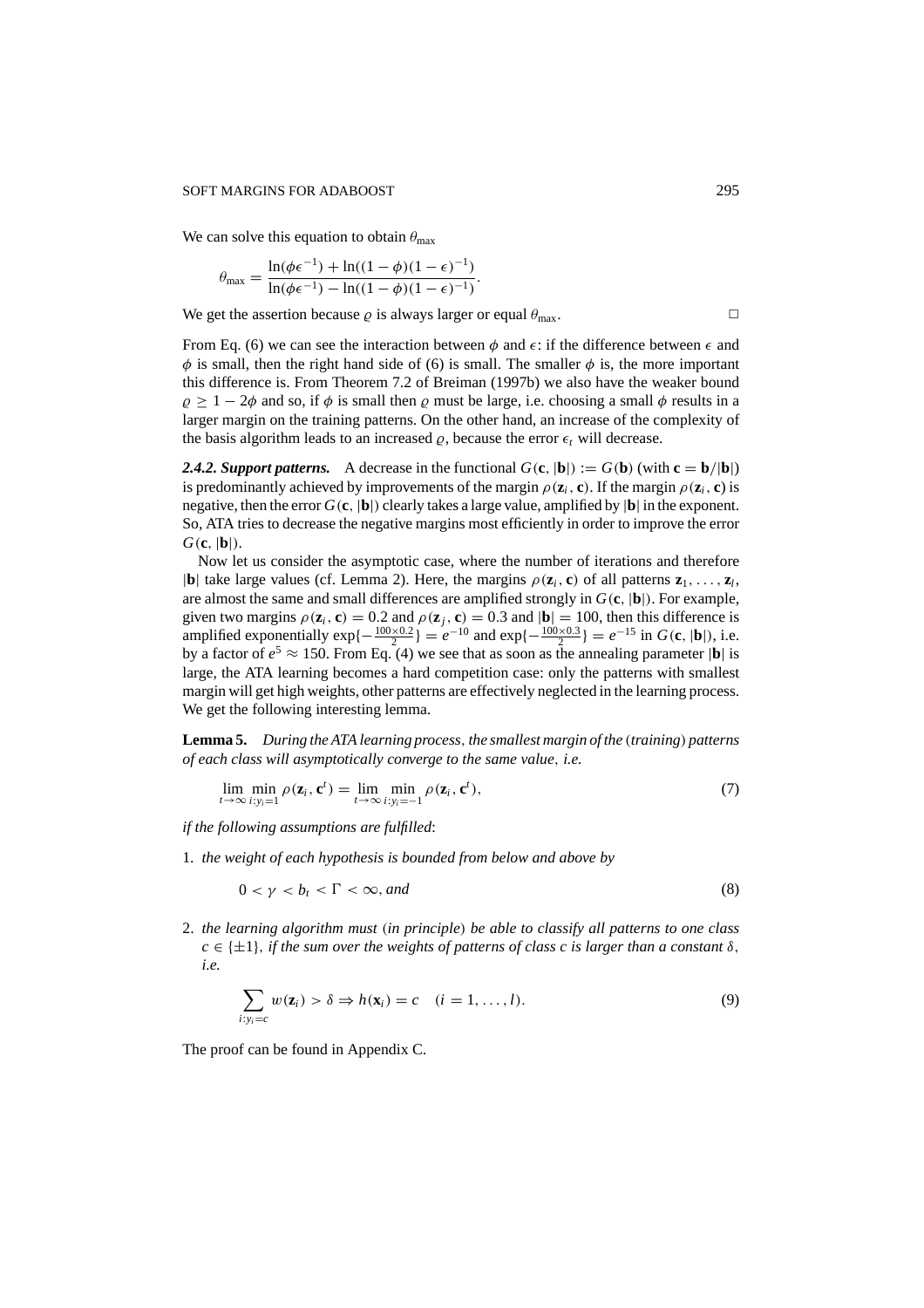

*Figure 4.* Margin distributions of ADABOOST for different noise levels:  $\sigma^2 = 0$ % (dotted), 9% (dashed), 16% (solid) with RBF nets (13 centers) as base hypotheses (left); and with 7 (dotted), 13 (dashed), 30 (solid) centers in the base hypotheses for data with  $\sigma^2 = 16\%$  (right) after 10<sup>4</sup> ADABOOST iterations ( $\phi = 1/2$ ). These graphs are an experimental confirmation of the trends expected from Eq. (6).

*Note 6.* Assumption 2 of Lemma 5 ensures, that the classifier is in principle able to misclassify every single pattern. Effectively, this assumption introduces something like a bias term *b* that is automatically adjusted if the smallest margins of one class are significantly different from the other class. In SVMs for the separable case (Boser et al., 1992), *b* is directly computed such that the smallest margins of both classes are the same.

Therefore, the ATA learning process converges, under rather mild assumptions, to a solution where a subset of the training patterns has asymptotically the same smallest margin. We call these patterns *Support Patterns* (SPs) (cf. figure 4).

To validate our theoretical analysis we performed numerical simulations on toy data with an asymptotic number  $(10^4)$  of boosting steps. The training data was generated from several (non-linearly transformed) Gaussian and uniform blobs,<sup>4</sup> which were additionally distorted by uniformly distributed noise  $U(0.0, \sigma^2)$ . In our simulations, we used 300 patterns and  $\sigma^2$ is either 0%, 9%, or 16%.

In all simulations, radial basis function (RBF) networks with adaptive centers are used as base learners (cf. Appendix D or Müller et al., 1998 for a detailed description). Figure 4 shows the margin distributions after  $10^4$  boosting iterations at different noise levels  $\sigma^2$  (left) and for different strengths of the base hypotheses (right). From these figures, it becomes apparent that the margin distribution asymptotically makes a step at a specific margin size and that some subset of the training patterns all have similar margins that correspond to the minimal margin discussed above. If the noise level is high or the complexity of the base hypothesis is low, one gets higher training errors  $\epsilon_t$  and therefore a smaller value of  $\rho$ . These numerical results support our theoretical asymptotic analysis. Interestingly, the margin distributions of ATAs resembles the ones of SUPPORT VECTOR MACHINES for the separable case (Boser et al., 1992; Cortes & Vapnik, 1995; Vapnik, 1995, cf. figure 5). In our toy example (cf. figure 6) we show the decision lines of SVMs and ATAs. We note a very high overlap between the patterns that become support vectors (SVs) (cf. figure 6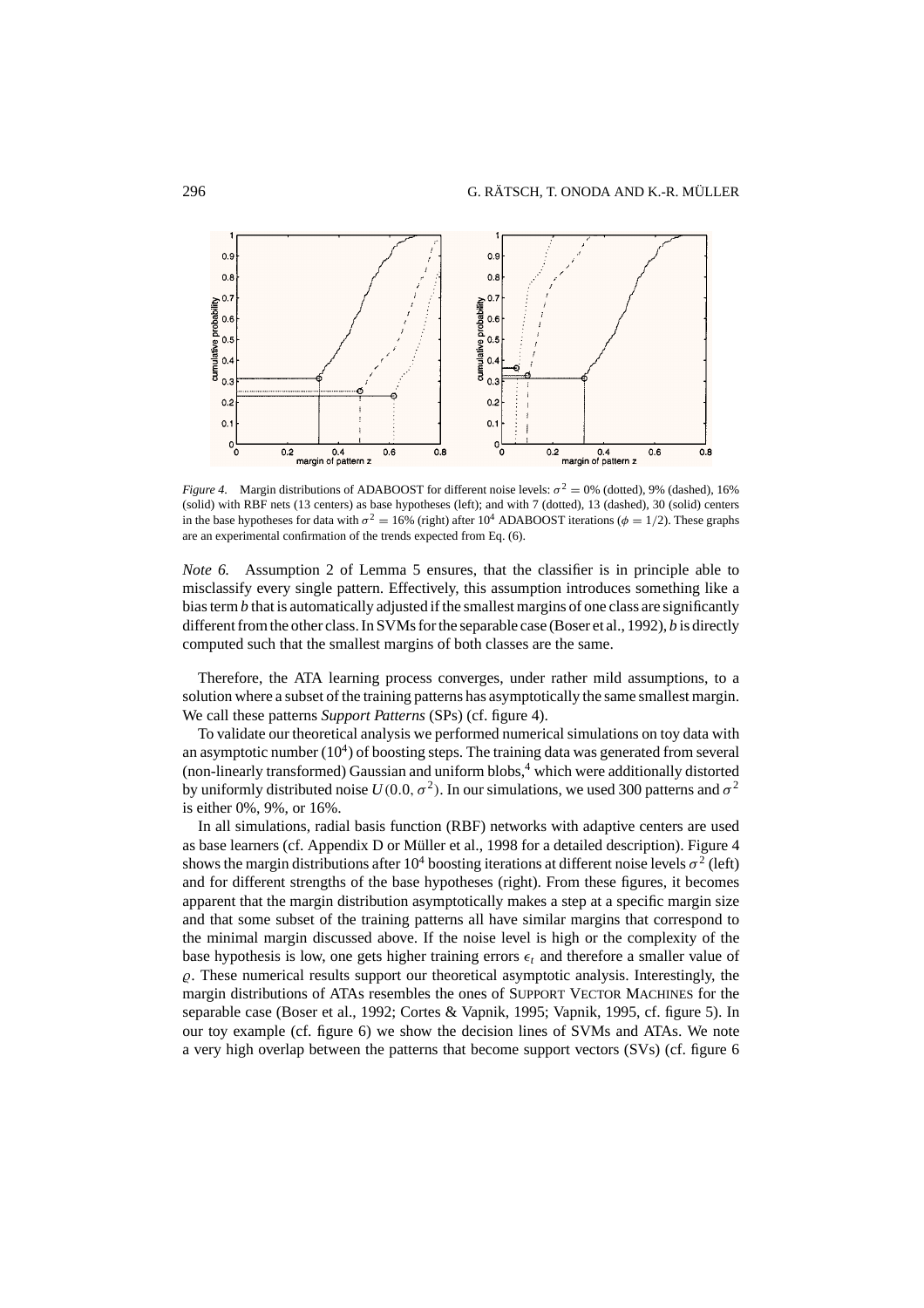

*Figure 5*. Typical margin distribution graphs (normalized) of a SVM with hard margin (solid) and soft margin with  $C = 10^{-3}$  (dashed) and  $C = 10^{-1}$  (dash-dotted). Here for the same toy example a RBF kernel (width = 0.3) is used. The generalization error of the SVM with hard margin is more than two times larger as with  $C = 10^{-1}$ .



*Figure 6*. Training patterns with decision lines for ADABOOST (left) with RBF nets (13 centers) and SVM (right) for a low noise case with similar generalization errors. The positive and negative training patterns are shown as '+' and '∗' respectively, the support patterns and support vectors are marked with 'o'.

right) and the patterns that lie within the step part of the margin distribution for ATA (cf. figure 4 left).

So, the ADABOOST-type algorithm achieves asymptotically a decision with *hard margin*, very similar to the one of SVMs for the separable case. Intuitively this is clear: the most difficult patterns are emphasized strongly and become support patterns or support vectors asymptotically. The degree of overlap between the support vectors and support patterns depends on the kernel (SVM) and on the base hypothesis (ATA) being used. For the SUPPORT VECTOR MACHINE with RBF kernel the highest overlap was achieved, when the average widths of the RBF networks was used as kernel width for the SUPPORT VECTOR MACHINE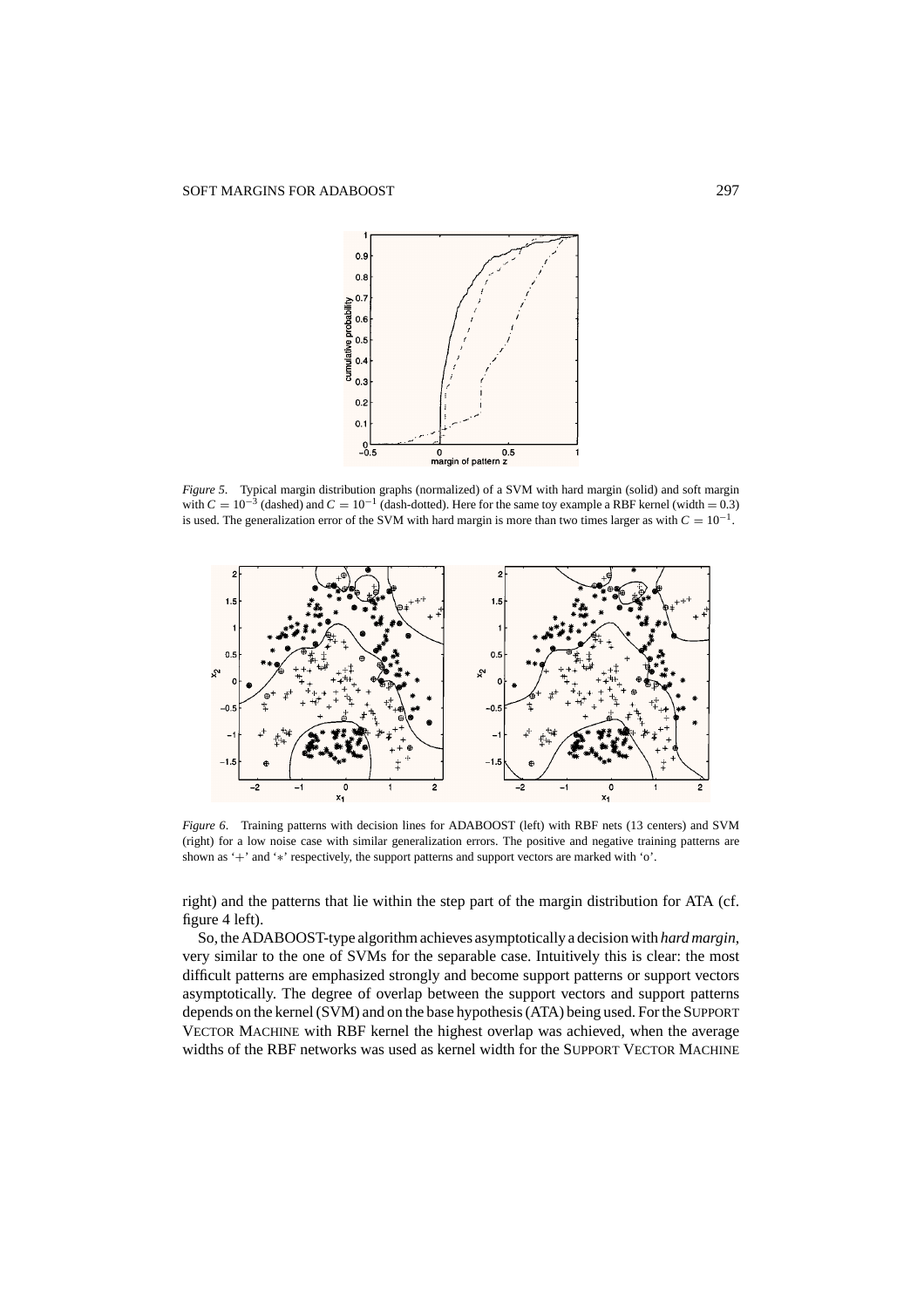

*Figure 7*. Typical margin distribution graphs of (original) ADABOOST after 20 (dotted), 70 (dash-dotted), 200 (dashed) and  $10^4$  (solid) iterations. Here, the toy example (300 patterns,  $\sigma = 16\%$ ) and RBF networks with 30 centers are used. After already 200 iterations the asymptotical convergence is almost reached.

(Rätsch, 1998). We have also observed this striking similarity of SPs in ADABOOST and SVs of the SVM in several other non-toy applications.

In the sequel, we can often assume the asymptotic case, where a hard margin is achieved (the more hypotheses we combine, the better is this approximation). Experimentally we find that the hard margin approximation is valid (cf. Eq. (4)) already for e.g.  $|\mathbf{b}| > 100$ . This is illustrated by figure 7, which shows some typical ATA margin distributions after 20, 70, 200 and  $10<sup>4</sup>$  iterations.

To recapitulate our findings of this section:

- 1. ADABOOST-type algorithms aim to minimize a functional, which depends on the margin distribution. The minimization is done by means of a constraint gradient descent with respect to the margin.
- 2. Some training patterns, which are in the area of the decision boundary, have asymptotically (for a large number of boosting steps) the same margin. We call these patterns Support Patterns. They have a large overlap to the SVs found by a SVM.
- 3. Asymptotically, ATAs reach a hard margin comparable to the one obtained by the original SVM approach (Boser et al., 1992).
- 4. Larger hard margins can be achieved, if  $\epsilon_t$  (more complex base hypotheses) and/or  $\phi$ are small (cf. Corollary 4). For the low noise case, a choice of  $\theta \neq \frac{1}{2}$  can lead to a better generalization performance, as shown for e.g. OCR benchmark data in Onoda et al. (1998).

# **3. Hard margin and overfitting**

In this section, we give reasons why the ATA is *not noise robust* and exhibits suboptimal generalization ability in the presence of noise. According to our understanding, noisy data has at least one of the following properties: (a) overlapping class probability distributions,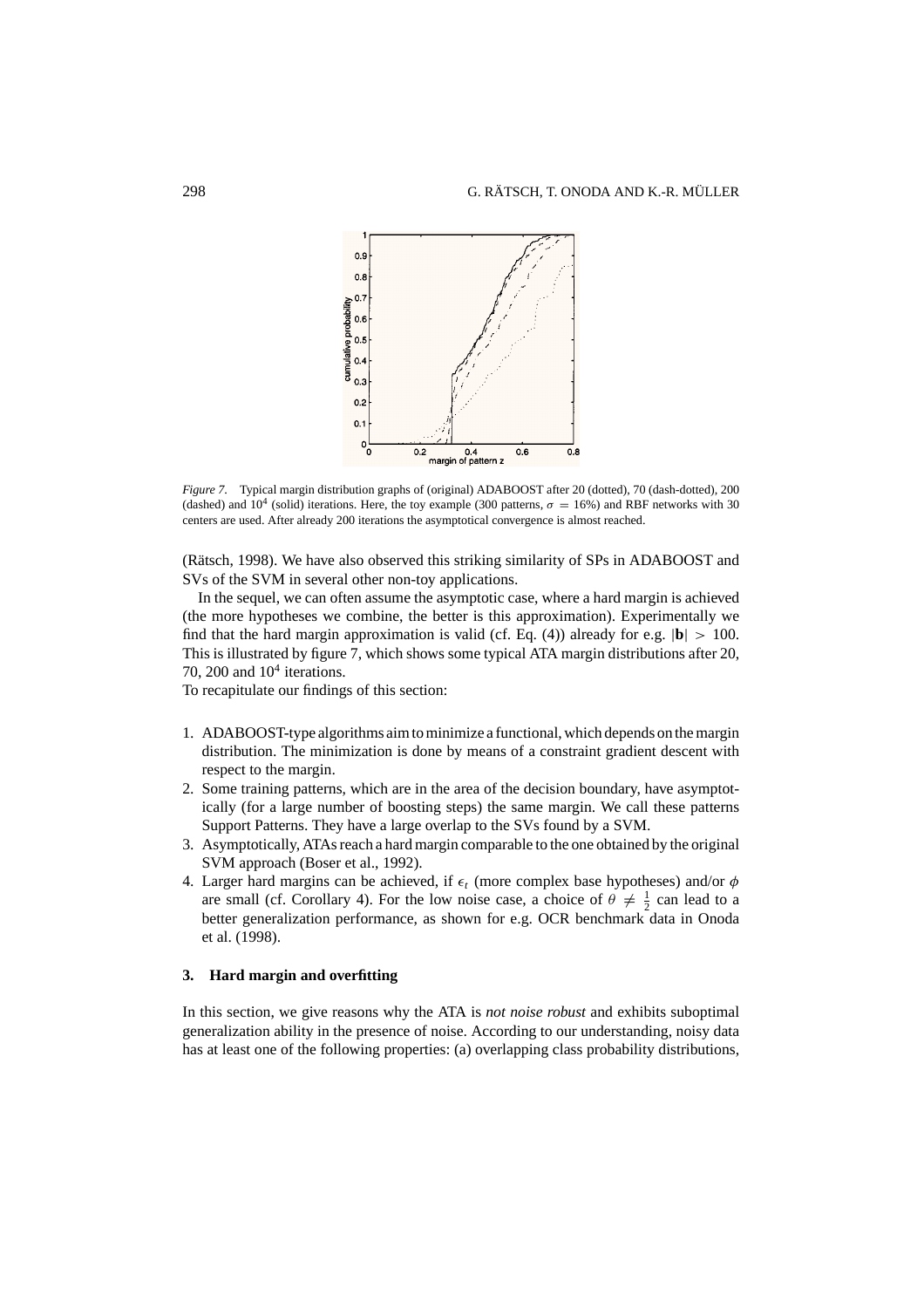#### SOFT MARGINS FOR ADABOOST 299

(b) outliers and (c) mislabeled patterns. All three types of noise appear very often in data analysis. Therefore the development of a noise robust version of ADABOOST is very important.

The first theoretical analysis of ADABOOST in connection with margin distributions was done by Schapire et al. (1997). Their main result is a bound on the generalization error **Pz**<sup>∼</sup>D[ρ(**z**) ≤ 0] depending on the VC-dimension *d* of the base hypotheses class and on the margin distribution on the training set. With probability at least  $1 - \delta$ 

$$
\mathbf{P}_{\mathbf{z}\sim\mathcal{D}}[\rho(\mathbf{z}) \le 0] \le \mathbf{P}_{\mathbf{z}\sim\mathbf{Z}}[\rho(\mathbf{z}) \le \theta] + \mathcal{O}\bigg(\frac{1}{\sqrt{l}}\bigg(\frac{d\log^2(l/d)}{\theta^2} + \log(1/\delta)\bigg)\bigg) \tag{10}
$$

is satisfied, where  $\theta > 0$  and *l* denotes the number of patterns. It was stated that the reason for the success of ADABOOST, compared to other ensemble learning methods (e.g. BAGGING), is the maximization of the margin. The authors observed experimentally that ADABOOST maximizes the margin of patterns which are most difficult, i.e. have the smallest margin and that on the other hand by increasing the minimum margin of a few patterns, the margin of the rest of the other patterns is also reduced.

In Breiman (1997b), the connection between maximizing the smallest margin and a good generalization error was analyzed experimentally and could not be confirmed for noisy data.

In Grove and Schuurmans (1998) the Linear Programming (LP) approach of Freund and Schapire (1996) and Breiman (1997b) was extended and used to maximize the smallest margin of an existing ensemble of classifiers. Several experiments with LP-ADABOOST on UCI benchmarks (often noisy data) were made and it was unexpectedly observed that LP-ADABOOST performs in almost all cases worse than the original ADABOOST algorithm, even though the smallest observed margins were larger.

Our experiments have shown that as the margin increases, the generalization performance becomes better on data sets with almost no noise (e.g. OCR, cf. Onoda et al., 1998), however, we also observe that ADABOOST overfits on noisy data (for a moderate number of combined hypotheses).

As an example for overlapping classes, figure 8 (left) shows a typical overfitting behavior in the generalization error for ADABOOST on the same data as in Section 2. Here, already after only 80 boosting iterations the best generalization performance is achieved. From Eq. (6) we see that ADABOOST will asymptotically achieve a positive margin (for  $\phi < \frac{1}{2}$ ) and all training patterns are classified according to their possibly wrong labels (cf. figure 8 (right)). However, this is at the expense that the complexity of the combined hypotheses increases and the decision surface becomes clearly less smooth. The achieved decision line is far away from the Bayes optimal line (cf. dashed line in figure 8 (right)).

To discuss the generally bad performance of hard margin classifiers in the presence of outliers and mislabeled patterns, we analyze the toy example in figure 9. Let us first consider the case without noise (left). Here, we can estimate the optimal separating hyperplane correctly. In figure 9 (middle) we have one outlier, which corrupts the estimation. The ADABOOST-type algorithm will certainly concentrate its weights on this outlier and spoil the good estimate that we would get without outlier. Next, let us consider more complex decision lines. Here the overfitting problem gets even more distinct, if we can generate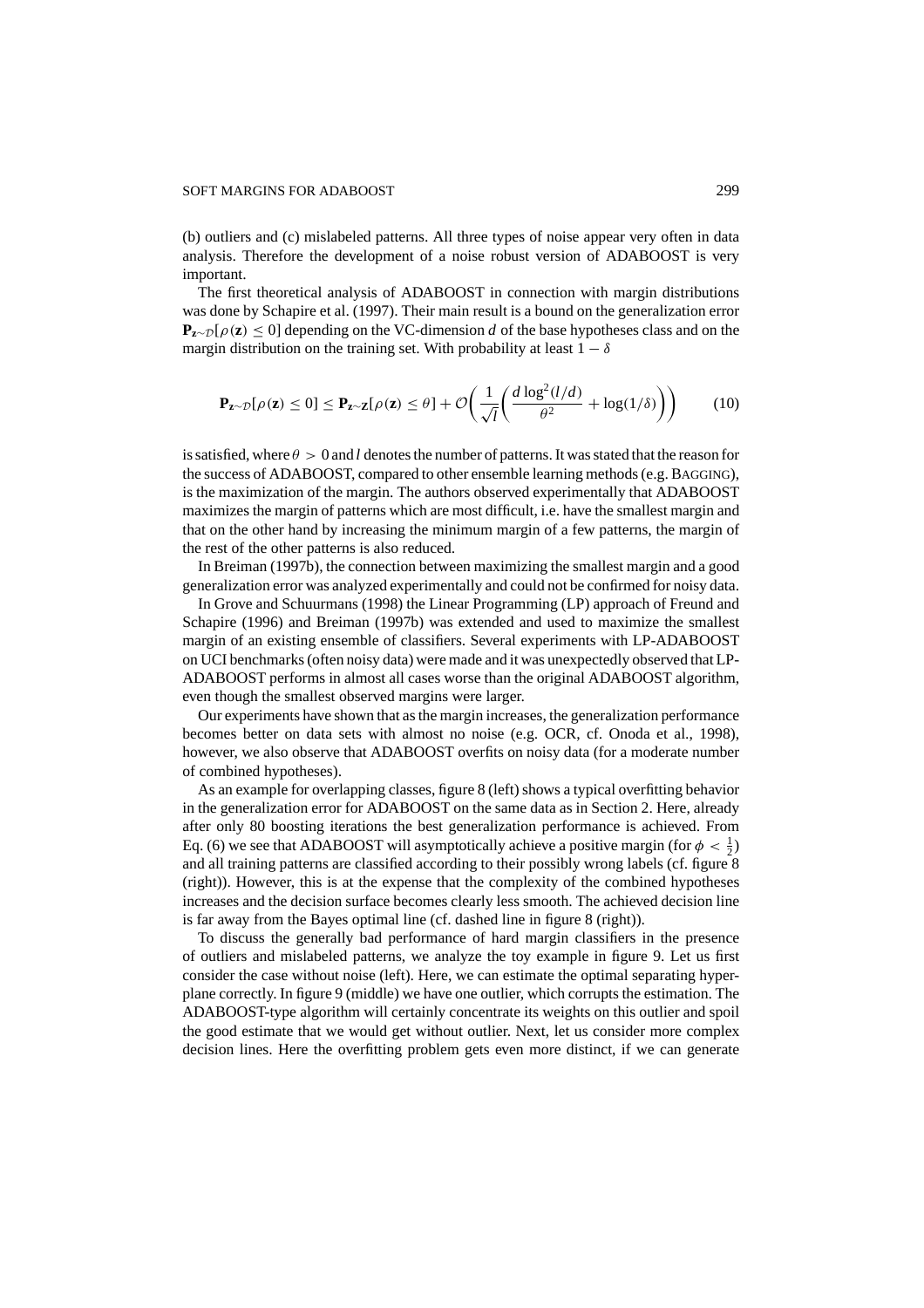

*Figure 8*. Typical overfitting behavior in the generalization error (smoothed) as a function of the number of iterations (left; log scale) and a typical decision line (right) generated by ADABOOST (10<sup>4</sup> iterations) using RBF networks (30 centers) in the case of noisy data (300 patterns,  $\sigma^2 = 16\%$ ). The positive and negative training patterns are shown as '+' and '∗' respectively, the support patterns are marked with 'o'. An approximation to the Bayes decision line is plotted dashed.



*Figure 9*. The problem of finding a maximum margin "hyper-plane" on reliable data (left), data with outlier (middle) and with a mislabeled pattern (right). The solid line shows the resulting decision line, whereas the dashed line marks the margin area. In the middle and on the left the original decision line is plotted with dots. The hard margin implies noise sensitivity, because only one pattern can spoil the whole estimation of the decision line.

more and more complexity by combining a lot of hypotheses. Then all training patterns (even mislabeled ones or outliers) can be classified correctly. In figure 8 (right) and figure 9 (right) we see that the decision surface is rather rough and gives bad generalization.

From these cartoons, it becomes apparent that ATA is noise sensitive and maximizing the smallest margin in the case of noisy data can (and will) lead to bad results. Therefore, we need to relax the hard margin and allow for a possibility of mistrusting the data.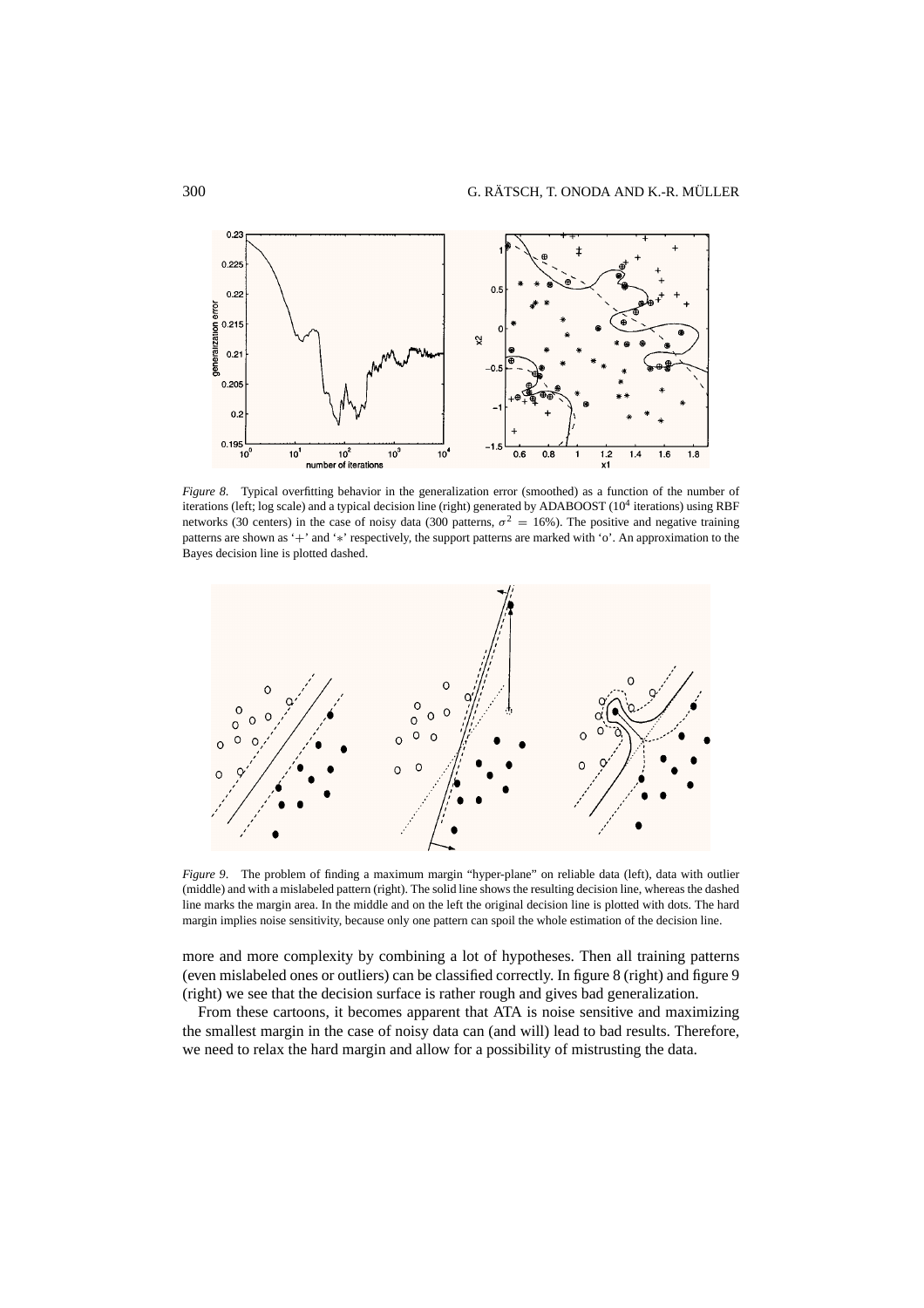#### SOFT MARGINS FOR ADABOOST 301

From the bound (10) it is indeed not obvious that we should maximize the smallest margin: the first term on the right hand side of Eq. (10) takes the whole margin distribution into account. If we would allow a non-zero training error in the settings of figure 9, then the first term of the right hand side of (10) becomes non-zero ( $\theta > 0$ ). But then  $\theta$  can be larger, such that the second term is much smaller. In Mason et al. (2000a) and Mason et al. (2000b) similar bounds were used to optimize the margin distribution (a piecewise linear approximation) directly. This approach, similar in spirit than ours, is more successful on noisy data than the simple maximization of the smallest margin.

In the following we introduce several possibilities to mistrust parts of the data, which leads to the *soft margin* concept.

# **4. Improvements using a soft margin**

Since the original SVM algorithm (Boser et al., 1992) assumed separable classes and pursued a hard margin strategy, it had similarly poor generalization performance on noisy data as the ATAs. Only the introduction of soft margins for SUPPORT VECTOR MACHINES (Cortes & Vapnik, 1995) allowed them to achieve much better generalization results (cf. figure 5).

We will now show how to use the soft margin idea for ATAs. In Section 4.1 we modify the error function from Eq. (2) by introducing a new term, which controls the importance of a pattern in the reweighting scheme. In Section 4.2 we demonstrate that the soft margin idea can be directly build into the LP-ADABOOST algorithm and in Section 4.3 we show an extension to quadratic programming—QP-ADABOOST—with its connections to the support vector approach.

In the following subsections and also in the experimental section we will only consider the case  $\phi = \frac{1}{2}$ . Generalizing to other values of  $\phi$  is straightforward.

# *4.1. Margin vs. influence of a pattern*

First, we propose an improvement of the original ADABOOST by using a regularization term in (2) in analogy to weight decay in neural networks and to the soft margin approach of SVMs.

From Corollary 4 and Theorem 2 of Breiman (1997b), all training patterns will get a margin  $\rho(\mathbf{z}_i)$  larger than or equal to  $1-2\phi$  after asymptotically many iterations (cf. figure 3 and discussion in Section 2). From Eq. (2) we can see that  $G(\mathbf{b})$  is minimized as  $\rho$  is maximized, where

$$
\rho(\mathbf{z}_i, \mathbf{c}) \ge \varrho \quad \text{for all } i = 1, \dots, l. \tag{11}
$$

After many iterations, these inequalities are satisfied for a  $\rho$  that is larger or equal than the margin given in Corollary 4. If  $\rho > 0$  (cf. Corollary 4), then all patterns are classified according to their possibly wrong labels, which leads to overfitting in the presence of noise. Therefore, any modification that improves ADABOOST on noisy data, must not force all margins beyond 0. Especially those patterns that are mislabeled and usually more difficult to classify, should be able to attain margins smaller than 0.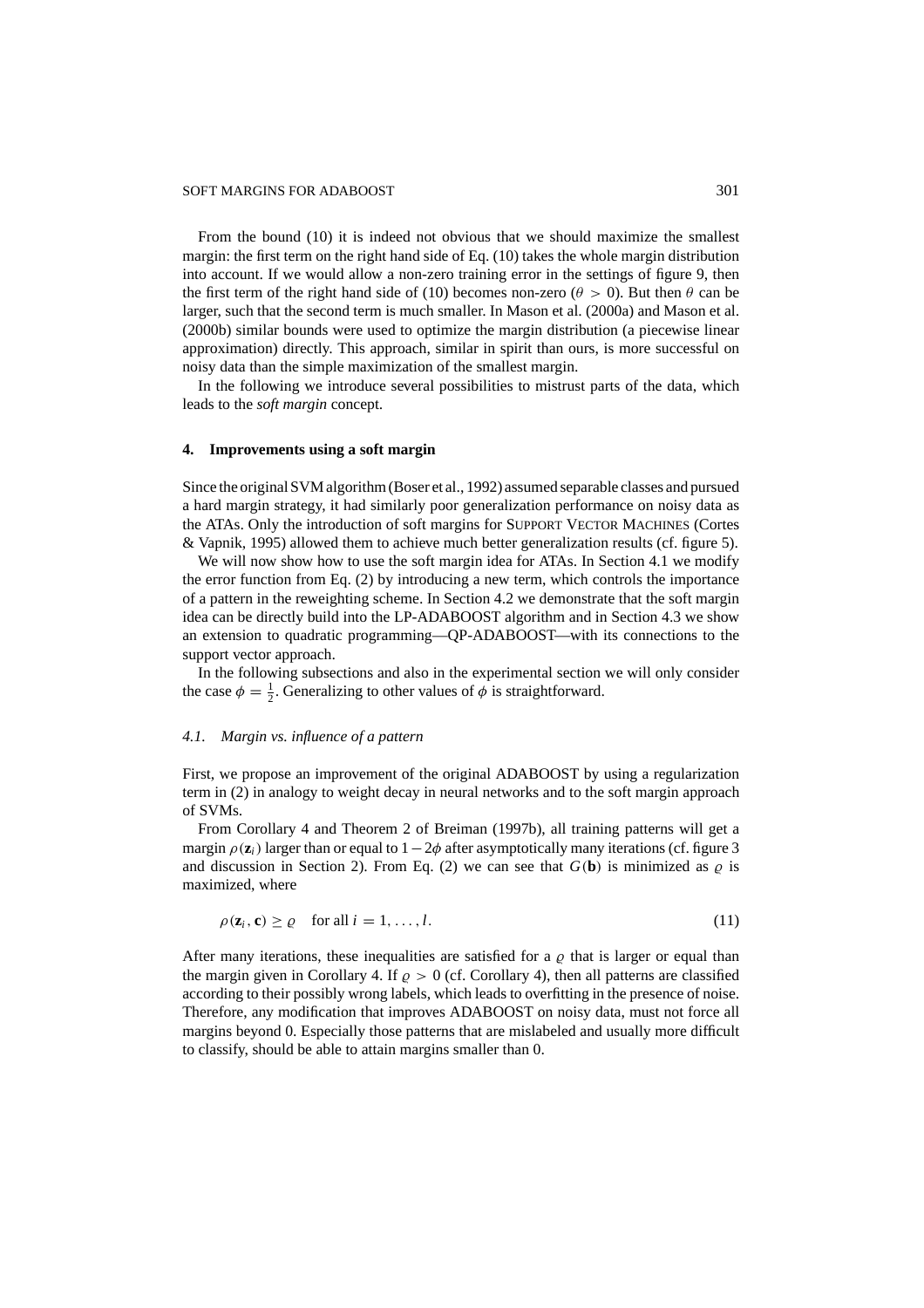If we knew beforehand which patterns were unreliable we could just remove them from the training set or, alternatively, we could not require that they have a large margin (cf. also the interesting approach for regression in Breiman (1999)). Suppose we have defined a non-negative quantity  $\zeta(\mathbf{z}_i)$ , which expresses our "mistrust" in a pattern  $\mathbf{z}_i$ . For instance, this could be a probability that the label of a pattern is incorrect. Then we can relax (11) and get

$$
\rho(\mathbf{z}_i, \mathbf{c}) \ge \varrho - C\zeta(\mathbf{z}_i),\tag{12}
$$

where *C* is an a priori chosen constant. Furthermore, we can define the *soft margin*  $\tilde{\rho}(\mathbf{z}_i)$ of a pattern  $\mathbf{z}_i$  as a tradeoff between the margin and  $\zeta(\mathbf{z}_i)$ 

$$
\tilde{\rho}(\mathbf{z}_i, \mathbf{c}) := \rho(\mathbf{z}_i, \mathbf{c}) + C\zeta(\mathbf{z}_i)
$$
\n(13)

and from Eq. (12) we obtain

$$
\tilde{\rho}(\mathbf{z}_i, \mathbf{c}) \ge \varrho. \tag{14}
$$

Now we can again simply maximize the smallest *soft* margin (i.e. maximize  $\rho$ ) and we expect to observe less overfitting. The problem now is, how to define  $\zeta(\mathbf{z}_i)$ . We restrict ourselves here by presenting only one definition of ζ based on the *influence* of a pattern on the combined hypotheses *hr*

$$
\mu_t(\mathbf{z}_i) = \sum_{r=1}^t c_r w_r(\mathbf{z}_i),
$$

which is the average weight of a pattern computed during the ATA learning process (cf. pseudo-code in figure 1). The rationale is: a pattern which is very often misclassified (i.e. difficult to classify) will have a high average weight, i.e. a high influence.<sup>5</sup> Interestingly, in the noisy case there is (usually) a high overlap between patterns with high influence and mislabeled patterns (or other patterns very near to or just beyond the decision line).

In the SVM approach it turns out that introducing slack variables to the quadratic optimization problem (Cortes & Vapnik, 1995) is the same as introducing a upper bound on the Lagrange multipliers of the patterns (Cortes & Vapnik, 1995; Vapnik, 1995; Schölkopf, 1997). Empirical evidence shows that the influence of a pattern  $\mu_t(\mathbf{z}_i)$  is very similar to a Lagrange multiplier in LP-ADABOOST (Grove & Schuurmans, 1998), since it indicates how much the pattern contributes to the decision. Lagrange multipliers of patterns that are not support patterns in the linear program will be 0 and the influence of a non support pattern will also converge asymptotically to 0 (for  $t \to \infty$ ). Furthermore, we found experimentally that both numerical values coincide within a small range (details on this connection can be found in Rätsch et al., 2000).

From this discussion it becomes apparent that it makes sense to mistrust patterns with high influences in the noisy case. From this we define  $\zeta$  by

$$
\zeta(\mathbf{z}_i) \equiv \mu_t(\mathbf{z}_i)^p,\tag{15}
$$

such that the influence of a pattern is penalized, where *p* is an exponent chosen a priori (for example choose  $p = 1$  or 2).<sup>6</sup> If a training pattern has high weights  $\zeta(\mathbf{z}_i)$ , then also the soft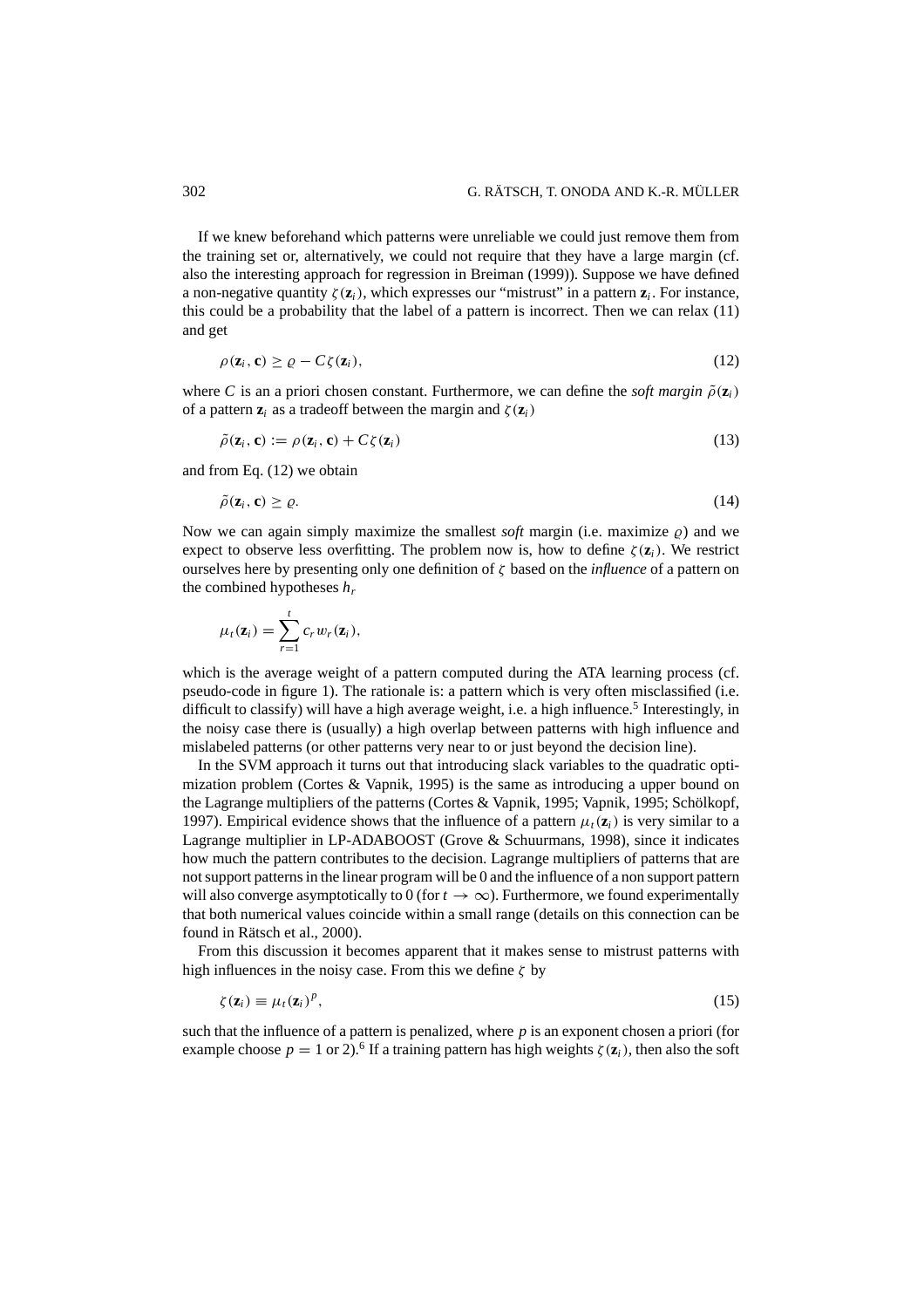margin is increasing. If we now maximize the smallest soft margin, we do not force outliers to be classified according to their possibly wrong labels, but we allow for some errors. Our prior for the choice (15) is to weight all patterns equally. This counterbalances the tendency of ATAs to overweight certain patterns. So we tradeoff between margin and influence.

*Note 7.* If we choose  $C = 0$  in Eq. (12), the original ADABOOST algorithm is retrieved. If *C* is chosen high, then each single data point is "not taken very seriously" and we observe empirically that the number of support patterns increases. For  $C \to \infty$  we (almost) retrieve the BAGGING algorithm (Breiman, 1996) (in this case, the pattern weighting will be always uniform).

Of course, other functional forms of  $\zeta$  are also possible (see also Rätsch et al., 2000), for instance  $\zeta^t(\mathbf{z}_i) = \mathbf{P} f^t(\mathbf{x}_i)$ , where **P** is an arbitrary regularization operator. With **P** it is possible to incorporate (other) prior knowledge about the problem into ATAs like smoothness of the decision surface much in the spirit of Tikhonov regularizers (e.g. Tikhonov & Arsenin, 1977; Smola, Schölkopf, & Müller, 1998; Rokui & Shimodaira, 1998).

Now we can reformulate the ATA optimization process in terms of soft margins. From Eq. (14) and the definition in (15) we can easily derive the new error function (cf. Eq. (2)), which aims to maximize the soft margin (we assume  $\phi = \frac{1}{2}$ ):

$$
G_{Reg}(\mathbf{b}^{t}) = \sum_{i=1}^{l} \exp\left\{-\frac{1}{2}\tilde{\rho}(\mathbf{z}_{i}, \mathbf{b}^{t})\right\}
$$
  
= 
$$
\sum_{i=1}^{l} \exp\left\{-\frac{1}{2}|\mathbf{b}^{t}|[\rho(\mathbf{z}_{i}, \mathbf{c}^{t}) + C\mu_{t}(\mathbf{z}_{i})^{p}]\right\}.
$$
 (16)

The weight  $w_{t+1}(\mathbf{z}_i)$  of a pattern is computed as the derivative of Eq. (16) with respect to  $\tilde{\rho}(\mathbf{z}_i, \mathbf{b}^t)$  (cf. Lemma 1)

$$
w_{t+1}(\mathbf{z}_i) = \frac{1}{Z_t} \frac{\partial G_{Reg}(\mathbf{b}^t)}{\partial \tilde{\rho}(\mathbf{z}_i, \mathbf{b}^t)} = \frac{\exp\{-\tilde{\rho}(\mathbf{z}_i, \mathbf{b}^t)/2\}}{\sum_{j=1}^l \exp\{-\tilde{\rho}(\mathbf{z}_j, \mathbf{b}^t)/2\}},
$$
(17)

where  $Z_t$  is a normalization constant such that  $\sum_{i=1}^{l} w_{t+1}(\mathbf{z}_i) = 1$ . For  $p = 1$  we get the update rule for the weight of a training pattern in the *t*-th iteration (for details cf. Rätsch, 1998) as

$$
w_{t+1}(\mathbf{z}_i) = \frac{w_t(\mathbf{z}_i)}{Z_t} \exp\{b_t \mathbf{I}(y_i \neq h_t(\mathbf{x}_i)) - C\zeta^t(\mathbf{z}_i) | \mathbf{b}^t| \},
$$
\n(18)

and for  $p = 2$  we obtain

$$
w_{t+1}(\mathbf{z}_i) = \frac{w_t(\mathbf{z}_i)}{Z_t} \exp\{b_t \mathbf{I}(y_i \neq h_t(\mathbf{x})) - C\zeta^t(\mathbf{z}_i) | \mathbf{b}^t| + C\zeta^{t-1}(\mathbf{z}_i) | \mathbf{b}^{t-1}| \},\tag{19}
$$

where  $Z_t$  is again a normalization constant. It is more difficult to compute the weight  $b_t$ of the *t*-th hypothesis analytically. However, we can get  $b_t$  efficiently by a line search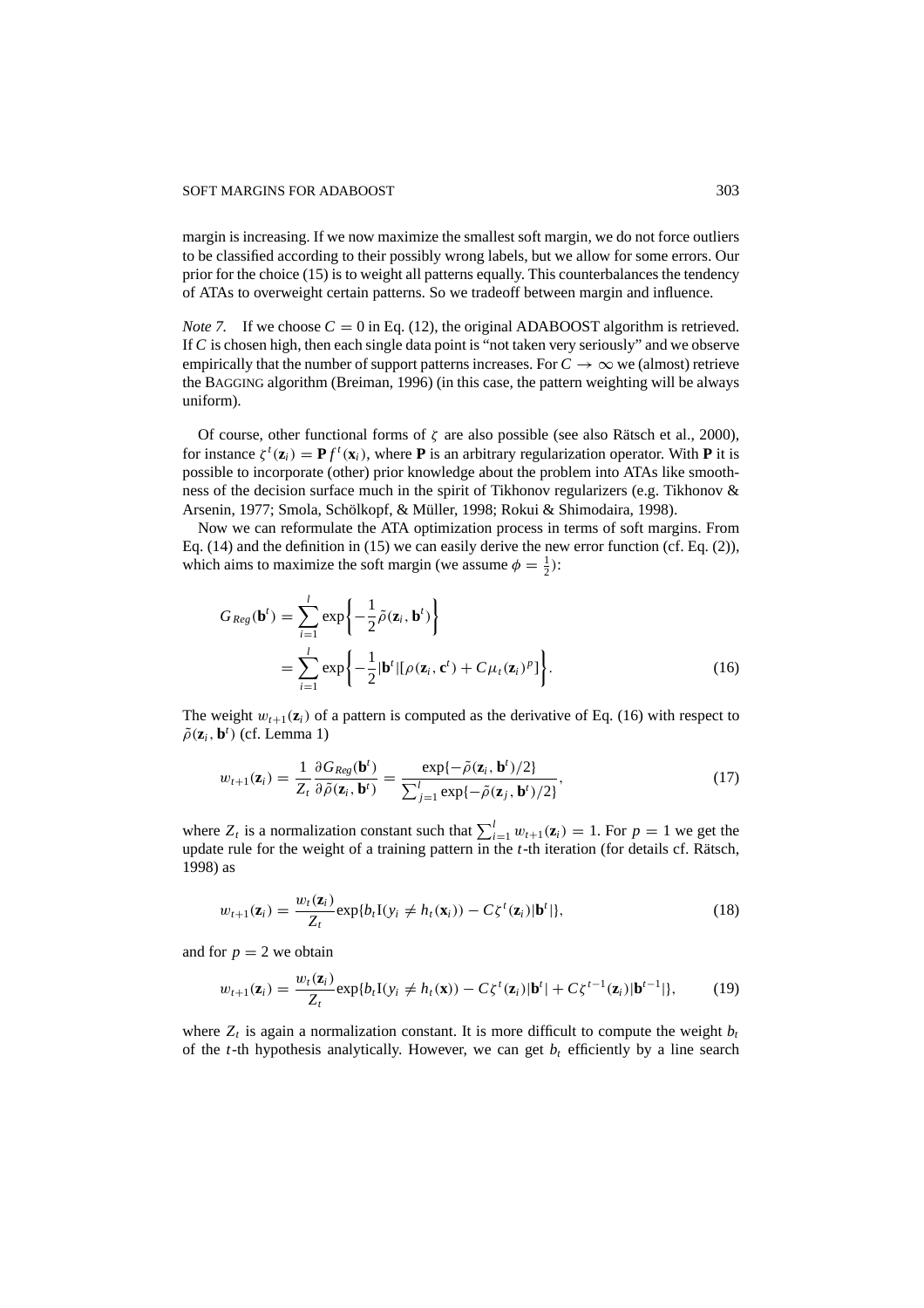Algorithm ADABOOSTREG(Z, T, C, p) **Input:** *l* examples  $\mathbf{Z} = \langle (\mathbf{x}_1, y_1), \dots, (\mathbf{x}_l, y_l) \rangle$ Initialize:  $w_1(z_i) = 1/l$  for all  $i = 1...l$ Do for  $t = 1, \ldots, T$ . 1. Train classifier with respect to the weighted sample set  $\{Z, w_t\}$  and obtain hypothesis  $h_t : \mathbf{x} \mapsto [-1 \dots 1]$ 2. Find the weight of the hypothesis  $b_t$  by minimizing (16):  $b_t = \operatorname*{argmin}_{b_t > 0} \sum_{i=1}^{l} \exp \left\{-\frac{1}{2} \left[ \rho(\mathbf{z}_i, \mathbf{b}^t) + C |\mathbf{b}^t| \mu_t(\mathbf{z}_i)^p \right] \right\}$  $(F11.1)$ abort if  $b_t = 0$  or  $b_t > \Gamma$ ,  $(F11.2)$ where  $\Gamma$  is a large constant 3. Update weights  $w_t$ :  $w_{t+1}(\mathbf{z}_i) = \frac{1}{Z_t} \exp \left\{-\frac{1}{2} \left[\rho(\mathbf{z}_i, \mathbf{b}^t) + C |\mathbf{b}^t| \mu_t(\mathbf{z}_i)^p\right]\right\}$  $(F11.3)$ where  $Z_t$  is a normalization constant, such that  $\sum_{i=1}^{l} w_{t+1}(\mathbf{z}_i) = 1$ (cf. Equations  $(18)$  and  $(19)$ ). Output: Final hypothesis with weights b as in Fig. 1

*Figure 10.* The ADABOOSTREG (ABR) algorithm (Rätsch, 1998; Rätsch, Onoda, & Müller, 1999), where *C* is a regularization constant and *p* is a parameter that changes the regularization characteristics. In all simulations in Section 5 we used  $p = 2$ . An implementation can be downloaded from http://ida.first.gmd.de/ $\tilde{\ }$ raetsch.

procedure (e.g. Press et al., 1992) minimizing (16), which has a unique solution because  $\frac{\partial}{\partial b_t} G_{Reg}(\mathbf{b}^t) > 0$  is satisfied for  $b_t > 0$ . An algorithmic formulation can be found in figure 10.

We can interpret this approach as regularization analogous to weight decay. Our prior is that some patterns are likely not to be reliable, so in the noisy case we prefer hypotheses which do not rely on only a few patterns with high weights.<sup>7</sup> Instead, we are looking for hypotheses with smaller values of  $\zeta(\mathbf{z}_i)$ . So by this regularization, ADABOOST is not changed for easily classifiable patterns, but only for the most difficult ones.

The variables  $\zeta(\mathbf{z}_i)$  in Eq. (12) can also be interpreted as slack-variables (cf. SVM approach and next section), which are non-linearly involved in the error function. Large values of  $\zeta(\mathbf{z}_i)$  for some patterns allow for a larger (soft-) margin  $\varrho$ . For a comparison of the soft margin distributions of a single RBF classifier and  $ADABOOST<sub>REG</sub>$  see figure 11.

Summarizing, our modification of ADABOOST constructs a soft margin to avoid overfitting.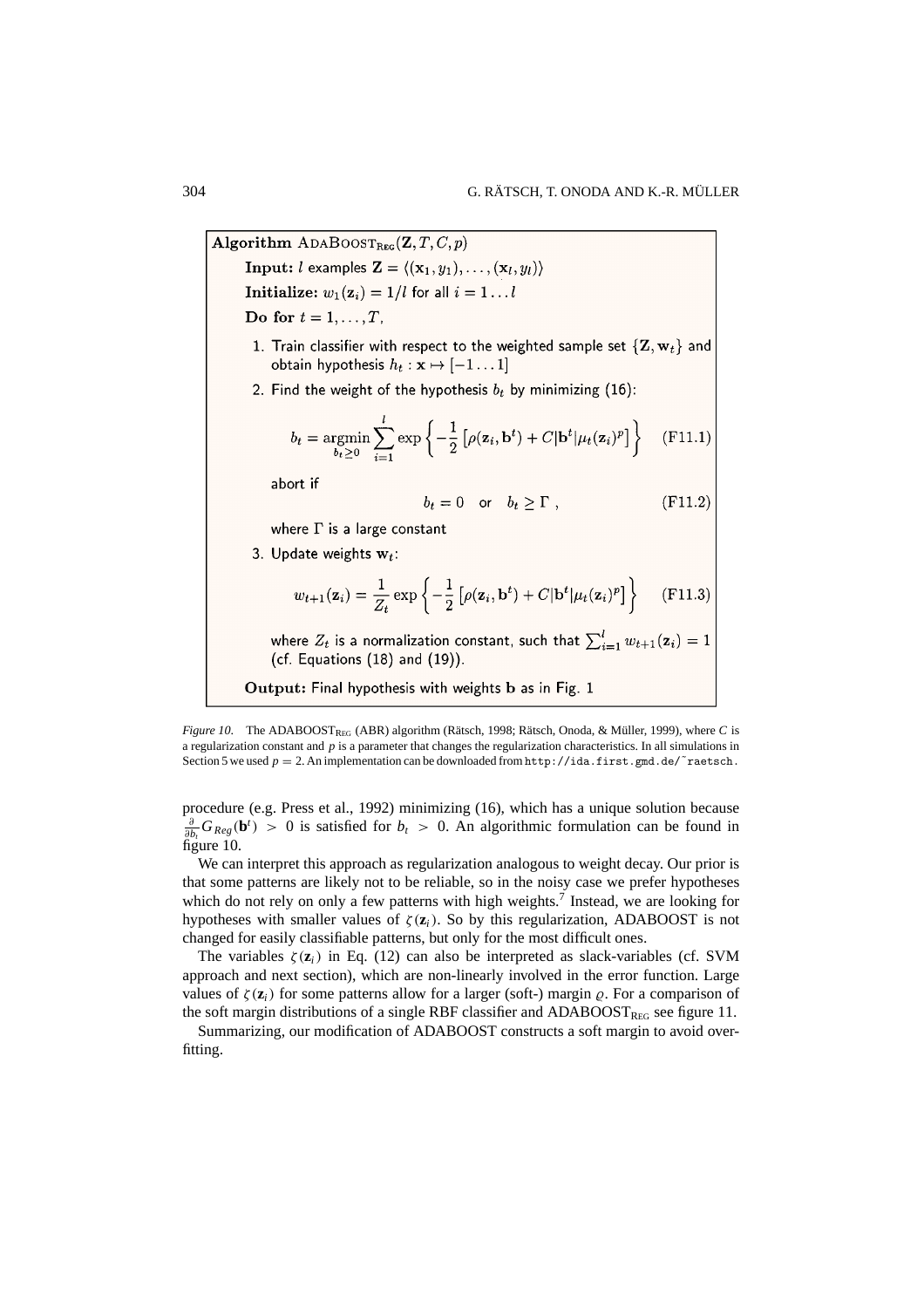

*Figure 11.* Margin distribution graphs of the RBF base hypothesis (scaled) trained with Squared Error (left) and ADABOOSTREG (right) with different values of *C* for the toy data set after 1000 iterations. Note that for some values for *C* the graphs of ADABOOST<sub>REG</sub> are quite similar to the graphs of the single RBF net.

#### *4.2. Linear programming with slack variables*

Grove and Schuurmans (1998) showed how to use linear programming to maximize the smallest margin for a given ensemble and proposed LP-ADABOOST (cf. Eq. (21)). In their approach, they first compute a margin (or gain) matrix  $M \in {\pm 1}^{l \times T}$  for the given hypotheses set, which is defined by

$$
M_{i,t} = y_i h_t(\mathbf{x}_i). \tag{20}
$$

*M* defines which hypothesis contributes a positive (or negative) part to the margin of a pattern and is used to formulate the following max-min problem: find a weight vector  $\mathbf{c} \in \mathbb{R}^T$ for hypotheses  $\{h_t\}_{t=1}^T$ , which maximizes the smallest margin  $\varrho := \min_{i=1,\dots,l} \rho(\mathbf{z}_i)$ . This problem can be solved by linear programming (e.g. Mangasarian, 1965):

Maximize  $\rho$  subject to

$$
\sum_{t=1}^{T} M_{i,t} c_t \ge \varrho \quad i = 1, ..., l
$$
\n
$$
c_t \ge 0 \quad t = 1, ..., T
$$
\n
$$
\sum_{t=1}^{T} c_t = 1.
$$
\n(21)

This LP-ADABOOST algorithm achieves a larger hard margin than the original ADABOOST algorithm, however in this form it cannot hope to generalize well on noisy data (see our discussion in Section 3). Therefore we also define a soft-margin for a pattern  $\tilde{\rho}'(\mathbf{z}_i) = \rho(\mathbf{z}_i) + \xi_i$ , which is technically equivalent to the introduction of slack variables  $\xi$ <sub>*i*</sub> and we arrive at the algorithm LP<sub>REG</sub>-ADABOOST (Rätsch, 1998; Rätsch et al., 1999; Rätsch, Onoda, & Müller, 1998). To avoid large values of the slack variables, while solving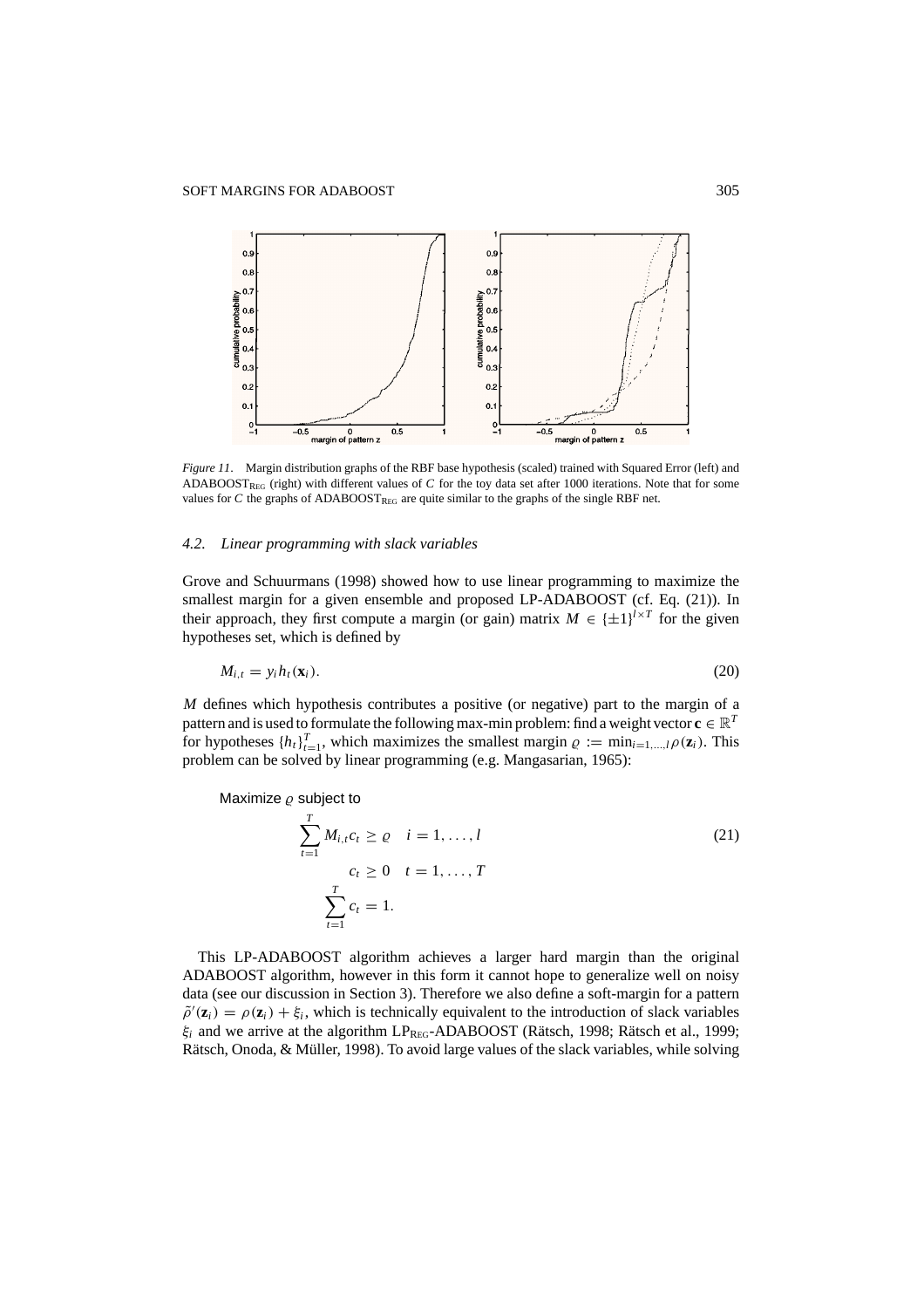Algorithm  $LP_{BEG}$ -ADABOOST $(\mathbf{Z}, T, C)$ **Input:** *l* examples  $\mathbf{Z} = \langle (\mathbf{x}_1, y_1), \dots, (\mathbf{x}_l, y_l) \rangle$ 1. Run ADABOOST and obtain T hypothesis  $h_1, \ldots, h_T$ 2. Compute margin matrix  $M$  according to Eq. (20) 3. Compute c by maximizing  $\rho - \frac{C}{l} \sum_{i=1}^{l} \xi_i$  subject to y maximizing  $\varrho - \frac{C}{l} \sum_{i=1}^{l} \xi_i$  subject to<br>  $\sum_{i=1}^{T} c_t M_{i,t} \ge \varrho - \xi_i,$   $i = 1, ..., l$ <br>  $\xi_i \ge 0,$   $i = 1, ..., T$ <br>  $\sum_{t=1}^{T} c_t = 1$ <br>  $\sum_{t=1}^{T} c_t = 1$  $\sum_{t=1}^T c_t M_{i,t} \geq \varrho - \xi_i,$ Output: Final hypothesis with weights c as in Fig. 1.

*Figure 12.* The LP<sub>REG</sub>-ADABOOST algorithm, where *C* is a regularization constant.

the linear program with slack variables, the sum of all  $\xi$  is penalized in the objective function (cf. pseudo-code in figure 12). This modification allows that some patterns have smaller margins than  $\rho$ . There is a tradeoff controlled by the constant  $C: (a)$  make all margins larger than  $\varrho$  and (b) maximize  $\varrho - \frac{C}{l} \sum_i \xi_i$ .

Our algorithm is related to the LP-SVM approach (Schölkopf, Smola, & Williamson, 2000). As in the original SVM approach, the Lagrange multipliers will be sparse and again we get support vector/patterns. Interestingly, it turns out in both approaches (asymptotically, i.e. with the number of patterns) that  $\nu := \frac{1}{C} \in [0 \dots 1]$  is an upper bound on the fraction of misclassified samples and a lower bound on the fraction of support vectors (Rätsch et al., 2000).

## *4.3. Quadratic programming and the connection to support vector machines*

In the following section, we extend the  $LP_{REG}$ -ADABOOST (LPR) algorithm to quadratic programming by using similar techniques as in SUPPORT VECTOR MACHINES (Boser et al., 1992; Cortes & Vapnik, 1995; Mangasarian, 1965). This gives interesting insights to the connection between SUPPORT VECTOR MACHINES and ADABOOST.

We start by transforming the LP<sub>REG</sub>-ADABOOST algorithm, which maximizes  $\varrho$ , while  $|\mathbf{c}|$  is kept fixed, to a linear program in which  $\varrho$  is fixed (to e.g. 1) and  $|\mathbf{b}|$  is minimized. Unfortunately, there is no equivalent linear program because of the slack variables. But we can use a Taylor expansion<sup>8</sup> to get the following linear program (compare with linear programming approaches related to SV learning e.g. Bennett & Mangasarian, 1992; Weston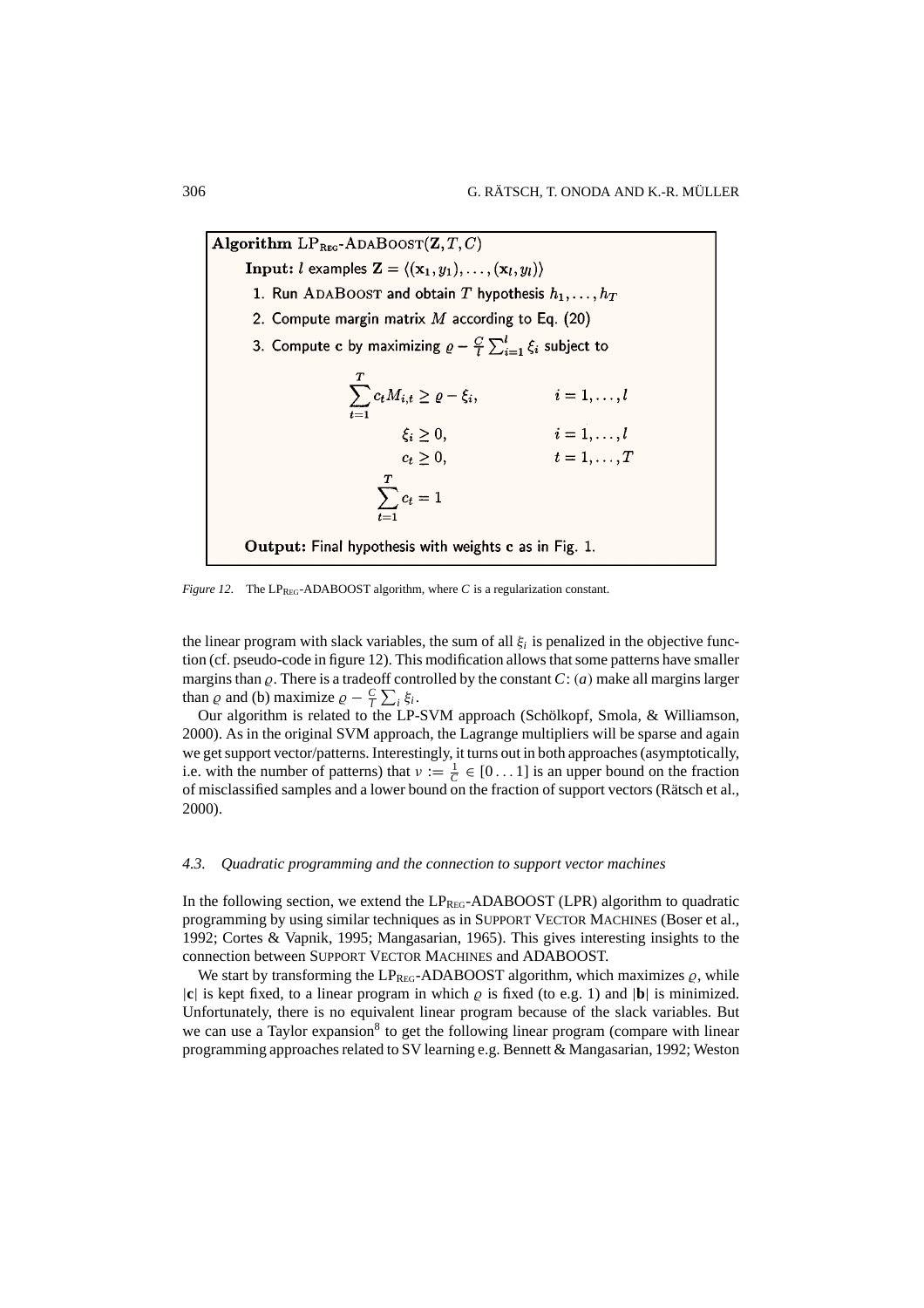Minimize k**b**k<sup>1</sup> + *C*

et al., 1997; Frieß & Harrison, 1998; Bennett, 1998):

$$
\text{imize } \|\mathbf{b}\|_{1} + C \sum_{i} \xi_{i} \text{ subject to}
$$
\n
$$
\sum_{t=1}^{T} b_{t} M_{i,t} \ge 1 - \xi_{i}, \quad t = 1, \dots, T,
$$
\n
$$
b_{t} \ge 0, \quad t = 1, \dots, T,
$$
\n
$$
\xi_{i} \ge 0, \quad i = 1, \dots, l.
$$
\n(22)

Essentially, this is the same algorithm as in figure 12: for a different value of *C* problem,  $(22)$  is equivalent to the one in figure 12 (cf. Smola, 1998 and Lemma 3 in Rätsch et al., 2000). Instead of using the  $\ell_1$ -norm in the optimization objective of (22), we can also use the  $\ell_p$ -norm. Clearly, each *p* will imply its own soft margin characteristics. Using  $p = 2$ leads to an algorithm similar to the SVM (cf. figure 14).

The optimization objective of a SVM is to find a function  $h^{\mathbf{w}}$  which minimizes a functional of the form (Vapnik, 1995)

$$
E = \|\mathbf{w}\|^2 + C \sum_{i=1}^{l} \xi_i,
$$
\n(23)

subject to the constraints

 $y_i h(\mathbf{x}_i) \geq 1 - \xi_i$  and  $\xi_i \geq 0$ , for  $i = 1, \ldots, l$ .

Here, the variables ξ*<sup>i</sup>* are the slack-variables responsible for obtaining a soft margin. The norm of the parameter vector **w** defines a system of nested subsets in the combined hypothesis space and can be regarded as a measure of the complexity (as also the size of the margin



*Figure 13.* Margin distribution graphs of LP<sub>REG</sub>-ADABOOST (left) and QP<sub>REG</sub>-ADABOOST (right) for different values of *C* for the toy data set after 1000 iterations. LP<sub>REG</sub>-ADABOOST sometimes generates margins on the training set, which are either 1 or  $-1$  (step in the distribution).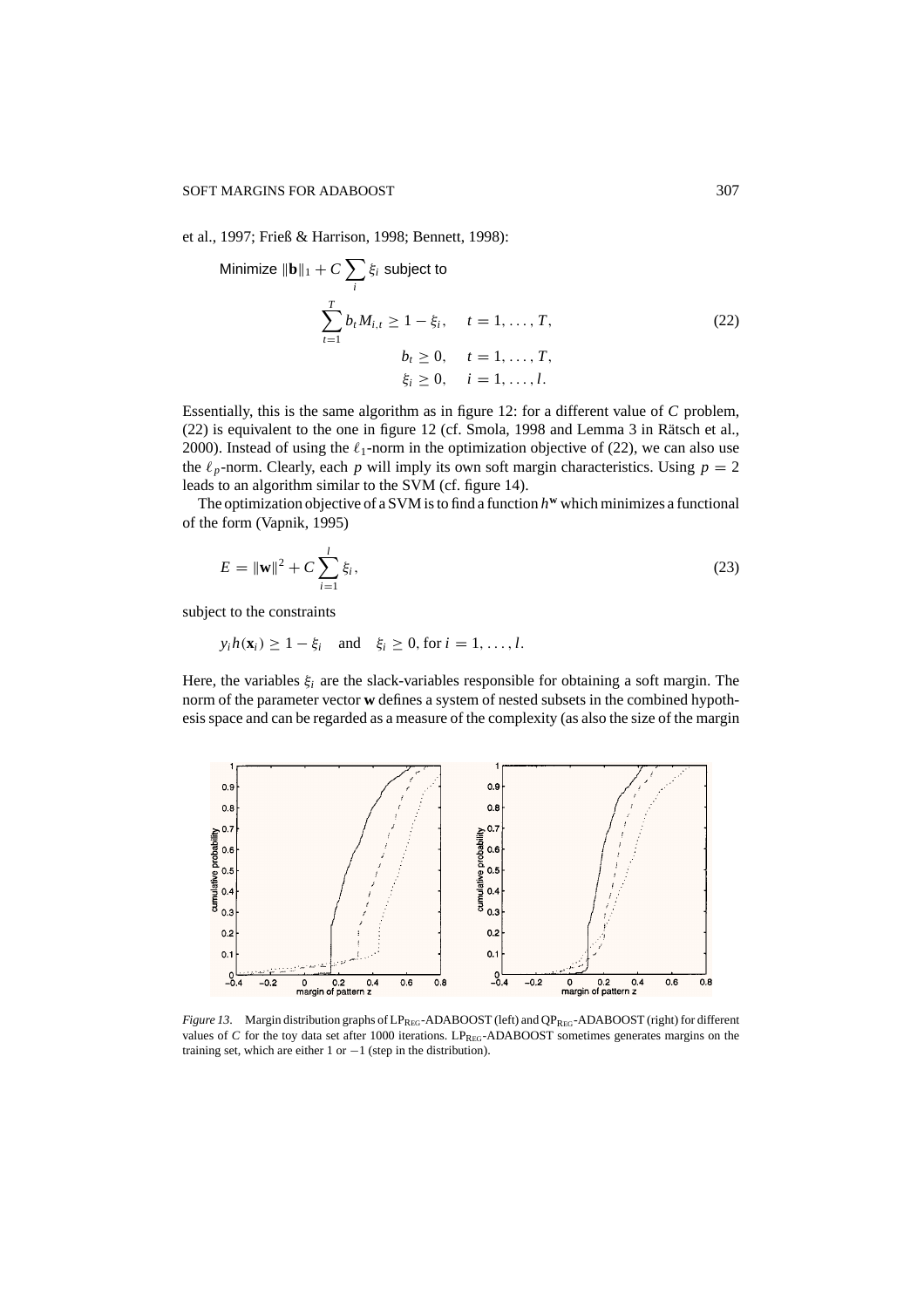of hypothesis *h***<sup>w</sup>**) (Vapnik, 1995). With functional (23), we get a tradeoff (controlled by *C*) between the complexity of the hypothesis  $(\|\mathbf{w}\|^2)$  and the degree how much the classification may differ from the labels of the training patterns  $(\sum_i \xi_i)$ .

For ensemble learning, so far we do not have such a measure of complexity. Empirically, we observed that the more different the weights are for the hypotheses, the higher the complexity of the ensemble. With this in mind, we can use the  $\ell_p$  norm ( $p > 1$ ) of the hypotheses weight vector  $\|\mathbf{b}\|_p$  as a complexity measure. Let us assume, for example that we have  $|\mathbf{b}| = 1$ , then  $||\mathbf{b}||_p$  this is a small value, as the elements of **b** are approximately equal (analogous to BAGGING). If  $\|\mathbf{b}\|_p$  has high values, then there are some strongly emphasized hypotheses (far away from BAGGING).9 Hence, we can apply the optimization principles of SVMs to ADABOOST and get a quadratic optimization problem in **b**:

Minimize 
$$
\|\mathbf{b}\|^2 + C \sum_i \xi_i
$$
,

with the constraints given in Eq. (22). We call this algorithm  $QP_{REG}$ -ADABOOST (QPR) since it was motivated by the connection to  $LP_{REG}$ -ADABOOST (cf. algorithm (22)) and by the analogy to the support vector algorithm (for pseudocode see figure 14). We expect a similar performance of  $QP_{REG}$  and  $LP_{REG}$ -ADABOOST with subtle differences on specific data sets due to the different "types" of soft margins. Furthermore, they should exhibit superior performance compared to the original ADABOOST algorithm on noisy data. For an overall comparison of the margin distributions of original ADABOOST, SVM, ADABOOST $_{\text{Reg}}$ and LP/QP-ADABOOST see figures 5, 7, 11 and 13.

Summarizing, we introduced in this section the soft margin concept to ADABOOST by (a) regularizing the objective function (2), (b)  $LP_{REG}$ -ADABOOST, which uses slack variables and (c)  $QP_{REG}$ -ADABOOST, which exhibits an interesting connection to SVMs.

Algorithm  $QP_{BFG}$ -ADABOOST $(\mathbf{Z}, T, C)$ **Input:** *l* examples  $\mathbf{Z} = \langle (\mathbf{x}_1, y_1), \dots, (\mathbf{x}_l, y_l) \rangle$ 1. Run ADABOOST and obtain T hypothesis  $h_1, \ldots, h_T$ 2. Compute margin matrix  $M$  according to Eq. (20) 3. Compute b by minimizing  $||\mathbf{b}||^2 + \frac{C}{l} \sum_{i=1}^{l} \xi_i$ ,  $\xi_i,$   $t = 1,...,T,$ <br>  $t = 1,...,T,$ <br>  $i = 1,...,l$ .  $\sum_{t=1}^{T} b_t M_{i,t} \ge 1 - \xi_i,$  $b_t \geq 0$ , Output: Final hypothesis with weights b as in Eq. (F1.4).

*Figure 14.* The QP<sub>REG</sub>-ADABOOST algorithm, where *C* is a regularization constant.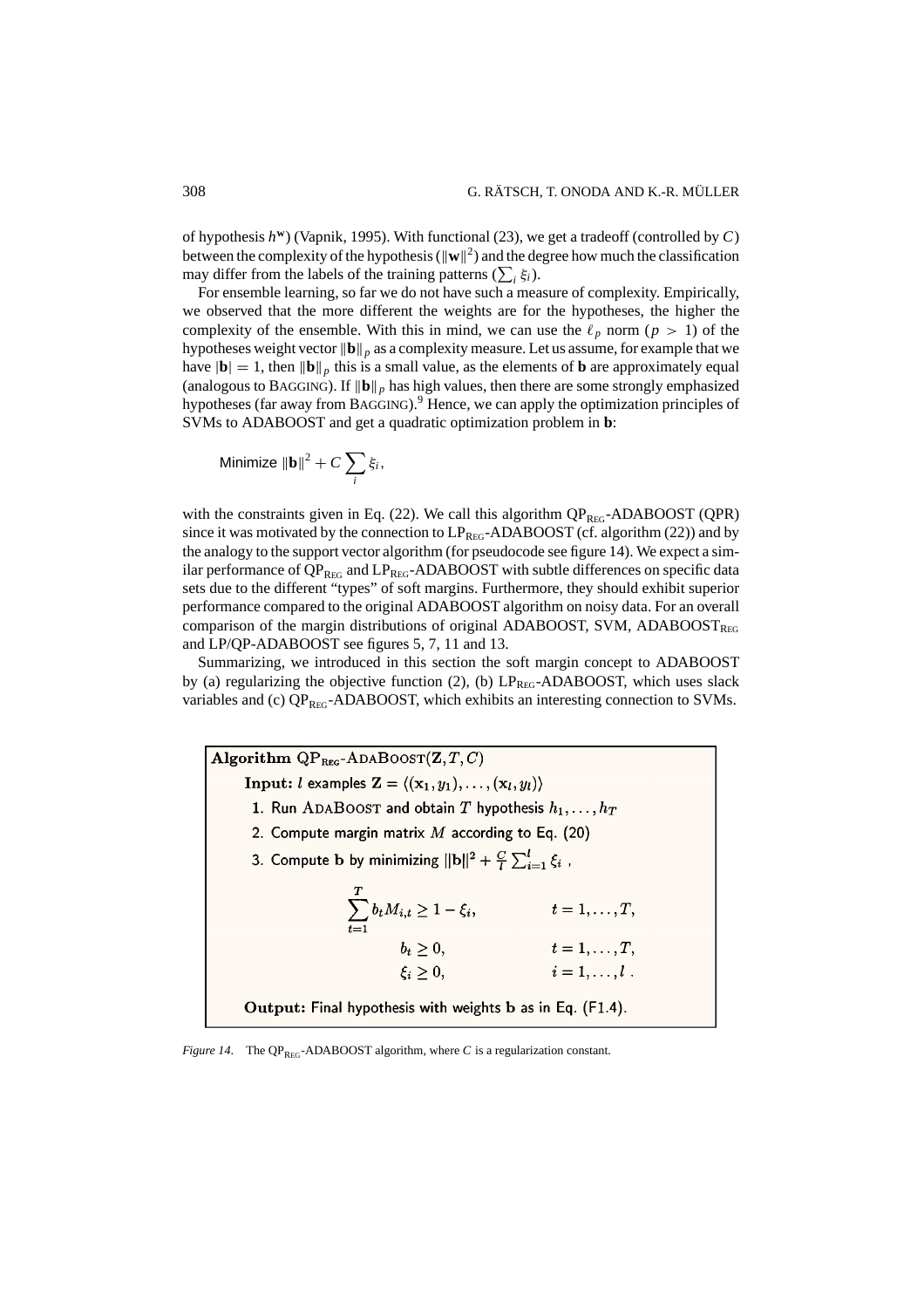#### **5. Experiments**

In order to evaluate the performance of our new algorithms, we perform large scale simulations and compare the single RBF classifier, the original ADABOOST algorithm, ADABOOST<sub>REG</sub>,  $L/QP_{REG}$ -ADABOOST and a SUPPORT VECTOR MACHINE (with RBF kernel).

# *5.1. Experimental setup*

For this, we use 13 artificial and real world data sets from the UCI, DELVE and STAT-LOG benchmark repositories<sup>10</sup>: banana (toy data set used in the previous sections), breast cancer, $<sup>11</sup>$  diabetes, german, heart, image segment, ringnorm, flare solar, splice, new-</sup> thyroid, titanic, twonorm, waveform. Some of the problems are originally not binary classification problems, hence a random partition into two classes is used.<sup>12</sup> At first we generate 100 partitions into training and test set (mostly  $\approx 60\%$  : 40%). On each partition we train a classifier and then compute its test set error.

In all experiments, we combine 200 hypotheses. Clearly, this number of hypotheses is somewhat arbitrary and may not be optimal. However we checked that original ADABOOST with early stopping is most of the time worse than any of the proposed soft margin algorithms (cf. an earlier study Rätsch, 1998). However, we use a fixed number of iterations for all algorithms, therefore this comparison should be fair.

As base hypotheses we use RBF nets with adaptive centers as described in Appendix D. On each of the 13 data sets we employ cross validation to find the best base hypothesis model, which is then used in the ensemble learning algorithms. For selecting the best RBF model we optimize the number of centers (parameter  $K$ , cf. figure 15) and the number of iteration steps for adapting the RBF centers and widths (parameter *O*). The parameter λ was fixed to  $10^{-6}$ .

The parameter *C* of the regularized versions of ADABOOST and the parameters  $(C, \sigma)$ of the SVM (*C* is the regularization constant and  $\sigma$  is the width of the RBF-kernel being used) are optimized on the first five realizations of each data set. On each of these realizations, a 5-fold-cross validation procedure gives a good model.<sup>13</sup> Finally, the model parameters are computed as the median of the five estimations and used throughout the training on all 100 realization of that data set. This way of estimating the parameters is computationally highly expensive, but it will make our comparison more robust and the results more reliable.

Note, to perform the simulations in this setup we had to train more than  $3 \times 10^6$  adaptive RBF nets and to solve more than  $10<sup>5</sup>$  linear or quadratic programming problems—a task that would have taken altogether 2 years of computing time on a single Ultra-SPARC machine, if we had not distributed it over 30 computers.

#### *5.2. Experimental results*

In Table 1 the average generalization performance (with standard deviation) over the 100 partitions of the data sets is given. The second last line in Table 1 showing 'Mean%', is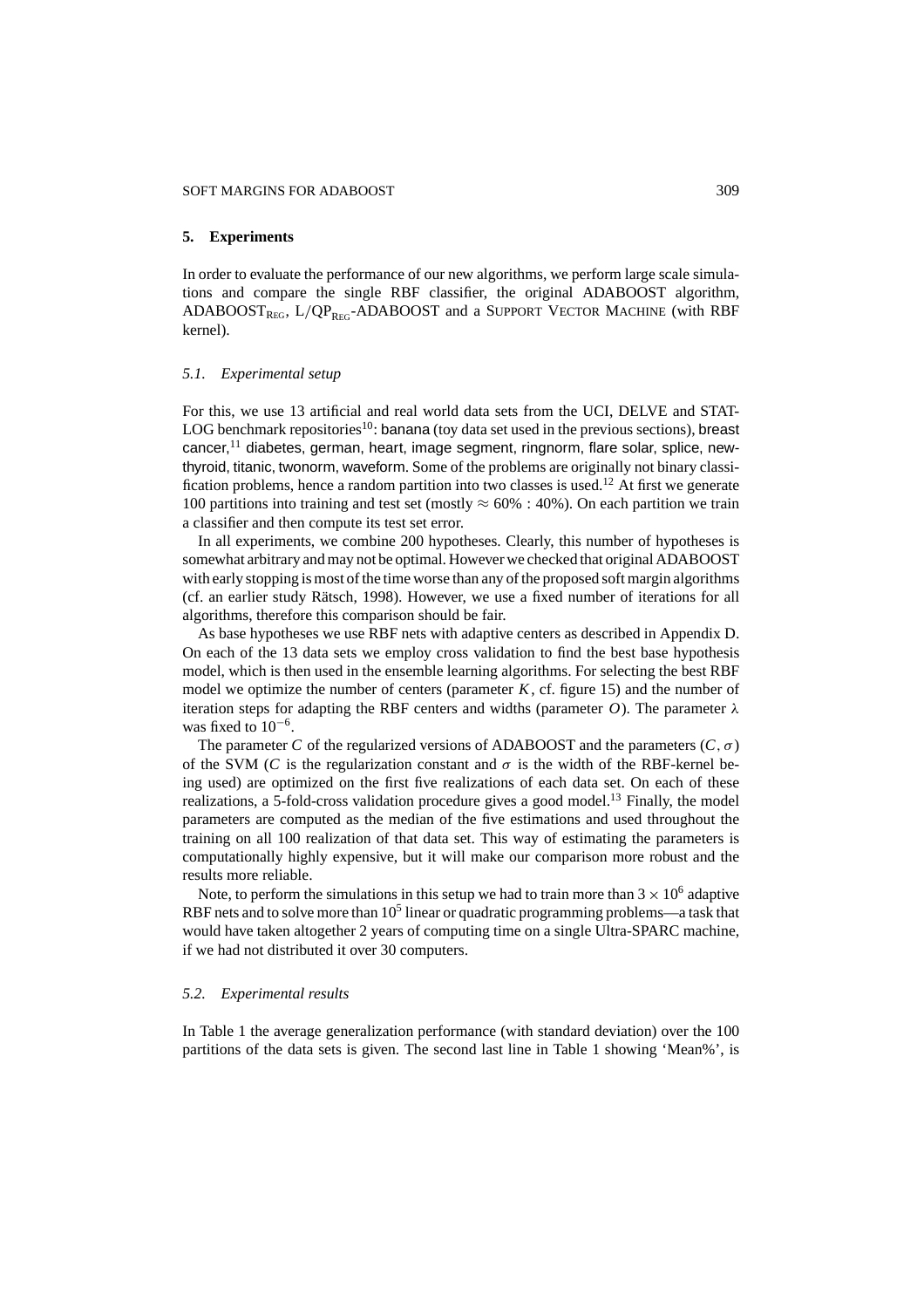Algorithm RBF-Net $(K, \lambda, O)$ Input: Sequence of labeled training patterns  $\mathbf{Z} = \langle (\mathbf{x}_1, y_1), \cdots, (\mathbf{x}_l, y_l) \rangle$ Number of RBF centers K Regularization constant  $\lambda$ Number of iterations O Initialize: Run K-means clustering to find initial values for  $\mu_k$  and determine  $\sigma_k, k = 1, \ldots, K$ , as the distance between  $\mu_k$  and the closest  $\mu_i$  $(i \neq k)$ . Do for  $o = 1:0$ , 1. Compute optimal output weights  $\mathbf{w} = (G^{\top}G + 2\frac{\lambda}{I}\mathbf{I})^{-1}G^{\top}\mathbf{y}$ 2a. Compute gradients  $\frac{\partial}{\partial \mu_k} E$  and  $\frac{\partial}{\partial \sigma_k} E$  as in (28) and (27) with optimal w and form a gradient vector v 2b. Estimate the conjugate direction  $\overline{\mathbf{v}}$  with Fletcher-Reeves-Polak-Ribiere CG-Method (Press et al., 1992) 3a. Perform a line search to find the minimizing step size  $\delta$  in direction  $\overline{\mathbf{v}}$ ; in each evaluation of E recompute the optimal output weights w as in line 1 3b. Update  $\mu_k$  and  $\sigma_k$  with  $\overline{v}$  and  $\delta$ **Output: Optimized RBF net** 

*Figure 15*. Pseudo-code description of the RBF net algorithm, which is used as base learning algorithm in the simulations with ADABOOST.

computed as follows: For each data set the average error rates of all classifier types are divided by the minimum error rate for this data set and 1 is subtracted. These resulting numbers are averaged over the 13 data sets and the variance is computed. The last line gives the Laplacian probability (and variance) over 13 data sets whether a particular method wins on a particular realization of a data set, i.e. has the lowest generalization error. Our experiments on noisy data (cf. Table 1) show that:

- The results of ADABOOST are in almost all cases worse than the single classifier. This is clearly due to the overfitting of ADABOOST. If early stopping is used then the effect is less drastic but still clearly observable (Rätsch, 1998).
- The averaged results for ADABOOST<sub>REG</sub> are a bit better (Mean% and Winner%) than the results of the SVM, which is known to be an excellent classifier. In five (out of seven) cases ADABOOST<sub>REG</sub> is significant better than the SVM. Moreover, the single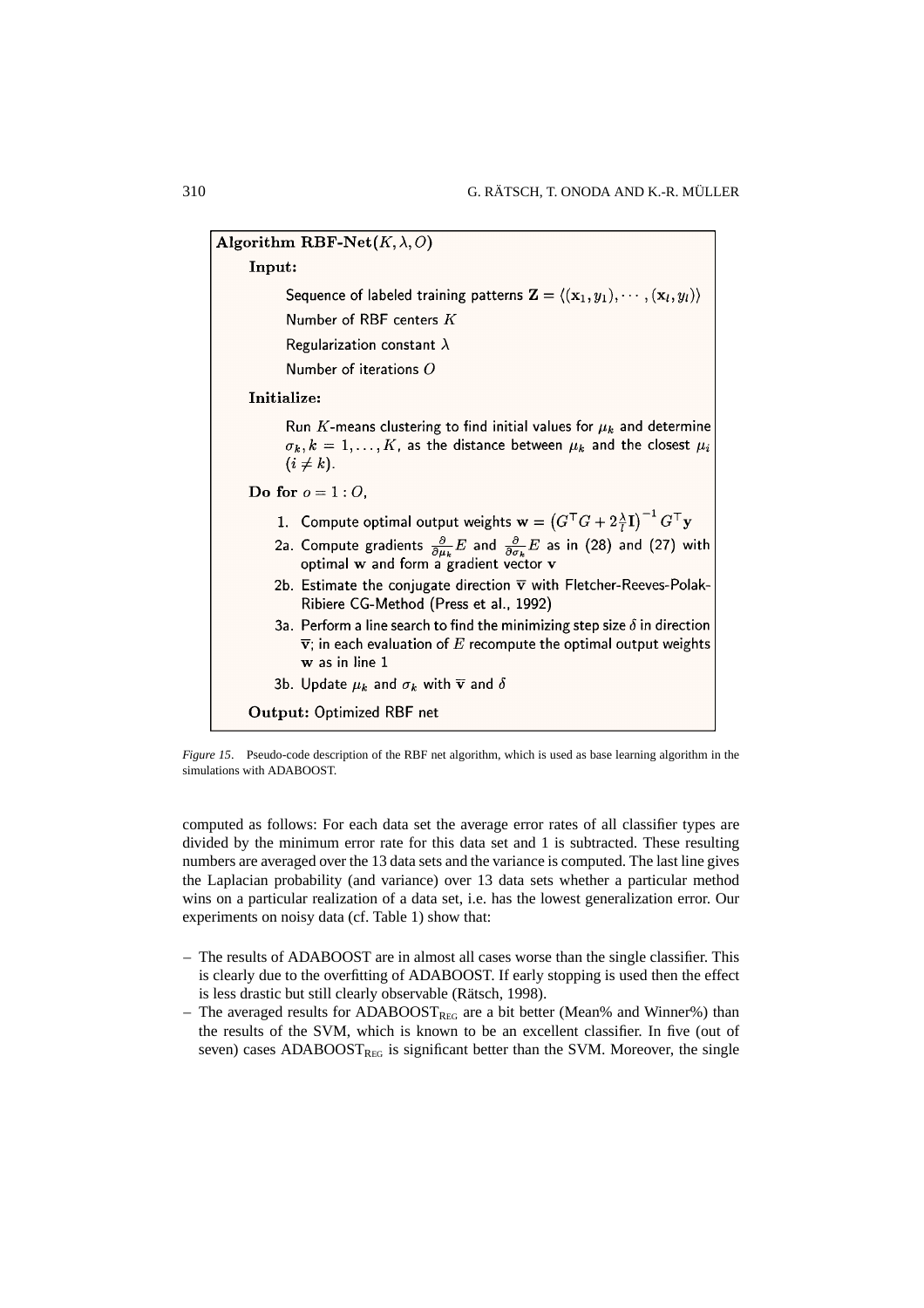*Table 1*. Comparison among the six methods: Single RBF classifier, ADABOOST (AB), ADABOOST<sub>REG</sub> (AB<sub>R</sub>;  $p = 2$ ), L/QP<sub>REG</sub>-ADABOOST (L/QP<sub>R</sub>-AB) and a SUPPORT VECTOR MACHINE: Estimation of generalization error in % on 13 data sets (best method in bold face, second emphasized). The columns  $S_1$  and  $S_2$  show the results of a significance test (95%-t-test) between  $AB/AB_R$  and  $AB_R/SVM$ , respectively. ADABOOST<sub>REG</sub> gives the best overall performance.

|                  | <b>RBF</b>     | AB             | $S_1$    | $AB_R$          | $LP_R$ -AB     | $QP_R$ -AB     | $S_2$                    | <b>SVM</b>      |
|------------------|----------------|----------------|----------|-----------------|----------------|----------------|--------------------------|-----------------|
| Banana           | $10.8 \pm 0.6$ | $12.3 \pm 0.7$ | $+$      | $10.9 \pm 0.4$  | $10.7 \pm 0.4$ | $10.9 \pm 0.5$ | $+$                      | $11.5 \pm 0.7$  |
| <b>B.</b> Cancer | $27.6 \pm 4.7$ | $30.4 \pm 4.7$ | $+$      | $26.5 \pm 4.5$  | $26.8 \pm 6.1$ | $25.9 \pm 4.6$ |                          | $26.0 \pm 4.7$  |
| <b>Diabetes</b>  | $24.3 \pm 1.9$ | $26.5 \pm 2.3$ | $+$      | $23.8 \pm 1.8$  | $24.1 \pm 1.9$ | $25.4 \pm 2.2$ | $+$                      | $23.5 \pm 1.7$  |
| German           | $24.7 \pm 2.4$ | $27.5 \pm 2.5$ | $+$      | $24.3 \pm 2.1$  | $24.8 \pm 2.2$ | $25.3 \pm 2.1$ |                          | $23.6 \pm 2.1$  |
| Heart            | $17.6 \pm 3.3$ | $20.3 \pm 3.4$ | $+$      | $16.5 \pm 3.5$  | $17.5 \pm 3.5$ | $17.2 \pm 3.4$ |                          | $16.0 \pm 3.3$  |
| Image            | $3.3 \pm 0.6$  | $2.7 \pm 0.7$  |          | $2.7 \pm 0.6$   | $2.8 \pm 0.6$  | $2.7 \pm 0.6$  |                          | $3.0 \pm 0.6$   |
| Ringnorm         | $1.7 \pm 0.2$  | $1.9 \pm 0.3$  | $+$      | $1.6 \pm 0.1$   | $2.2 \pm 0.5$  | $1.9 \pm 0.2$  | $+$                      | $1.7 \pm 0.1$   |
| F. Solar         | $34.4 \pm 2.0$ | $35.7 \pm 1.8$ | $^{+}$   | $34.2 \pm 2.2$  | $34.7 \pm 2.0$ | $36.2 \pm 1.8$ | $\overline{\phantom{m}}$ | $32.4 \pm 1.8$  |
| Splice           | $10.0 \pm 1.0$ | $10.1 \pm 0.5$ | $+$      | $9.5 \pm 0.7$   | $10.2 \pm 1.6$ | $10.1 \pm 0.5$ | $^{+}$                   | $10.9 \pm 0.7$  |
| Thyroid          | $4.5 \pm 2.1$  | $4.4 \pm 2.2$  | $\equiv$ | $4.6 \pm 2.2$   | $4.6 \pm 2.2$  | $4.4 \pm 2.2$  |                          | $4.8 \pm 2.2$   |
| Titanic          | $23.3 \pm 1.3$ | $22.6 \pm 1.2$ |          | $22.6 \pm 1.2$  | $24.0 \pm 4.4$ | $22.7 \pm 1.1$ |                          | $22.4 \pm 1.0$  |
| Twonorm          | $2.9 \pm 0.3$  | $3.0 \pm 0.3$  | $+$      | $2.7 \pm 0.2$   | $3.2 \pm 0.4$  | $3.0 \pm 0.3$  | $+$                      | $3.0 \pm 0.2$   |
| Waveform         | $10.7 \pm 1.1$ | $10.8 \pm 0.6$ | $+$      | $9.8 \pm 0.8$   | $10.5 \pm 1.0$ | $10.1 \pm 0.5$ |                          | $9.9 \pm 0.4$   |
| Mean%            | $6.6 \pm 5.8$  | $11.9 \pm 7.9$ |          | $1.7 \pm 1.9$   | $8.9 \pm 10.8$ | $5.8 \pm 5.5$  |                          | $4.6 \pm 5.4$   |
| Winner%          | $14.8 \pm 8.5$ | $7.2 \pm 7.8$  |          | $26.0 \pm 12.4$ | $14.4 \pm 8.6$ | $13.2 \pm 7.6$ |                          | $23.5 \pm 18.0$ |

RBF classifier wins less often than the SVM (for a comparison in the regression case cf. Müller et al., 1998).

- $L/QP_{P_{EG}}$ -ADABOOST improves the results of ADABOOST. This is due to the use of a soft margin. But the results are not as good as the results of  $ADABOOST<sub>REG</sub>$  and the SVM. One reason is that the hypotheses generated by ADABOOST (aimed to construct a hard margin) may not provide the appropriate basis to subsequently generate a good soft margin with linear and quadratic programming approaches.
- We can observe that quadratic programming gives slightly better results than linear programming. This may be due to the fact that the hypotheses coefficients generated by LP<sub>REG</sub>-ADABOOST are more sparse (smaller ensemble) and larger ensembles may have a better generalization ability (Breiman, 1998). Furthermore, with QP-ADABOOST we prefer ensembles which have approximately equally weighted hypotheses. As stated in Section 4.3, this implies a lower complexity of the combined hypothesis, which can lead to a better generalization performance.
- The results of ADABOOST<sub>REG</sub> are in ten (out of 13) cases significantly better than the results of ADABOOST. Also, in ten cases  $ADABOOST<sub>REG</sub>$  performs better than the single RBF classifier.

Summarizing,  $ADABOOST<sub>REG</sub>$  wins most often and shows the best average performance. In most of the cases it performs significantly better than ADABOOST and it performs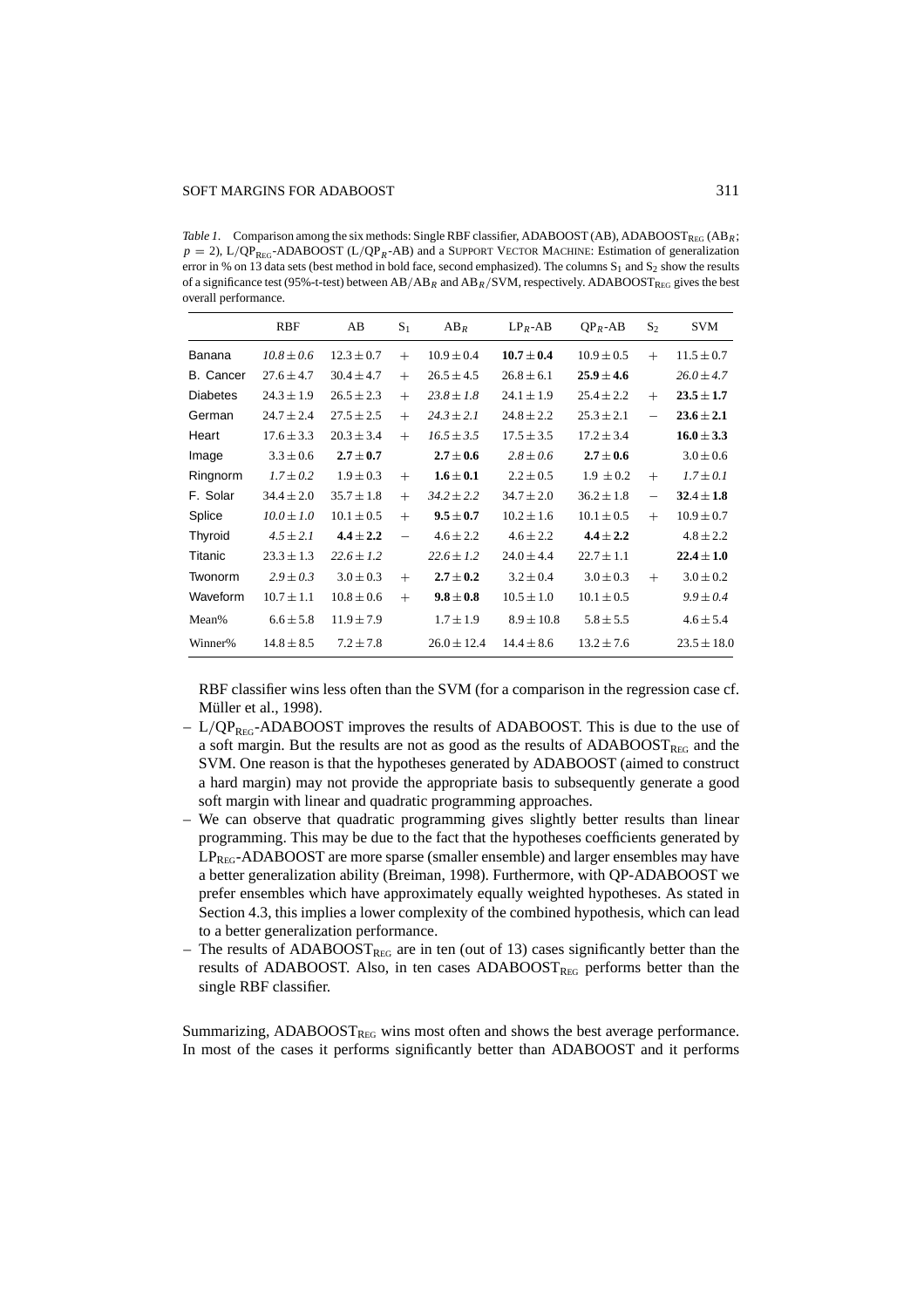slightly better than SUPPORT VECTOR MACHINES. This demonstrates the noise robustness of the proposed algorithm.

The slightly inferior performance of SVM compared to  $ADABOOST<sub>REG</sub>$  may be explained with the fixed  $\sigma$  of the RBF-kernel for SVM. By fixing  $\sigma$  we look at the data only at *one scale*, i.e. we are losing possible multiscale information that could be inherent of the data. Further causes could be the coarse model selection, and the error function of the SV algorithm, which is not adapted to the noise model in the data (see Smola et al., 1998).

So, the original ADABOOST algorithm is useful for *low* noise cases, where the classes are easily separable (as shown for OCR cf. Schwenk & Bengio, 1997; LeCun et al., 1995).  $L/QP_{REG}$ -ADABOOST can improve the ensemble structure through introducing a soft margin and the same hypotheses (just with another weighting) can result in a much better generalization performance. The hypotheses, which are used by  $L/QP_{REG}$ -ADABOOST may be sub-optimal, because they are not part of the L/QP optimization process that aims for a soft margin. ADABOOST $_{\text{REG}}$  does not have this problem: the hypotheses are generated such that they are appropriate to form the desired soft-margin. ADABOOST $_{REG}$  extends the applicability of Boosting/Arcing methods to non-separable cases and should be preferably applied if the data is noisy.

# **6. Conclusion**

We have shown that ADABOOST performs a constrained gradient descent in an error function that optimizes the margin (cf. Eq. (2)). Asymptotically, all emphasis is concentrated on the difficult patterns with small margins, easy patterns effectively do not contribute to the error measure and are neglected in the training process (very much similar to support vectors). It was shown theoretically and experimentally that the cumulative margin distribution of the training patterns converges asymptotically to a step. Therefore, original ADABOOST achieves a *hard margin* classification asymptotically. The asymptotic margin distribution of ADABOOST and SVM (for the separable case) are very similar. Hence, the patterns lying in the step part (support patterns) of the margin distribution show a large overlap to the support vectors found by a SVM.

We discussed in detail that ATAs and hard margin classifiers are in general noise sensitive and prone to overfit. We introduced three regularization-based ADABOOST algorithms to alleviate this overfitting problem: (1) direct incorporation of the regularization term into the error function (ADABOOST<sub>REG</sub>), use of (2) linear and (3) quadratic programming with slack variables to improve existing ensembles. The essence of our proposed algorithms is to achieve a soft margin (through regularization term and slack variables) in contrast to the hard margin classification used before. The soft-margin approach allows to control how much we trust the data, so we are permitted to ignore noisy patterns (e.g. outliers) which would otherwise spoile our classification. This generalization is very much in the spirit of SUPPORT VECTOR MACHINES that also tradeoff the maximization of the margin and the minimization of the classification errors by introducing slack variables. Note that we just gave one definition for the soft margin in  $ADABOOST_{REG}$  other extensions that e.g. use regularization operators (e.g. Smola et al., 1998; Rokui & Shimodaira, 1998; Bishop, 1995) or that have other functional forms (cf. Rätsch et al., 2000) are also possible.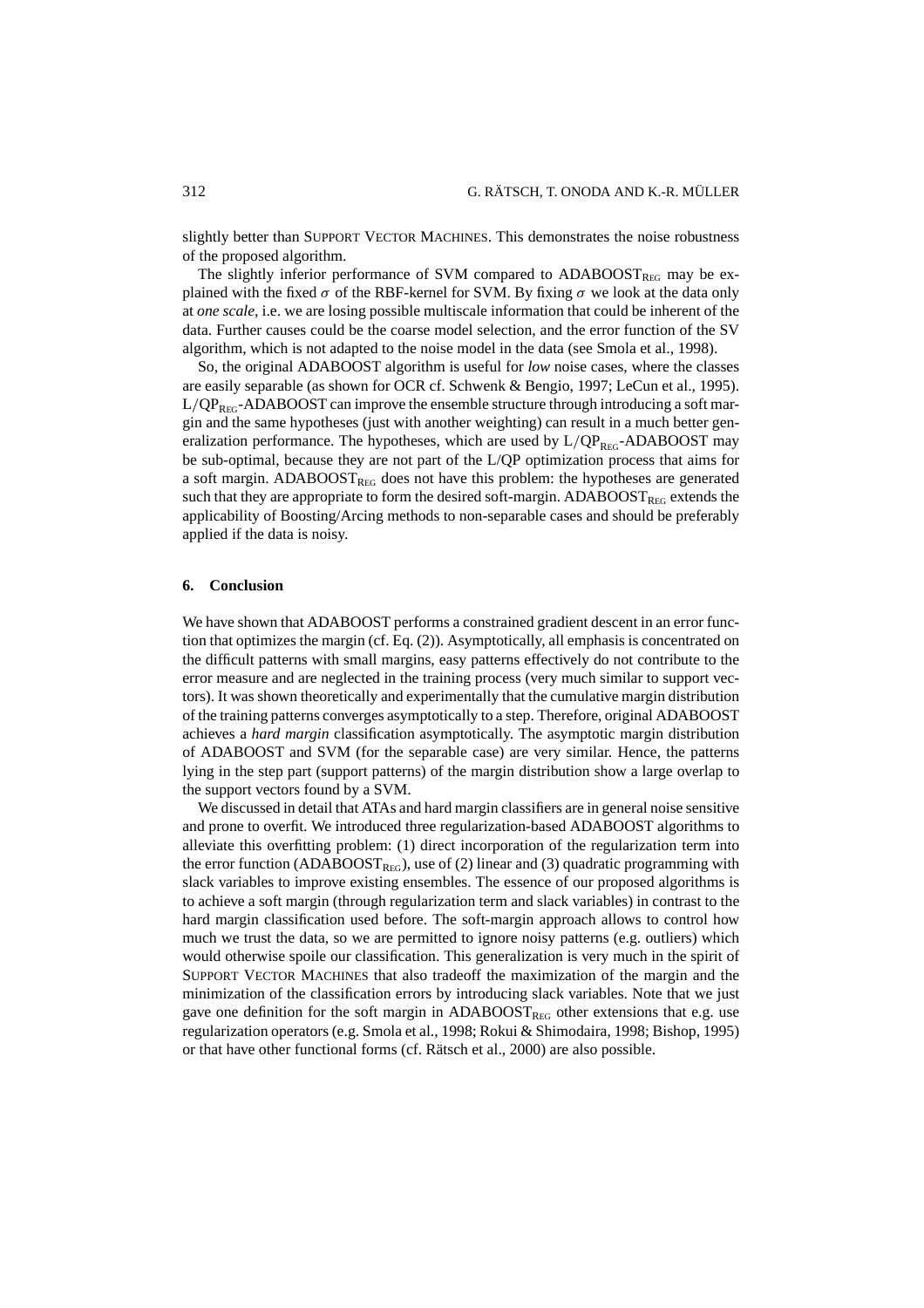In our experiments on noisy data the proposed regularized versions of ADABOOST: ADABOOST<sub>REG</sub> and L/QP<sub>REG</sub>-ADABOOST show a more robust behavior than the original ADABOOST algorithm. Furthermore, ADABOOST<sub>REG</sub> exhibits a better overall generalization performance than all other analyzed algorithms including the SUPPORT VECTOR MACHINES. We conjecture that this result is mostly due to the fact that SUPPORT VECTOR MACHINES can only use one  $\sigma$ , i.e. only one–fixed–kernel, and therefore loses multi-scaling information. ADABOOST does not have this limitation, since we use RBF nets with adaptive kernel widths as base hypotheses.

Our future work will concentrate on a continuing improvement of ADABOOST-type algorithms for noisy real world applications. Also, a further analysis of the relation between ADABOOST (in particular QPREG-ADABOOST) and SUPPORT VECTOR MACHINES from the margin point of view seems promising, with particular focus on the question of what good margin distributions should look like. Moreover, it is interesting to see how the techniques established in this work can be applied to ADABOOST in a regression scenario (cf. Bertoni, Campadelli, & Parodi, 1997; Friedman, 1999; Rätsch et al., 2000).

# **Appendix**

*A. Proof of Lemma 1*

**Proof:** We define  $\pi_t(\mathbf{z}_i) := \prod_{r=1}^t \exp(-b_r I(h_r(\mathbf{z}_i) = y_i))$  and from definition of *G* and *d* we get

$$
\frac{\frac{\partial G}{\partial \rho(\mathbf{z}_i, \mathbf{b}^t)}}{\sum_{j=1}^l \frac{\partial G}{\partial \rho(\mathbf{z}_j, \mathbf{b}^t)}} = \frac{\exp(-\frac{1}{2}\rho(\mathbf{z}_i, \mathbf{b}^t))}{\sum_{j=1}^l \exp(-\frac{1}{2}\rho(\mathbf{z}_i, \mathbf{b}^t))}
$$

$$
= \frac{\pi_t(\mathbf{z}_i)}{\sum_{j=1}^l \pi_t(\mathbf{x}_j)}
$$

$$
= \frac{\pi_t(\mathbf{z}_i)}{\tilde{Z}_t},
$$

where  $\tilde{Z}_t := \sum_{i=1}^l \pi_t(\mathbf{z}_i)$ . By definition,  $\pi_t(\mathbf{z}_i) = \pi_{t-1}(\mathbf{z}_i) \exp(-b_t I(h_t(\mathbf{z}_i) = y_i))$  and  $\pi_1(\mathbf{z}_i) = 1/l$ . Thus, we get

$$
w_{t+1}(\mathbf{z}_i) = \frac{\pi_t(\mathbf{z}_i)}{\tilde{Z}_t} = \frac{\pi_{t-1}(\mathbf{z}_i) \exp(-b_t \mathbf{I}(h_t(\mathbf{z}_i) = y_i))}{\tilde{Z}_t}
$$
  
= 
$$
\frac{w_{t-1}(\mathbf{z}_i) \tilde{Z}_{t-1} \exp(-b_t \mathbf{I}(h_t(\mathbf{z}_i) = y_i))}{\tilde{Z}_t}
$$
  
= 
$$
\frac{w_{t-1}(\mathbf{z}_i) \exp(-b_t \mathbf{I}(h_t(\mathbf{z}_i) = y_i))}{Z_t},
$$

where  $Z_t = \tilde{Z}_t \tilde{Z}_{t-1}$  (cf. step 4 in figure 1).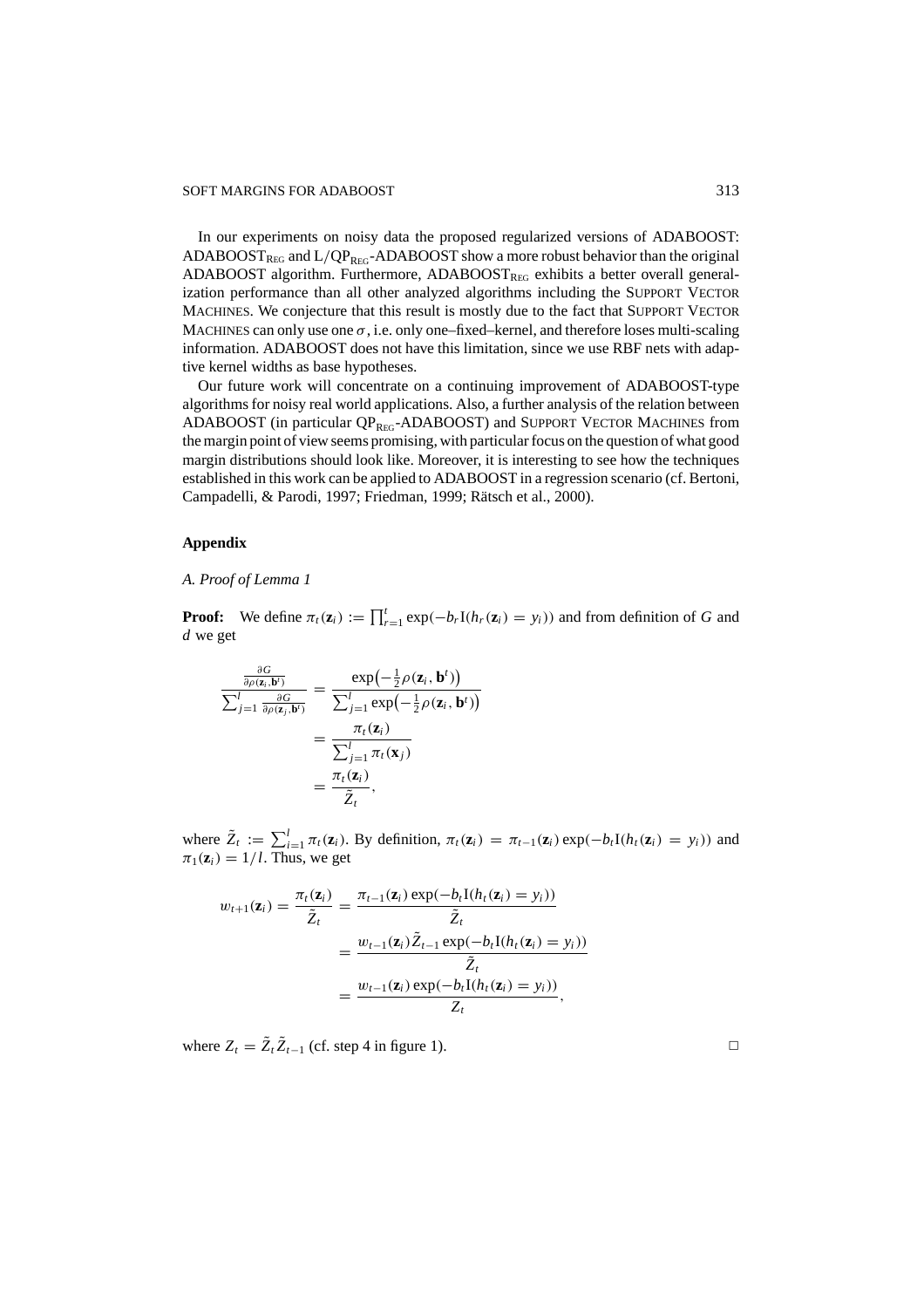# *B. Proof of Theorem 3*

The proof follows the one of Theorem 5 in (Schapire et al., 1997). Theorem 3 is a generalization for  $\phi \neq \frac{1}{2}$ .

**Proof:** If  $y f(x) \le \theta$ , then we have

$$
y\sum_{t=1}^T b_t h_t(x) \leq \theta \sum_{t=1}^T b_t,
$$

and also

$$
\exp\left\{-\frac{y}{2}\sum_{t=1}^{T}b_{t}h_{t}(x)+\frac{\theta}{2}\sum_{t=1}^{T}b_{t}\right\}\geq 1.
$$

Thus,

$$
\mathbf{P}_{(\mathbf{x},y)\sim\mathbf{Z}}[yf(\mathbf{x}) \leq \theta] \leq \frac{1}{l} \sum_{i=1}^{l} \exp\left\{-\frac{y_i}{2} \sum_{t=1}^{T} b_t h_t(\mathbf{x}_i) + \frac{\theta}{2} \sum_{t=1}^{T} b_t\right\}
$$

$$
= \frac{\exp(\frac{\theta}{2} \sum_{t=1}^{T} b_t)}{l} \sum_{i=1}^{l} \exp\left\{-\frac{y_i}{2} \sum_{t=1}^{T} b_t h_t(\mathbf{x}_i)\right\},
$$

where

$$
\sum_{i=1}^{l} \exp \left\{ -\frac{y_i}{2} \sum_{t=1}^{T} b_t h_t(\mathbf{x}_i) \right\}
$$
\n
$$
= \sum_{i=1}^{l} \exp \left\{ -\frac{y_i}{2} \sum_{t=1}^{T-1} b_t h_t(\mathbf{x}_i) \right\} \exp \left\{ -\frac{y_i}{2} b_T h_T(\mathbf{x}_i) \right\}
$$
\n
$$
= \sum_{i:h_T(\mathbf{x}_i) = y_i} \exp \left\{ -\frac{y_i}{2} \sum_{t=1}^{T-1} b_t h_t(\mathbf{x}_i) \right\} e^{-b_T/2}
$$
\n
$$
+ \sum_{i:h_T(\mathbf{x}_i) \neq y_i} \exp \left\{ -\frac{y_i}{2} \sum_{t=1}^{T-1} b_t h_t(\mathbf{x}_i) \right\} e^{b_T/2}
$$
\n
$$
= \left( \sum_{i=1}^{l} \exp \left\{ -\frac{y_i}{2} \sum_{t=1}^{T-1} b_t h_t(\mathbf{x}_i) \right\} \right) ((1 - \epsilon_T) e^{-b_T/2} + \epsilon_T e^{b_T/2}),
$$

because

$$
\epsilon_T = \frac{1}{\sum_{j=1}^l w_j^T} \sum_{i: h_T(\mathbf{x}_i) \neq y_i} w_i^T.
$$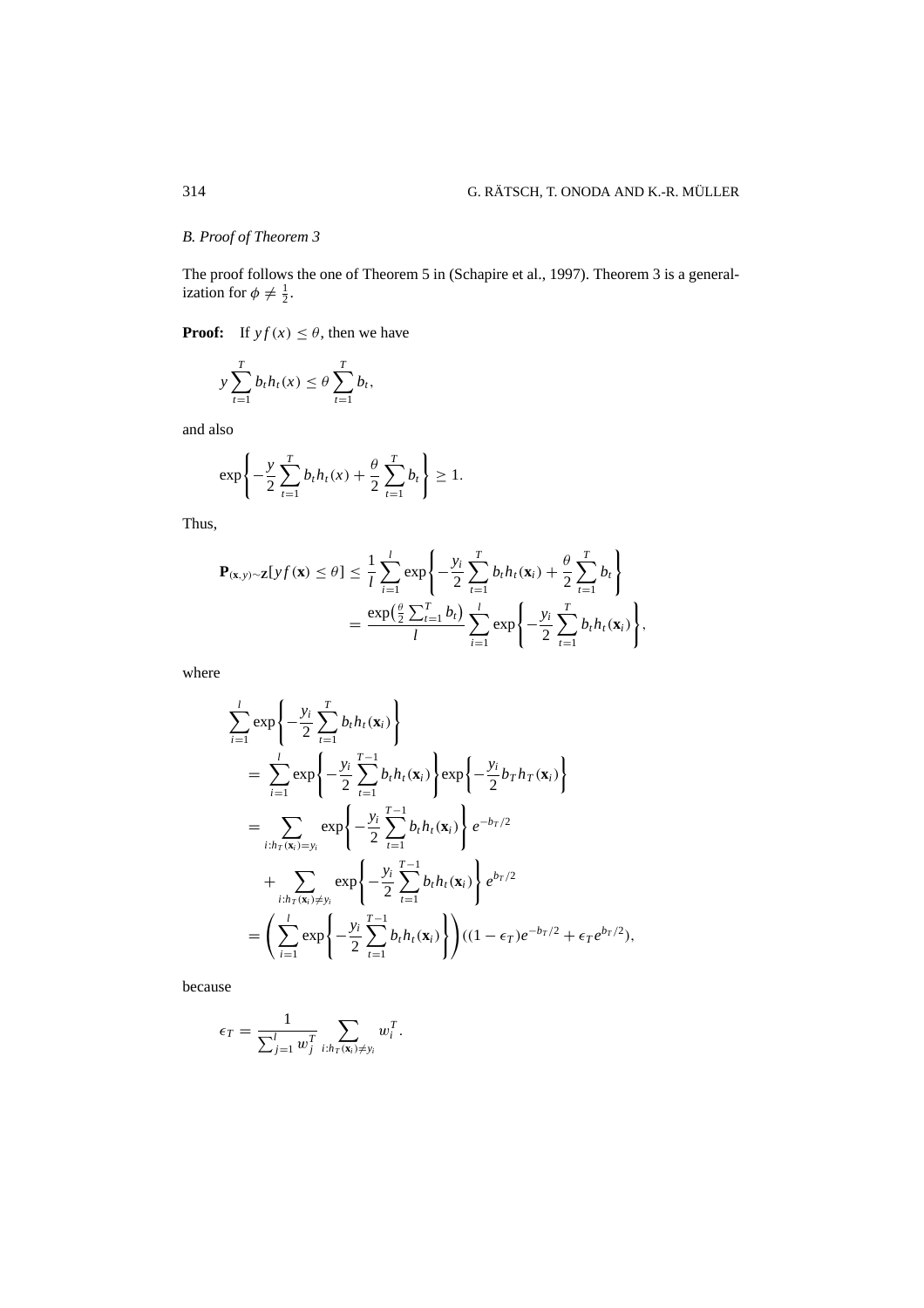With  $\sum_{i=1}^{l} \exp(0) = l$  (for  $t = 1$ ), we get recursively

$$
\mathbf{P}_{(\mathbf{x},y)\sim\mathbf{Z}}[yf(\mathbf{x}) \leq \theta] \leq \exp\left(\frac{\theta}{2}\sum_{t=1}^T b_t\right) \prod_{t=1}^T ((1-\epsilon_t)e^{-b_t/2} + \epsilon_t e^{b_t/2}).
$$

Plugging in the definition for  $b_t$  we get

$$
\mathbf{P}_{(\mathbf{x},y)\sim\mathbf{Z}}[yf(\mathbf{x}) \leq \theta] \leq \left(\prod_{t=1}^{T} \frac{1-\epsilon_{t}}{\epsilon_{t}} \prod_{t=1}^{T} \frac{\phi}{1-\phi}\right)^{\theta/2} \times \left(\sqrt{\frac{\phi}{1-\phi}} + \sqrt{\frac{1-\phi}{\phi}}\right)^{T} \prod_{t=1}^{T} \sqrt{(1-\epsilon_{t}) \epsilon_{t}}
$$

$$
= \left(\left(\frac{\phi}{1-\phi}\right)^{\frac{1+\phi}{2}} + \left(\frac{1-\phi}{\phi}\right)^{\frac{1-\phi}{2}}\right)^{T} \prod_{t=1}^{T} \sqrt{(1-\epsilon_{t})^{1+\theta} \epsilon_{t}^{1-\theta}}
$$

$$
= (\varphi^{\frac{1+\theta}{2}} + \varphi^{-\frac{1-\theta}{2}})^{T} \prod_{t=1}^{T} \sqrt{\epsilon_{t}^{1-\theta}(1-\epsilon_{t})^{1+\theta}}.
$$

*C. Proof of Lemma 5*

**Proof:** We have to show that  $\lim_{t\to\infty} \varepsilon_t = 0$ , where

$$
\varepsilon_t := \Big|\min_{i:y_i=1} \rho(\mathbf{z}_i, \mathbf{c}^t) - \min_{j:y_j=-1} \rho(\mathbf{z}_j, \mathbf{c}^t)\Big|.
$$

The set  $S_c^t$  is the set of support patterns at iteration  $t$ :

$$
S_c^t = \left\{ j \in \{1, \ldots, l\} : \rho(\mathbf{z}_j, \mathbf{c}^t) = \min_{i: y_i = c} \rho(\mathbf{z}_i, \mathbf{c}^t) \right\},\
$$

which clearly contains at least one element. Note that  $S_1^{\infty} \cup S_{-1}^{\infty}$  is the set of support patterns, which we will get asymptotically.

Suppose we have  $\varepsilon_t > \Delta/2 > 0$  and  $s \in \{\pm 1\}$  is the class with the smallest margin. With (4),  $q \in S_s^t$  and  $Q := \exp(-\frac{1}{2}\rho(\mathbf{z}_q, \mathbf{c}^t))$  we get

$$
\sum_{i:y_i=s} w_t(\mathbf{z}_i) \geq \frac{Q^{|\mathbf{b}^i|}}{Q^{|\mathbf{b}^i|} + \sum_{i:y_i\neq s} \exp(-\frac{1}{2}\rho(\mathbf{z}_i, \mathbf{c}^t))^{|\mathbf{b}^i|}}
$$

$$
> \frac{Q^{|\mathbf{b}^i|}}{Q^{|\mathbf{b}^i|} + (l-1)Q^{|\mathbf{b}^i|}e^{-|\mathbf{b}^i|\Delta/4}}
$$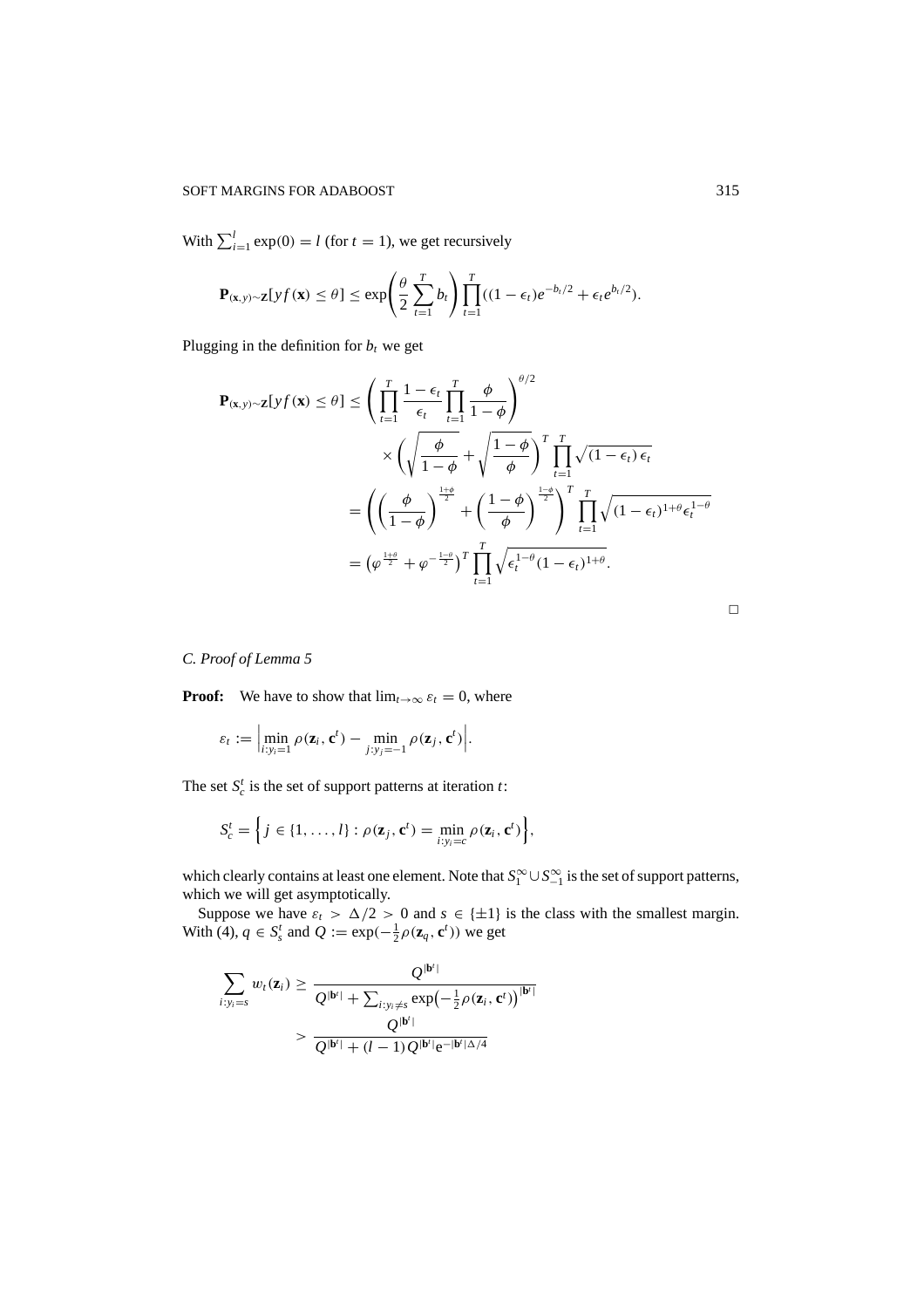With  $|\mathbf{b}^t| > t\gamma$  from assumption (8) we get  $\sum_{i:y_i=s} w_t(\mathbf{z}_i) \geq \delta$ , for  $t > t_1 := \frac{\log(l-1)-\log(1/\delta-1)}{\gamma \Delta/4}$ . Hence, with assumption (9) we get: If  $t \geq t_1$ , then all patterns  $z_i$  of class *s* will be classified correctly and patterns of class  $r = -s$  will be misclassified. Therefore, we obtain  $\rho(\mathbf{z}_i, \mathbf{c}^{t+1}) = \frac{|\mathbf{b}'| \rho(\mathbf{z}_i, \mathbf{c}') + b_{t+1}}{|\mathbf{b}^{t+1}|},$  for  $i \in \{k : y_k = s\}$  (especially for  $i \in S_s^t$ ). The patterns of class r will be misclassified and we have  $\rho(\mathbf{z}_j, \mathbf{c}^{t+1}) = \frac{|\mathbf{b}'| \rho(\mathbf{z}_j, \mathbf{c}^t) - b_{t+1}}{|\mathbf{b}^{t+1}|},$  for  $j \in \{k : y_k = r\}.$ It follows

$$
\varepsilon_{t+1} = \left| \min_{i:y_i=s} \frac{|\mathbf{b}^t| \rho(\mathbf{z}_i, \mathbf{c}^t) - b_{t+1}}{|\mathbf{b}^{t+1}|} - \min_{j:y_j=r} \frac{|\mathbf{b}^t| \rho(\mathbf{z}_j, \mathbf{c}^t) + b_{t+1}}{|\mathbf{b}^{t+1}|} \right|
$$

$$
= \left| \frac{\varepsilon_t |\mathbf{b}^t| - 2b_{t+1}}{|\mathbf{b}^{t+1}|} \right|
$$

As long as  $\varepsilon_t > \Delta/2$ , all patterns of class *r* will be misclassified and patterns of class *s* will be classified correctly. If it becomes  $(\varepsilon_t|\mathbf{b}^t| - 2b_{t+1})/|\mathbf{b}^{t+1}| < -\Delta/2$ , then the same reasoning can be done interchanging the role of *s* and *r*. If furthermore  $t > t_2 := \frac{4\Gamma}{\gamma \Delta}$ , then  $\varepsilon_t$ **|b**<sup>*t*</sup>| − 2*b*<sub>*t*+1</sub> > 0 and we have  $\varepsilon_{t+1} < \varepsilon_t - \omega_t$ , where  $\omega_t$  is decreasing not too fast (i.e. it can be bounded by  $O(1/t)$ ). Hence, we will reach the case  $\varepsilon_t < \Delta/2$  and get: If *t* is large enough  $(t > t_3 := \frac{2\Gamma(2-\Delta)}{\Delta\gamma}$ ), then

$$
-\Delta < \frac{\varepsilon_t |\mathbf{b}^t| - 2b_{t+1}}{|\mathbf{b}^{t+1}|} < \Delta,
$$

i.e. adding a new hypothesis will not lead to  $\varepsilon_{t+1} > \Delta$ .

Therefore, after a finite number  $\tilde{t}$  of subsequent steps, we have we will reach  $\varepsilon_t < \Delta$ . Furthermore, the discussion above shows that, if *t* is large enough, it is not possible to leave the  $\Delta$  area around 0. Hence, for each  $\Delta > 0$ , we can provide an index  $T = \max(t_1, t_2, t_3) + \tilde{t}$ (where  $t_1, \ldots, t_3$  are the lower bounds on *t* used above), such that  $\varepsilon_t < \Delta$  for all  $t > T$ . This implies the desired result.  $\Box$ 

#### *D. RBF nets with adaptive centers*

The RBF nets used in the experiments are an extension of the method of Moody and Darken (1989), since centers and variances are also adapted (see also Bishop, 1995; M¨uller et al., 1998). The output of the network is computed as a linear superposition of *K* basis functions

$$
f(\mathbf{x}) = \sum_{k=1}^{K} w_k g_k(\mathbf{x}),
$$
\n(24)

where  $w_k$ ,  $k = 1, \ldots, K$ , denotes the weights of the output layer. The Gaussian basis functions  $g_k$  are defined as

$$
g_k(\mathbf{x}) = \exp\left(-\frac{\|\mathbf{x} - \mu_k\|^2}{2\sigma_k^2}\right),\tag{25}
$$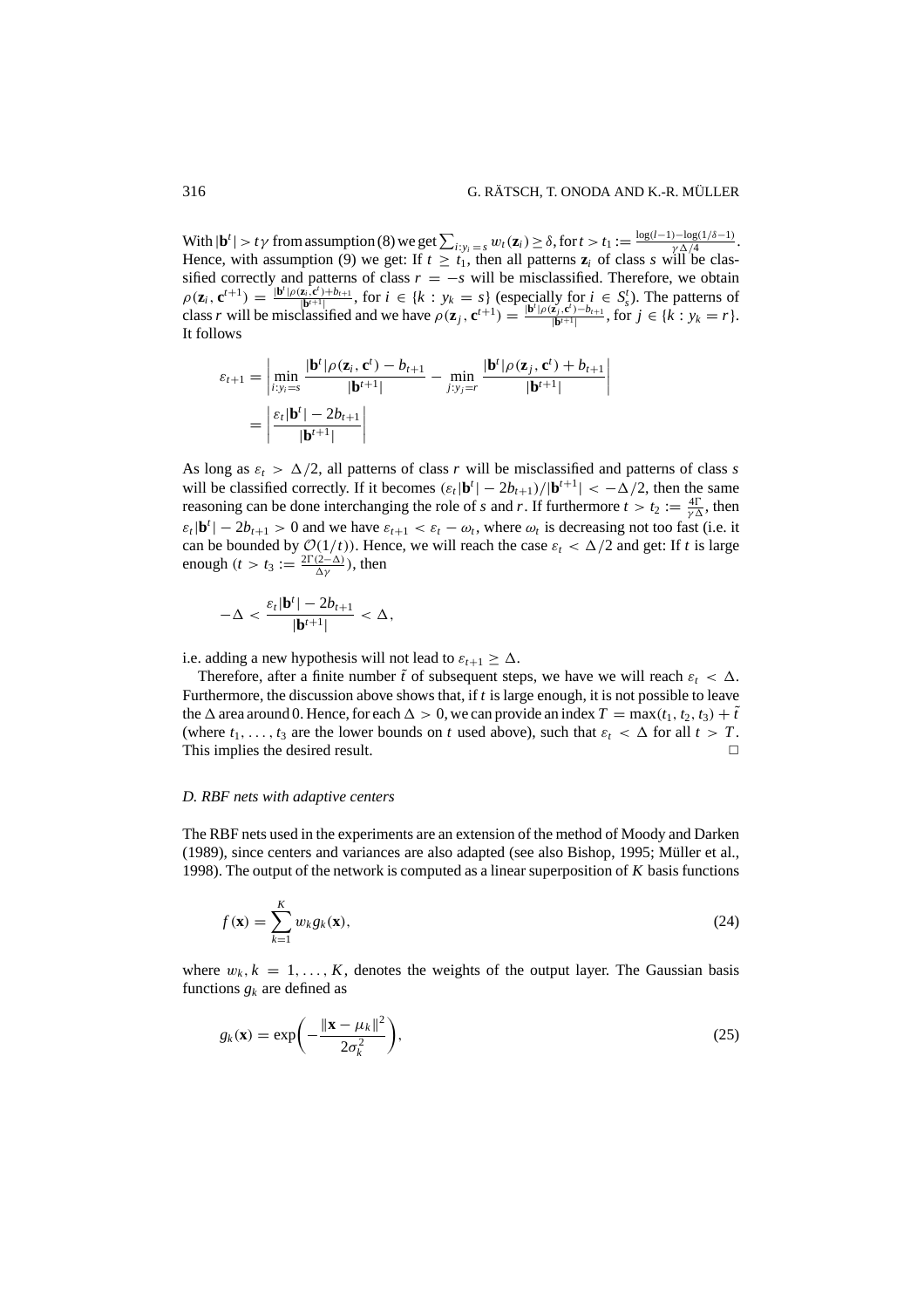#### SOFT MARGINS FOR ADABOOST 317

where  $\mu_k$  and  $\sigma_k^2$  denote means and variances, respectively. In a first step, the means  $\mu_k$ are initialized with K-means clustering and the variances  $\sigma_k$  are determined as the distance between  $\mu_k$  and the closest  $\mu_i$  ( $i \neq k$ ,  $i \in \{1, ..., K\}$ ). Then in the following steps we perform a gradient descent in the regularized error function (weight decay)

$$
E = \frac{1}{2} \sum_{i=1}^{l} (y_i - f(\mathbf{x}_i))^2 + \frac{\lambda}{2l} \sum_{k=1}^{K} w_k^2.
$$
 (26)

Taking the derivative of Eq. (26) with respect to RBF means  $\mu_k$  and variances  $\sigma_k$  we obtain

$$
\frac{\partial E}{\partial \mu_k} = \sum_{i=1}^l (f(\mathbf{x}_i) - y_i) \frac{\partial}{\partial \mu_k} f(\mathbf{x}_i),
$$
\n(27)

with  $\frac{\partial}{\partial \mu_k} f(\mathbf{x}_i) = w_k \frac{\mathbf{x}_i - \mu_k}{\sigma_k^2} g_k(\mathbf{x}_i)$  and

$$
\frac{\partial E}{\partial \sigma_k} = \sum_{i=1}^l (f(\mathbf{x}_i) - y_i) \frac{\partial}{\partial \sigma_k} f(\mathbf{x}_i),
$$
\n(28)

 $\text{with } \frac{\partial}{\partial \sigma_k} f(\mathbf{x}_i) = w_k \frac{\|\mu_k - \mathbf{x}_i\|^2}{\sigma_k^3}$  $\frac{-\mathbf{x}_i - \mathbf{x}_j}{\sigma_s^2} g_k(\mathbf{x}_i)$ . These two derivatives are employed in the minimization of Eq. (26) by a conjugate gradient descent with line search, where we always compute the optimal output weights in every evaluation of the error function during the line search. The optimal output weights  $\mathbf{w} = [w_1, \dots, w_K]^\top$  in matrix notation can be computed in closed form by

$$
\mathbf{w} = \left(G^T G + 2\frac{\lambda}{l}\mathbf{I}\right)^{-1} G^T \mathbf{y}, \text{ where } G_{ik} = g_k(\mathbf{x}_i) \tag{29}
$$

and  $\mathbf{y} = [y_1, \dots, y_l]^\top$  denotes the output vector, and **I** an identity matrix. For  $\lambda = 0$ , this corresponds to the calculation of a pseudo-inverse of G.

So, we simultaneously adjust the output weights and the RBF centers and variances (see figure 15 for pseudo-code of this algorithm). In this way, the network fine-tunes itself to the data after the initial clustering step, yet, of course, overfitting has to be avoided by careful tuning of the regularization parameter, the number of centers *K* and the number of iterations (cf. Bishop, 1995). In our experiments we always used  $\lambda = 10^{-6}$  and up to ten CG iterations.

## **Acknowledgments**

We thank for valuable discussions with B. Schölkopf, A. Smola, T. Frieß, D. Schuurmans and B. Williamson. Partial funding from EC STORM project number 25387 is gratefully acknowledged. Furthermore, we acknowledge the referees for valuable comments.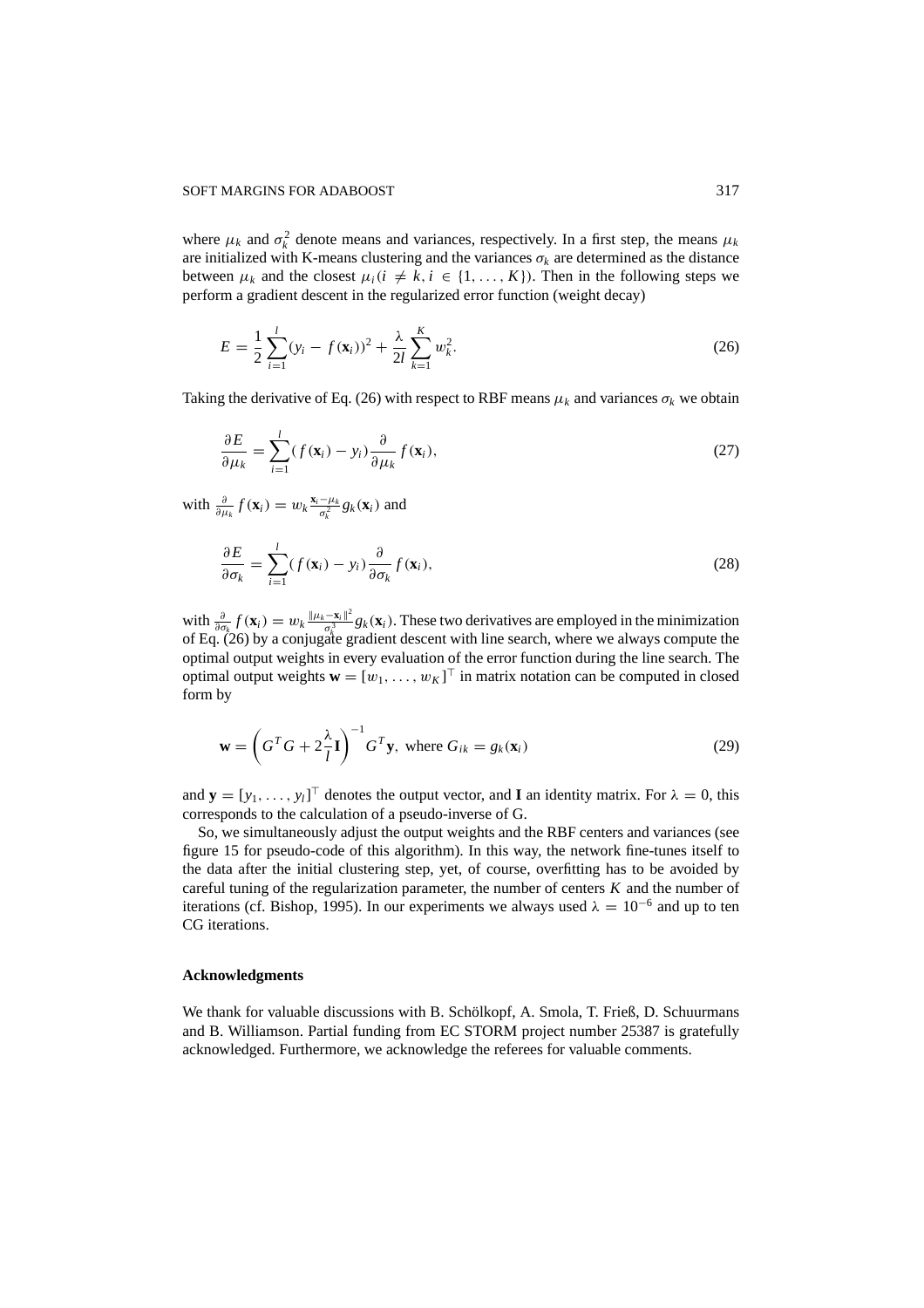**Notes**

- 1. An ensemble is a collection of neural networks or other types of classifiers (hypotheses) that are trained for the same task.
- 2. In Friedman et al. (1998) it was mentioned that sometimes the randomized version shows a better performance, than the version with weighted minimization. In connection with the discussion in Section 3 this becomes clearer, because the randomized version will show an overfitting effect (possibly much) later and overfitting may be not observed, whereas it was observed using the more efficient weighted minimization.
- 3. In our experiments we have often observed values for |**b**| that are larger than 100 after only 200 iterations.
- 4. A detailed description of the generation of the toy data used in the asymptotical simulations can be found in the Internet http://ida.first.gmd.de/˜raetsch/data/banana.html.
- 5. The definition of the influence clearly depends on the base hypothesis space  $H$ . If the hypothesis space changes, other patterns may be more difficult to classify.
- 6. Note that for  $p = 1$  there is a connection to the leave-one-out-SVM approach of Weston (1999).
- 7. Interestingly, the (soft) SVM generates many more support vectors in the high noise case than in the low noise case (Vapnik, 1995).
- 8. From the algorithm in figure 12, it is straight forward to get the following linear program, which is equivalent for any fixed  $S > 0$ :

Minimize 
$$
\frac{\varrho^+}{S} + \frac{C}{S} \sum_i \xi_i^+
$$
 subject to  $S \sum_{t=1}^T c_t M_{i,t} \ge \varrho^+ - \xi_i^+$ ,

where 
$$
\varrho^+ := S\varrho, \xi_i^+ := S\xi_i, b_t \ge 0, \xi_i^+ \ge 0, \sum_t b_t = S.
$$

In this problem we can set  $\rho^+$  to 1 and try to optimize *S*. To retrieve a linear program, we use the Taylor expansion around 1:  $\frac{1}{S} = S + \mathcal{O}((S-1)^2)$  and  $\sum_i \xi_i^+/S = \sum_i \xi_i^+ + \mathcal{O}(S-1)$ . For  $S = |\mathbf{b}|$  we get algorithm (22).

- 9. For  $p = 2$ ,  $\|\mathbf{b}\|_2$  corresponds to the Renyi entropy of the hypothesis vector and we are effectively trying to minimize this entropy while separating the data.
- 10. These data sets including a short description, the splits into the 100 realizations and the simulation results are available at http://ida.first.gmd.de/˜raetsch/data/benchmarks.htm.
- 11. The breast cancer domain was obtained from the University Medical Center, Inst. of Oncology, Ljubljana, Yugoslavia. Thanks go to M. Zwitter and M. Soklic for providing the data.
- 12. A random partition generates a mapping **m** of *n* to two classes. For this a random ±1 vector **m** of length *n* is generated. The positive classes (and the negative respectively) are then concatenated.
- 13. The parameters selected by the cross validation are only near-optimal. Only 15–25 values for each parameter are tested in two stages: first a global search (i.e. over a wide range of the parameter space) was done to find a good guess of the parameter, which becomes more precise in the second stage.

#### **References**

- Bennett, K. (1998). Combining support vector and mathematical programming methods for induction. In B. Schölkopf, C. Burges, & A. Smola (Eds.), *Advances in kernel methods—SV learning*. Cambridge, MA: MIT Press.
- Bennett, K. & Mangasarian, O. (1992). Robust linear programming discrimination of two linearly inseparable sets. *Optimization Methods and Software, 1*, 23–34.
- Bertoni, A., Campadelli, P., & Parodi, M. (1997). A boosting algorithm for regression. In W. Gerstner, A. Germond, M. Hasler, & J.-D. Nicoud (Eds.), *LNCS, Vol. V: Proceedings ICANN'97: Int. Conf. on Artificial Neural Networks* (pp. 343–348). Berlin: Springer.
- Bishop, C. (1995). *Neural Networks for Pattern Recognition*. Oxford: Clarendon Press.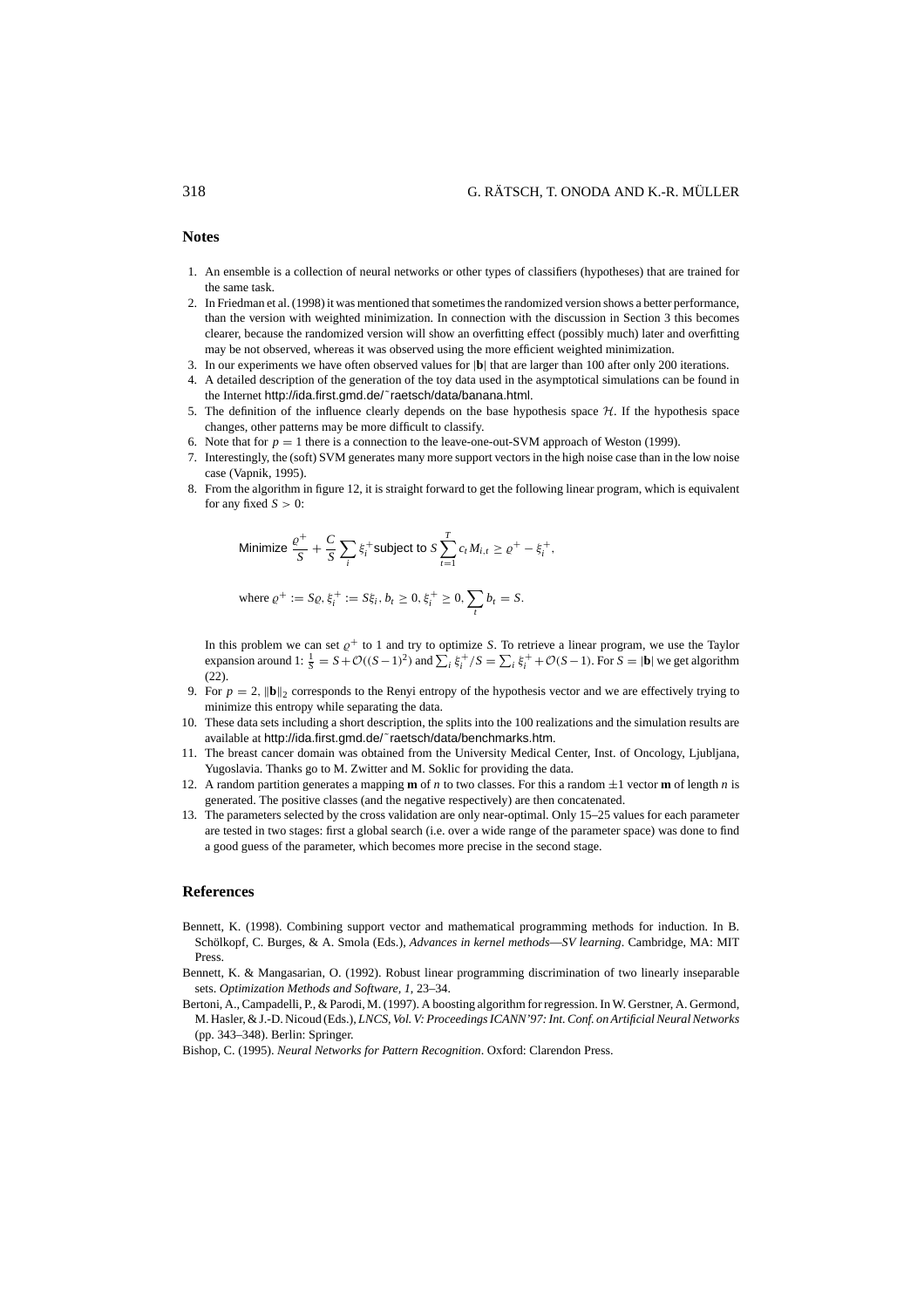#### SOFT MARGINS FOR ADABOOST 319

- Boser, B., Guyon, I., & Vapnik, V. (1992). A training algorithm for optimal margin classifiers. In D. Haussler (Ed.), *Proceedings COLT'92: Conference on Computational Learning Theory* (pp. 144–152). New York, NY: ACM Press.
- Breiman, L. (1996). Bagging predictors. *Mechine Learning, 26*(2), 123–140.
- Breiman, L. (1997a). Arcing the edge. Technical Report 486, Statistics Department, University of California.
- Breiman, L. (1997b). Prediction games and arcing algorithms. Technical Report 504, Statistics Department, University of California.
- Breiman, L. (1998). Arcing classifiers. *The Annals of Statistics, 26*(3), 801–849.
- Breiman, L. (1999). Using adaptive bagging to debias regressions. Technical Report 547, Statistics Department, University of California.
- Cortes, C. & Vapnik, V. (1995). Support vector networks. *Machine Learning, 20*, 273–297.
- Frean, M. & Downs, T. (1998). A simple cost function for boosting. Technical Report, Department of Computer Science and Electrical Engineering, University of Queensland.
- Freund, Y. & Schapire, R. (1994). A decision-theoretic generalization of on-line learning and an application to boosting. In *Proceedings EuroCOLT'94: European Conference on Computational Learning Theory*. LNCS.
- Freund, Y. & Schapire, R. (1996). Game theory, on-line prediction and boosting. In *Proceedings COLT'86: Conf. on Comput. Learning Theory* (pp. 325–332). New York, NY: ACM Press.
- Friedman, J. (1999). Greedy function approximation. Technical Report, Department of Statistics, Stanford **University.**
- Friedman, J., Hastie, T., & Tibshirani, R. (1998). Additive logistic regression: A statistical view of boosting. Technical Report, Department of Statistics, Sequoia Hall, Stanford University.
- Frieß, T. & Harrison, R. (1998). Perceptrons in kernel feature space. Research Report RR-720, Department of Automatic Control and Systems Engineering, University of Sheffield, Sheffield, UK.
- Grove, A. & Schuurmans, D. (1998). Boosting in the limit: Maximizing the margin of learned ensembles. In *Proceedings of the Fifteenth National Conference on Artifical Intelligence*.
- Kirkpatrick, S. (1984). Optimization by simulated annealing: Quantitative studies. *J. Statistical Physics, 34*, 975– 986.
- LeCun, Y., Jackel, L., Bottou, L., Cortes, C., Denker, J., Drucker, H., Guyon, I., Müller, U., Säckinger, E., Simard, P., & Vapnik, V. (1995). Learning algorithms for classification: A comparism on handwritten digit recognition. *Neural Networks*, 261–276.
- Mangasarian, O. (1965). Linear and nonlinear separation of patterns by linear programming. *Operations Research, 13*, 444–452.
- Mason, L., Bartlett, P. L., & Baxter, J. (2000a). Improved generalization through explicit optimization of margins. *Machine Learning 38*(3), 243–255.
- Mason, L., Baxter, J., Bartlett, P. L., & Frean, M. (2000b). Functional gradient techniques for combining hypotheses. In A. J. Smola, P. Bartlett, B. Schölkopf, & C. Schuurmans (Eds.), *Advances in Large Margin Classifiers*. Cambridge, MA: MIT Press.
- Moody, J. & Darken, C. (1989). Fast learning in networks of locally-tuned processing units. *Neural Computation, 1*(2), 281–294.
- Müller, K.-R., Smola, A., Rätsch, G., Schölkopf, B., Kohlmorgen, J., & Vapnik, V. (1998). Using support vector machines for time series prediction. In B. Schölkopf, C. Burges, & A. Smola (Eds.), *Advances in Kernel Methods*—*Support Vector Learning*. Cambridge, MA: MIT Press.
- Onoda, T., Rätsch, G., & Müller, K.-R. (1998). An asymptotic analysis of ADABOOST in the binary classification case. In L. Niklasson, M. Bod´en, & T. Ziemke (Eds.), *Proceedings ICANN'98: Int. Conf. on Artificial Neural Networks* (pp. 195–200).
- Onoda, T., Rätsch, G., & Müller, K.-R. (2000). An asymptotical analysis and improvement of ADABOOST in the binary classification case. *Journal of Japanese Society for AI, 15*(2), 287–296 (in Japanese).
- Press, W., Flannery, B., Teukolsky, S., & Vetterling, W. (1992). *Numerical Recipes in C* (2nd ed.). Cambridge: Cambridge University Press.
- Quinlan, J. (1992). *C4.5: Programs for Machine Learning*. Los Altos, CA: Morgan Kaufmann.
- Quinlan, J. (1996). Boosting first-order learning. In S. Arikawa & A. Sharma (Eds.), *LNAI, Vol. 1160: Proceedings of the 7th International Workshop on Algorithmic Learning Theory* (pp. 143–155). Berlin: Springer.